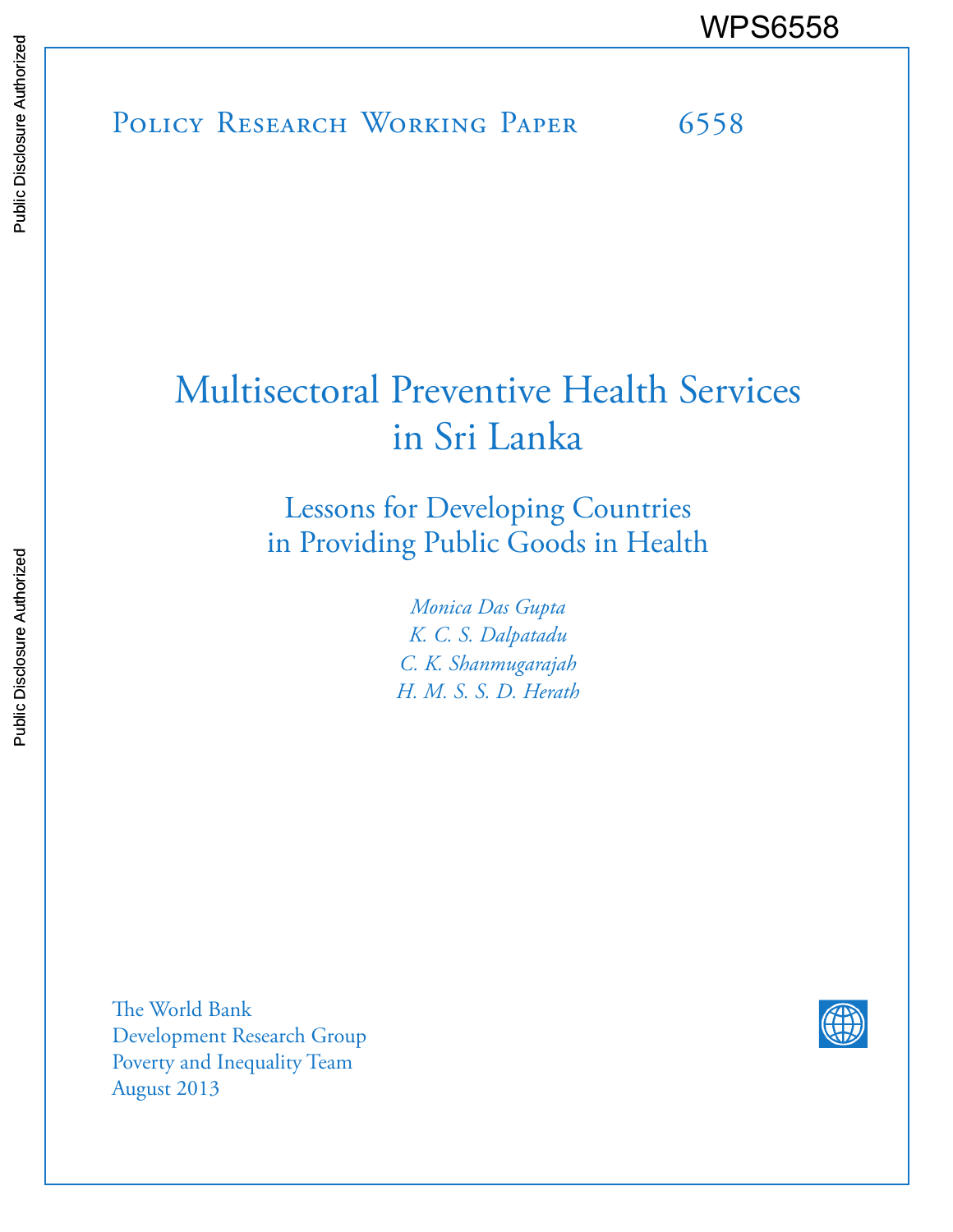#### POLICY RESEARCH WORKING PAPER 6558

# **Abstract**

What can other developing countries learn from Sri Lanka on achieving good health at low cost? While its well-organized medical and maternal-child health services have been documented elsewhere, this paper fills a gap in documenting how it organizes services to reduce the population's exposure to disease—a pure public good. The key factors underlying the effectiveness of these services are (1) strong focal points in the central Health Ministry for supporting preventive services; (2) pro-active outreach by the health line agency to collaborate with

other sectors/ agents whose work influences public health outcomes; and (3) community-level delivery institutions with well-trained multivalent Public Health Inspectors all underpinned by (4) assured tax-based financing. This paper describes this system in some detail such that other countries can learn from Sri Lanka's successful approach to improving population health. It also makes some recommendations for strengthening the system in response to changing conditions.

This paper is a product of the Poverty and Inequality Team, Development Research Group. It is part of a larger effort by the World Bank to provide open access to its research and make a contribution to development policy discussions around the world. Policy Research Working Papers are also posted on the Web at http://econ.worldbank.org. The author may be contacted at mdasgupta@gmail.com.

*The Policy Research Working Paper Series disseminates the findings of work in progress to encourage the exchange of ideas about development*  issues. An objective of the series is to get the findings out quickly, even if the presentations are less than fully polished. The papers carry the *names of the authors and should be cited accordingly. The findings, interpretations, and conclusions expressed in this paper are entirely those of the authors. They do not necessarily represent the views of the International Bank for Reconstruction and Development/World Bank and its affiliated organizations, or those of the Executive Directors of the World Bank or the governments they represent.*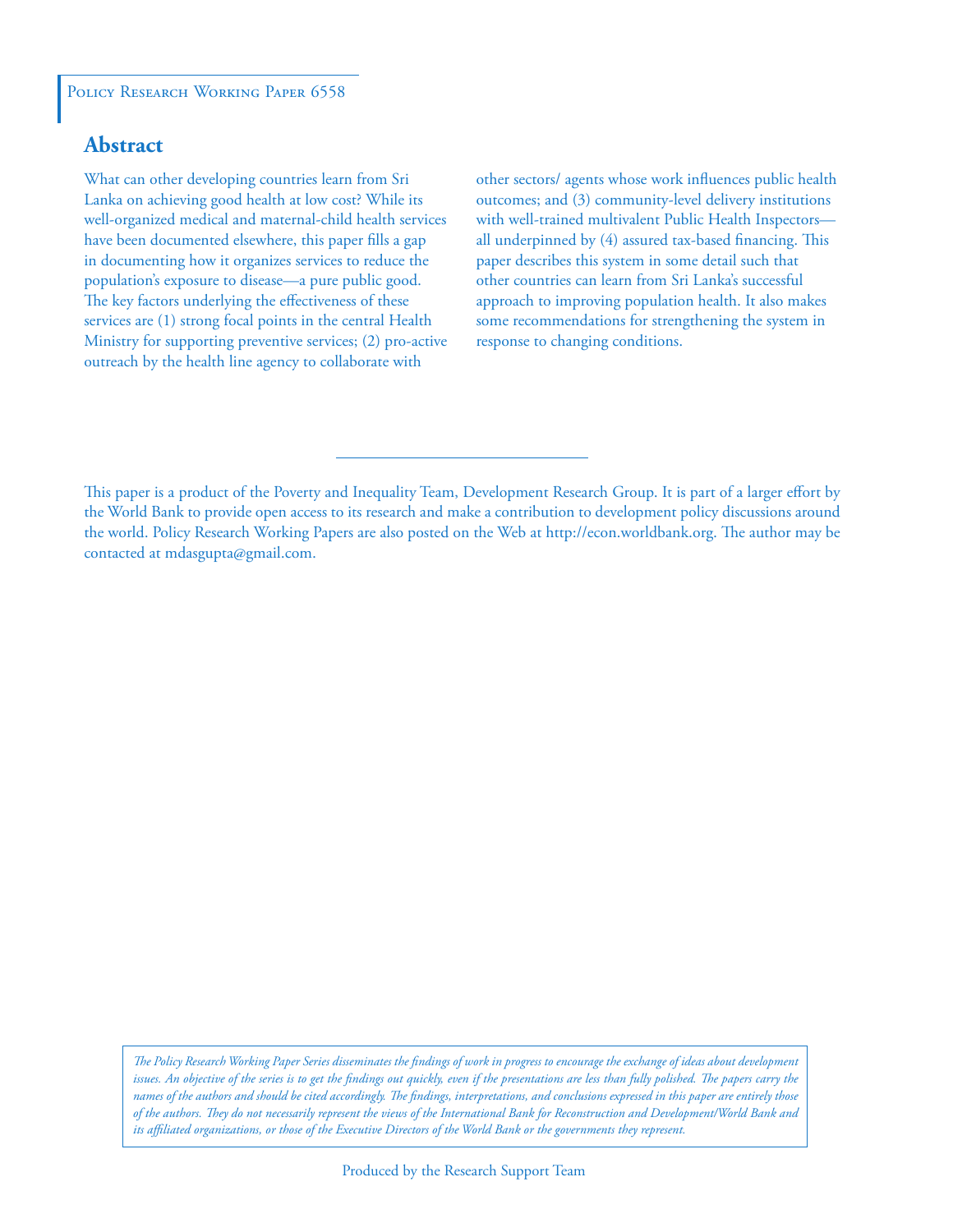# **Multisectoral Preventive Health Services in Sri Lanka: Lessons for Developing Countries in Providing Public Goods in Health[1](#page-38-0)**

*Monica Das Gupta[1](#page-2-0)*

*K.C.S. Dalpatadu[2](#page-2-1)*

*C.K. Shanmugarajah[3](#page-2-2)*

*H.M.S.S.D. Herath[4](#page-2-3)*

JEL codes: H41, H75, I14, I18, Z18

Keywords: health systems strengthening; public health; public goods; disease prevention; health policy

HNP Sector Board

<span id="page-2-0"></span> 1 Development Research Group, The World Bank, Washington DC. Email: mdasgupta@gmail.com

<span id="page-2-1"></span><sup>&</sup>lt;sup>2</sup> Institute for Health Policy, Colombo (Deputy Director General of Health Services (Planning) Ministry of Health, Government of Sri Lanka, retired). Email: dr.shanti.dalpatadu@gmail.com

<span id="page-2-2"></span><sup>&</sup>lt;sup>3</sup> Consultant (Director of Environmental and Occupational Health, Ministry of Health, Government of Sri Lanka, retired). Email: ckshome\_lk@hotmail.com

<span id="page-2-3"></span><sup>4</sup> Assistant Registrar Sri Lanka Medical Council (Deputy Director General of Health Services (Public Health) Ministry of Health, Government of Sri Lanka, retired). Email: herathssd@gmail.com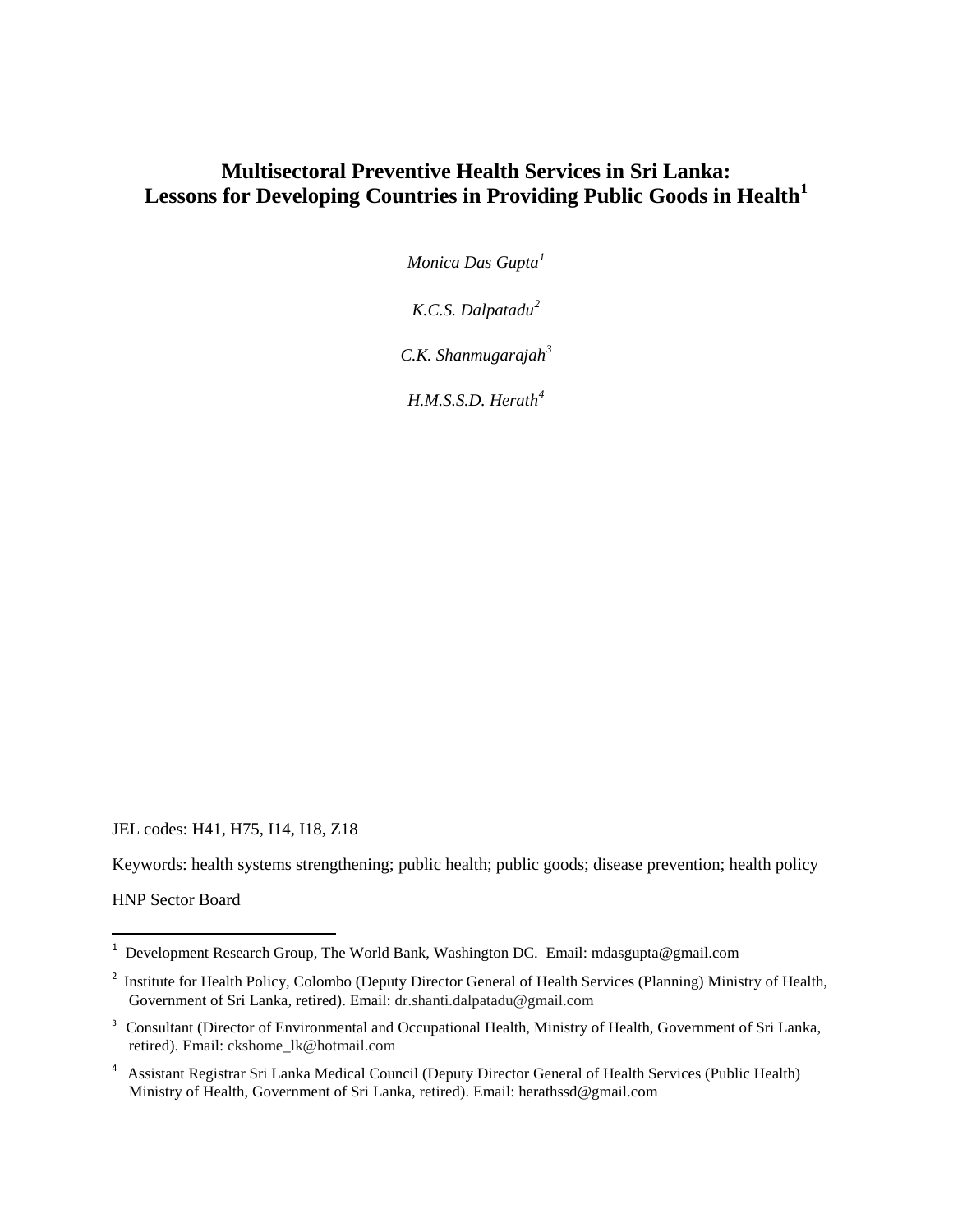## **Table of contents**

## Introduction

- 1. The organization of public (preventive) health services in the central Health Ministry
	- *1.1 Central financing*
	- *1.2 Centralized policy-making, technical standardization, staff training and recruitment*
	- *1.3 Strong focal points in the Health Ministry for supporting service delivery*
	- *1.4 Multisectoral collaboration to assure public health*
- 2. Community-level service delivery
	- *2.1 The Medical Officer of Health (MOH) units*
	- *2.2 The Public Health Inspectors (PHIs): a nationally-standardized cadre working with communities to reduce exposure to disease*
	- *2.3 Collaboration with Local Authorities in assuring Environmental Health and Sanitation*
- 3. Improving the functioning of the public health system
	- *3.1 Need for more formal interface between the health line agency and Local Authorities*
	- *3.2 Responses to the changes arising from the devolution of powers to elected bodies*
	- *3.3 Severe under-resourcing of the Directorate of Environmental and Occupational Health*
	- *3.4 Public health leadership at sub-national levels*

### **Conclusions**

#### References

- Box 1 Epidemiological Surveillance: Mechanisms for Collecting Data
- Box 2: Duties of "Range" Public Health Inspectors
- Box 3: Duties of "Hospital" Public Health Inspectors (assigned to tertiary hospitals)
- Box 4: Issues covered during the Public Health Inspectors' basic training course
- Appendix 1: Environmental Health Responsibilities of Local Authorities (LAs) in which Medical Officers of Health and "Range" Public Health Inspectors assist
- Appendix 2: Public health legislation

## Endnotes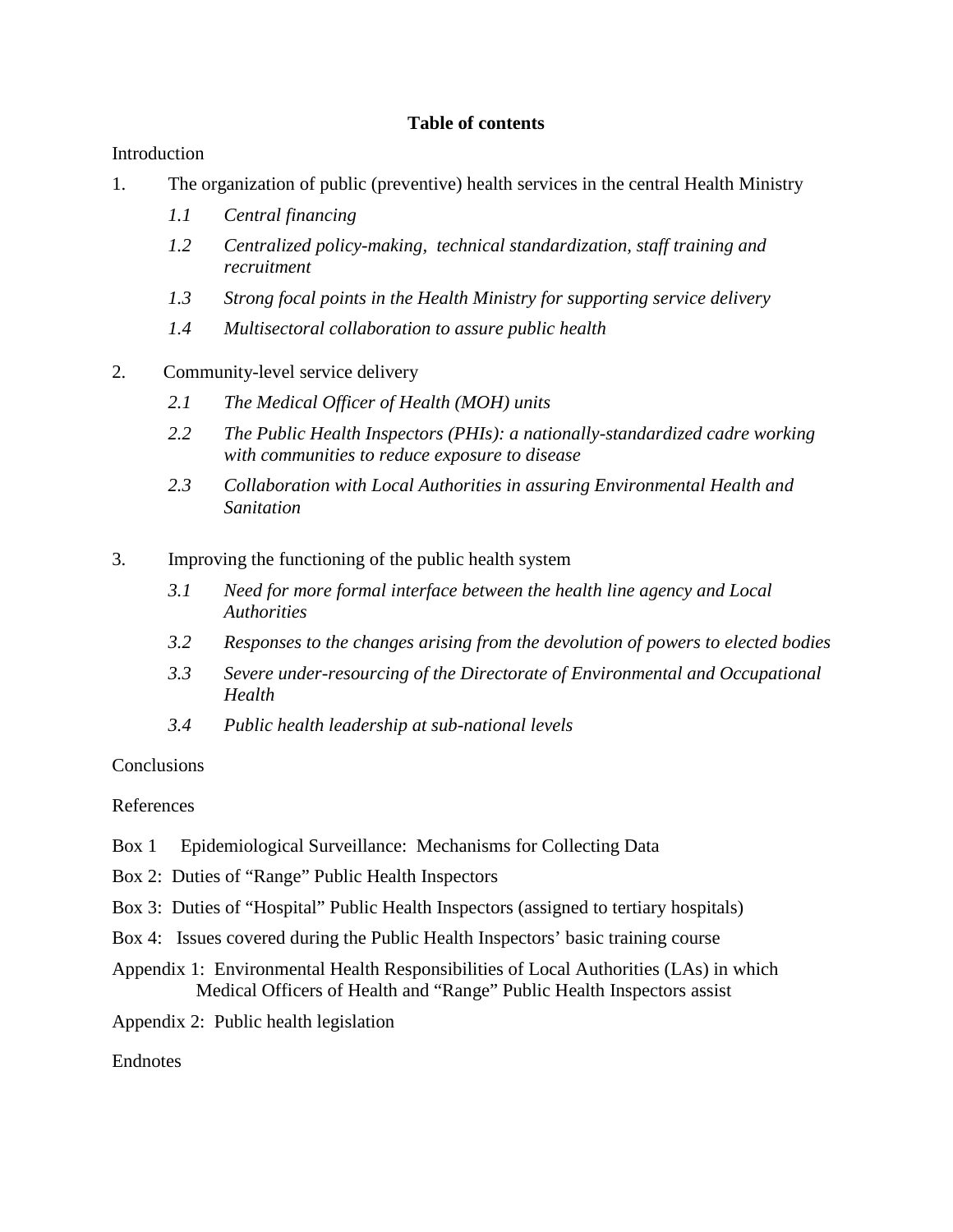# **Introduction**

The need for health system strengthening is widely recognized.<sup>[2](#page-38-1)</sup> The high-profile pandemics of zoonotic diseases such as SARS and avian flu have also raised interest in multi-sectoral approaches to improving health outcomes.<sup>[3](#page-38-2)</sup> Yet, as Mills et al. (2006:100) point out, little is known about what types of institutional arrangements and delivery strategies help achieve widespread health improvements.

Key to this are services that reduce exposure to disease – a pure public good which in developed countries form a core part of publicly-provided health services.<sup>[4](#page-38-3)</sup> Intensive efforts to strengthen these services contributed to rapid improvements in health outcomes from the late nineteenth century,<sup>[5](#page-38-4)</sup> and continuing attention to these services protects against the resurgence of these diseases. For example, malaria was eradicated in the Southern United States by the 1940s, but the health authorities continue to monitor environmental management and vector breeding, to prevent resurgence.<sup>[6](#page-38-5)</sup> Given many developing countries' continuing burden of communicable disease – as well as the growing burden of noncommunicable diseases − developing countries need to prioritize strengthening these services. Yet these issues receive limited attention in discussions of developing country health systems.<sup>[7](#page-38-6)</sup>

Sri Lanka is known for its "good health at low cost". Many factors contribute to this, but a well-organized health sector is a central component. In 2010, it had similar health expenditure per capita<sup>[8](#page-38-7)</sup> as other lowermiddle income countries, but achieved a life expectancy at birth of 75 years, compared with 65 years for the category average.<sup>[9](#page-38-8)</sup> Medical facilities are available within 5-10 km of most rural habitations (Hsiao 2000), and preventive health services also cover the whole population, as discussed here.

Preventive health services are known in Sri Lanka as public health services, and are organized separately from the medical services. Here they will be called public health services.

The organization and delivery of Sri Lanka's public health services offers many useful lessons for other developing countries. They cost around  $0.2\%$  of GDP in 2008,<sup>10</sup> and contribute to the country's high levels of health equity and very low mortality for its GDP per capita.<sup>11</sup> Some components of these public health services have been analyzed, such as its Maternal and Child Health services (WHO 2007b) and the potential for managing Non-Communicable Diseases (Engelgau et al 2010). Its medical services and health financing have also been analyzed (Hsiao 2000, Rannan-Eliya 2001, 2008).

This paper fills a gap by documenting the organization of Sri Lanka's services to reduce the population's exposure to disease. These services are delivered at community level by a national cadre of Public Health Inspectors, who carry out a very wide range of tasks. Their work is multi-sectoral in nature — involving interaction and collaboration with several other public sector agencies, the private sector, and Local Authorities  $-$  and close collaboration with communities. They are supported by strong national stewardship and grassroots delivery institutions.

Section 1 describes the organization of public health services in Sri Lanka, and its key institutional strengths. These include (1) central financing; (2) central policy-making, technical standardization, staff training and recruitment; (3) strong focal points in the Health Ministry for supporting public health service delivery; and (4) proactive multisectoral collaboration to assure public health. Section 2 describes the grassroots delivery institutions, the roles of the Public Health Inspectors, and the collaboration with Local Authorities (local governments) in assuring public health and sanitation. Section 3 discusses some institutional impediments to better service delivery, and possible ways of addressing them. The last section concludes.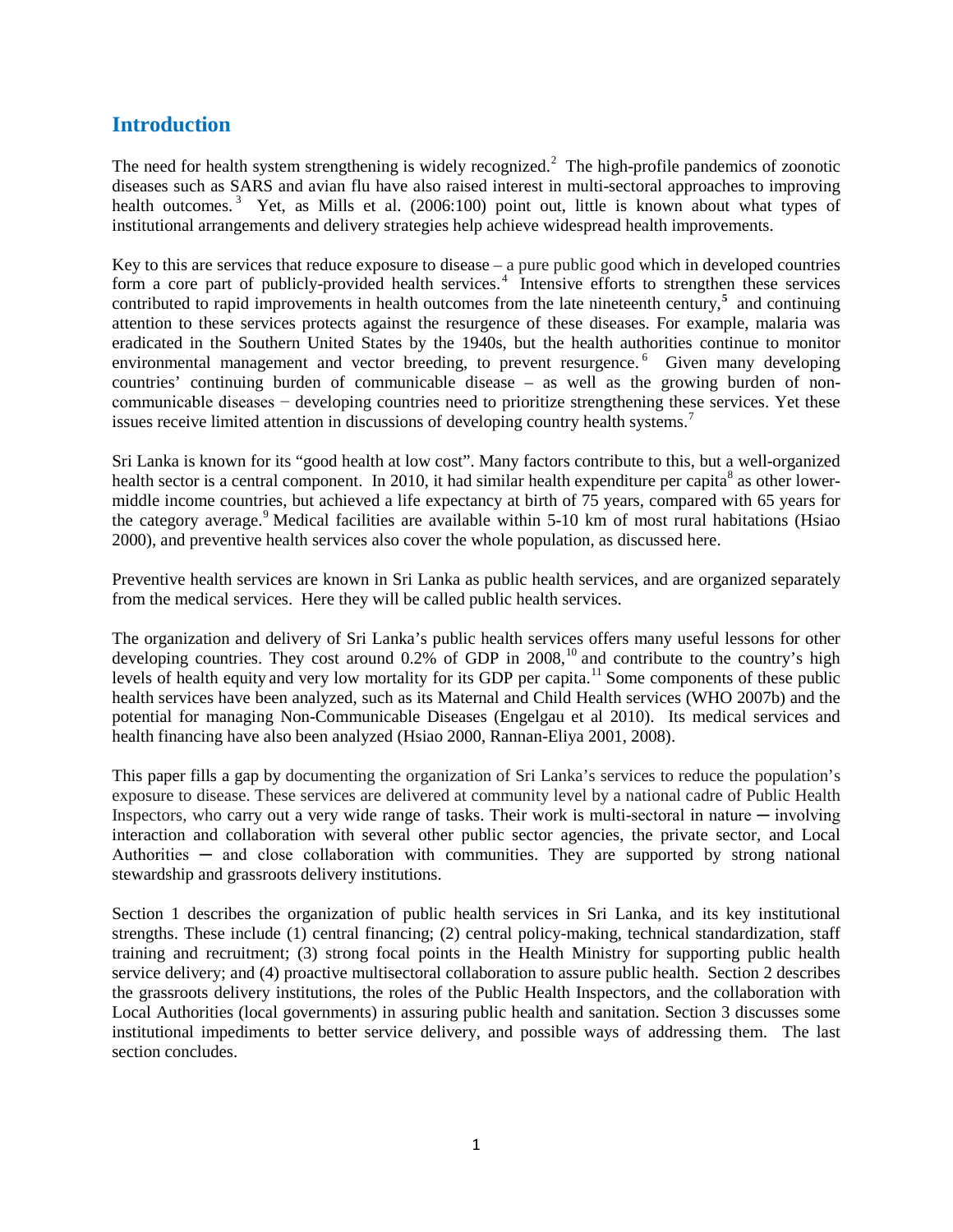# **1. The organization of public (preventive) health services in the central Health Ministry**

The overall organization of Sri Lanka's public health services at central level and below is described briefly here, summarizing the key institutional strengths of the system.

The Health Ministry is headed by a Minister and a Secretary, who are the only political appointees in the Ministry, the rest being technical staff from the line agency. The Secretary may be from the Sri Lanka Administrative Service (SLAS) or a medical officer from the Ministry — offering a career path to the top for people from either a public health or medical service background. The Director-General of Health Services (DGHS) is in charge of the Ministry's technical work, managing the Deputy Directors-General (DDGs) in charge of Medical Services, Public Health Services, Laboratory Services, and various ancillary services  $12$ . The DGHS, DDGs, and Directors in the medical, public health and laboratory service branches are usually medical officers who have risen through the ranks, with firsthand experience of the functioning of the services on the ground.<sup>[13](#page-38-12)</sup>

Public health services are supported by seventeen Directorates each of which is the national focal point for its area, responsible for reviewing the policies, system strategies, training curricula, program implementation mechanisms and other organizational and managerial inputs in view of emerging issues and challenges. They make recommendations to the DDGs and DGHS and thereby to the Health Secretary and the Minister. If the suggestion for change arises at a higher level, the relevant DDGs and Directors are always consulted. This helps to ensure that the planning process is well-informed by technical people.

The Health Ministry provides overall direction and monitoring of public health services throughout the country, and supports service delivery down to the grassroots. At the Province and Regional (district) levels, line agency staff manages program implementation under the administrative control of the Provincial governments.<sup>[14](#page-38-13)</sup> The lowest level is the MOH unit, headed by the Medical Officer of Health (MOH). The MOH team includes nurses and midwives who provide Maternal and Child Health services, and Public Health Inspectors (PHIs) who provide environmental health and disease control services.<sup>[15](#page-38-14)</sup>

The medical services are administered separately, and comprise tertiary hospitals, specialized hospitals, and various levels of secondary hospitals down to the divisional level. Below these are the Primary Care Centres which provide only out-patient services. However, the public health and medical services collaborate continuously for disease surveillance, case referral, and many other purposes described below.

## *1.1 Central financing*[16](#page-38-15)

The central government finances all public health services, from the center to the grassroots, and these services accounted for only 5.2% of total health spending in 2008 (De Alwis, Fernando, and Rannan-Eliya 2011).<sup>17</sup> It also finances nearly half the total spending for medical services, with the rest coming from private sources, mostly for out-of-pocket expenses.

The central financing is provided both directly and through grants to the Provincial governments.<sup>[18](#page-38-17)</sup> The bulk of the funds is used for recurring expenses such as salaries, or is earmarked for specific purposes, such as maternal and child health (MCH) work, and cannot be used for other purposes without the Treasury's permission.

Local revenue collection is low. The Provincial Councils derive nearly 90% of their total revenues from the central government<sup>19</sup>, and in turn pass on some funds to Local Authorities. Even in the large Local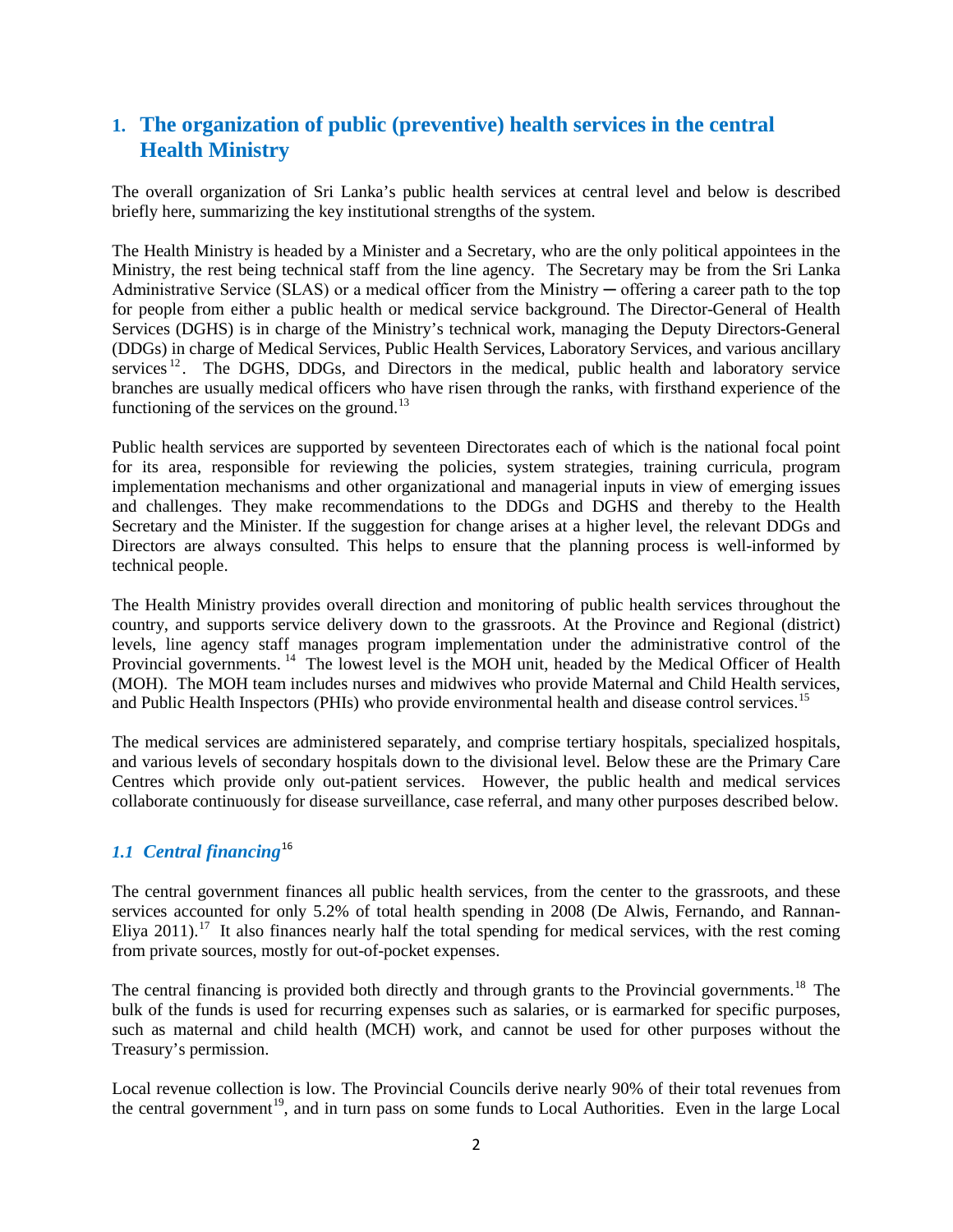Authorities such as the Municipal Councils (which have higher locally-generated revenues) — including the largest municipalities  $-65\%$  of the salaries of permanent staff are estimated to derive from Provincial Council funds. [20](#page-38-19) Local Authorities pay for discharging their own responsibilities for maintaining hygienic conditions in their area. Smaller Local Authorities have limited funds to spend on these services: solid waste management alone used up 81% of the health outlay of one Local Authority in 2008.

All public sector health staff salaries are paid directly by the Provincial Health Ministries, except for PHIs hired by the LAs, whose salaries are paid by the LAs (using funds supplied by the Provincial Councils). This applies also in the four large Municipal Councils. Most variable costs for public health services are also paid for by the Provincial Department of Health. This includes the costs of the MOH units and their staff, including the costs of continuing education, uniforms, motorbikes, equipment and supplies such as registers – and the cost of line agency support to Local Authorities in carrying out their environmental sanitation responsibilities (Appendix 1). There may at times be delays in flow of funds from the center to the provinces.

The great strength of this system is that it assures that subnational levels have the funds for public health services. This contrasts with the heavy dependence of public health service provision on provincial and local revenues in China, and on state revenues in India. However, these funds might be more effectively used if the Sri Lankan Health Ministry had greater inputs into how the Treasury and Finance Commission allocates the health funds to the provinces (Section 3.1).

#### *1.2 Centralized policy-making, technical standardization, staff training and recruitment*

Policy planning and many key aspects of assuring quality service delivery are highly centralized. The Health Ministry is responsible for formulating health policies, guidelines, setting standards, enacting legislation, setting uniform training standards for health staff, and ensuring availability of health staff across the country. Through its directorates, it provides technical guidance, training, and support to the provincial health authorities. This applies to the whole publicly-funded health system, including all preventive, curative and other ancillary services such as laboratory, rehabilitative, education, training and research services.

The Health Ministry develops standardized curricula for basic training and in-service training for each of the line agency posts, and pays for the training. It advertises and fills all the line agency positions in the provinces, with the concurrence of the province. The basic training courses are a pre-requisite for being hired by the line agency. In the case of Public Health Inspectors (PHIs), it is a pre-requisite also if they are hired by Local Authorities — ensuring that PHIs throughout the country belong to a standardized cadre and are able to collaborate easily with each other and with the line agency as required.

The center remains in regular dialogue with the provincial health authorities through the Health Development Committee (HDC). This meets once in two months under the chairmanship of the DGHS, and includes the central Directors as well as the Provincial and Regional Directors of Health, and Directors of tertiary hospitals.

## *1.3 Strong focal points in the Health Ministry for supporting public health service delivery*

The Health Ministry has several Directorates in charge of public health services. Of these three are key because they address a broad range of services: Maternal and Child Health, Epidemiology, and Environmental and Occupational Health (E&OH). The Directorate for Health Education supports all the other Directorates. There are several other public health Directorates, which vary greatly in staffing and facilities, as well as in the extent of reporting they receive on the programs they oversee. Some are for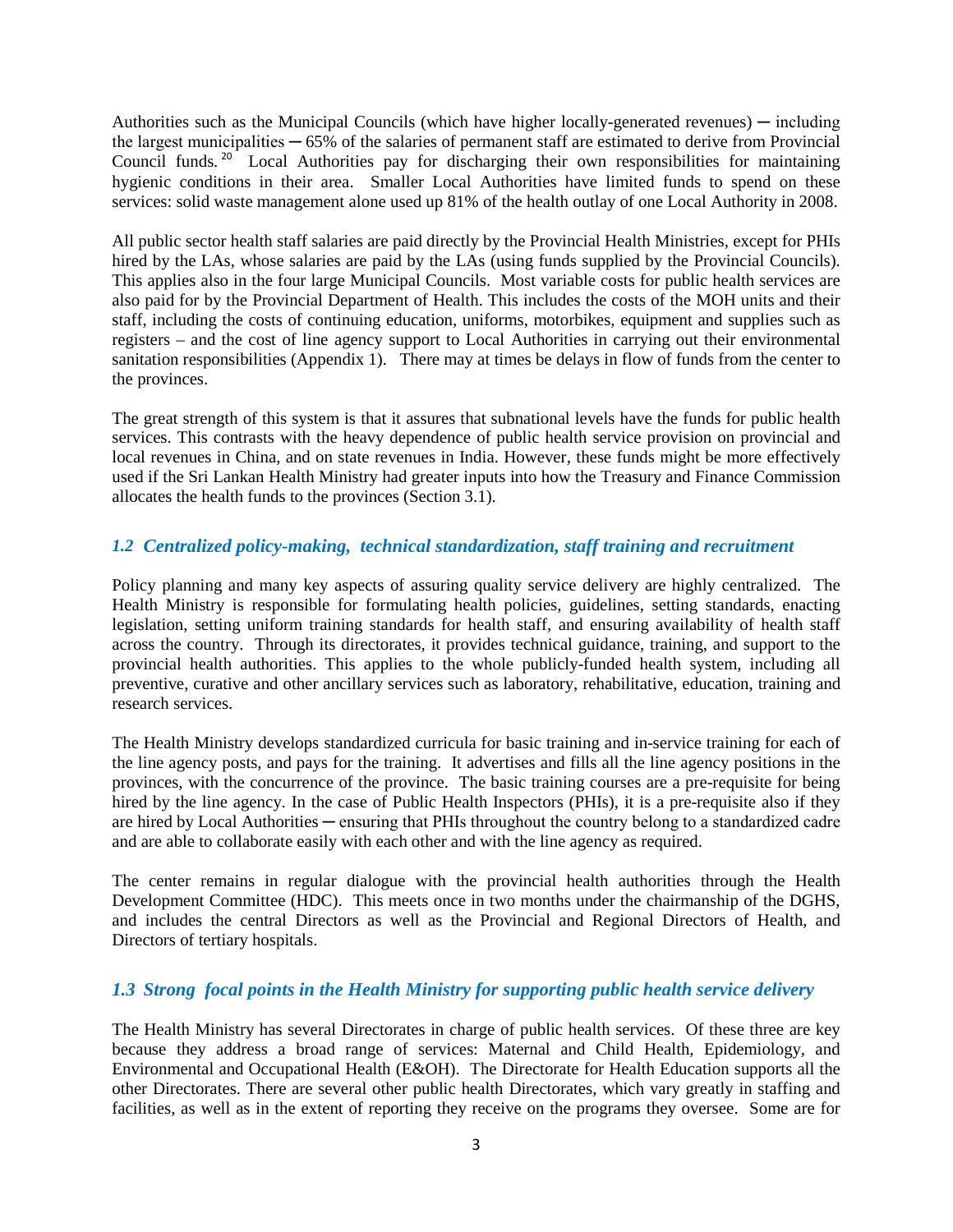disease-specific control programs ― Malaria, Filaria, Tuberculosis and other respiratory diseases, Leprosy, STD/AIDS, and Rabies.<sup>[21](#page-38-20)</sup>

The three key Directorates are described in some detail below. The Directorate of E&OH is described in the most detail, as it has the broadest responsibility for population-based disease prevention and control services.

The Directorate of Environmental and Occupational Health (E&OH) is housed, like most Directorates, within the Health Ministry building and has one or two rooms and some support staff. However, the Directorates for Epidemiology and for Maternal and Child Health have received much donor attention in recent years,<sup>[22](#page-38-21)</sup> and have expanded into large separate modern multi-storey office buildings, well-equipped and with much support infrastructure and staff so that they are well-placed to support and monitor service delivery. They nevertheless remain officially on par with the other Directorates.

**The Directorate of Maternal and Child Health**, now called the Family Health Bureau (FHB) is responsible for maternal and child health services. It provides national guidelines for MCH issues, and supports and monitors the provision of antenatal care, postnatal care, well-baby care, immunizing pregnant women and children, and family planning.

Data from the MOH units on MCH work done by its staff is aggregated at the district level and sent via the provincial level to the Directorate for analysis, and as input to the FHB's annual report. This reporting greatly helps in program monitoring, and in providing feedback to the periphery through regular meetings at the district level to improve service provision. Specific lapses can be traced to the MOH unit by the district staff, and raised at the RDHS' monthly meetings which all MOHs attend. However, this depends on the follow-through of the provincial health staff. The maternal death audits conducted by the FHB keep peripheral workers vigilant about maintaining service quality.

The FHB is able to do all this because it has a large technical and support staff — now around 20 Medical Officers and some additional consultant physicians, along with public health nursing sisters, an accountant, administrative officer and other support staff including for data management. These also enable the FHB to handle its own programmatic, financial, administrative, and establishment issues with some autonomy.

**The Directorate of Epidemiology** (now called the Epidemiology Unit) has diverse functions related to disease control, which provide essential support for the other public health Directorates. These include communicable disease surveillance (Box 1 describes the mechanisms)<sup>[23](#page-38-22)</sup>; data collection and analysis; publishing the surveillance data on a weekly basis; preparing the list of notifiable diseases; investigation and technical inputs in prevention and control of disease outbreaks; monitoring hospital cross-infections between patients; and conducting in-service training programs on epidemiological surveillance (disease surveillance), investigations on disease outbreaks and immunization.

Its functions also include activities to support the immunization program, including preparing national immunization schedules; identifying target populations for vaccination; and procuring, storing, distributing, and maintaining the cold chain for vaccines. Implementing immunization is done under the MCH program and school health program.

When a disease outbreak occurs, the Medical Officer of Health (MOH) in charge of the area notifies the Epidemiology unit, which provides technical guidance and support to the MOH in detection, investigation and control of the outbreak. With the help of the Public Health Inspectors (PHIs), the MOH collects information on the occurrence of notifiable diseases in his/her area and follows it on a spot map, to help analyze and control the situation better. The MOH is responsible for continuing to report the disease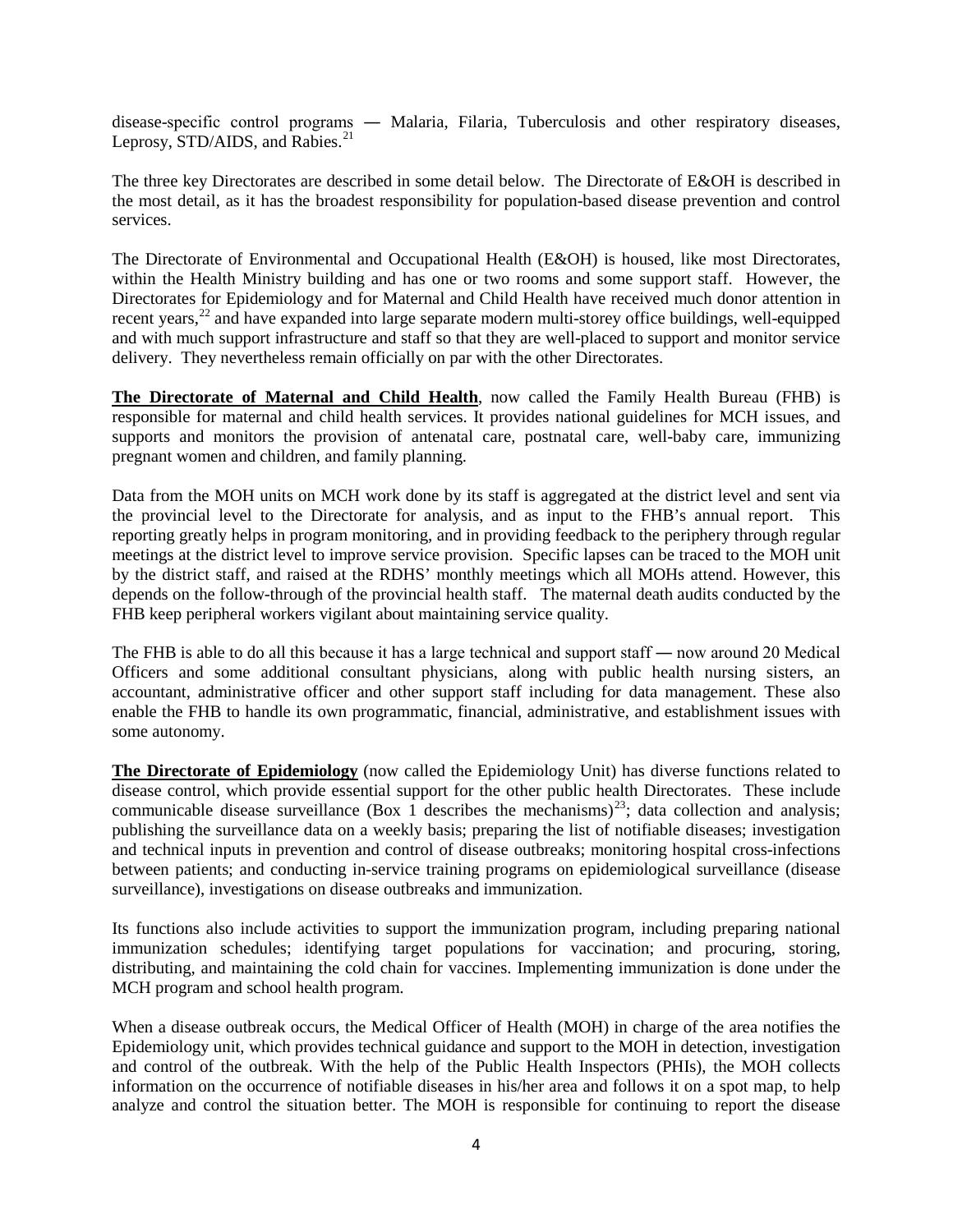incidence to the Epidemiology Unit, so that it can monitor the progress of the outbreak until it is controlled. When a situation is critical the Epidemiology unit may send teams to investigate to ascertain the aetiology of the disease. The Director (E&OH) will be involved if there are issues with regard to food safety or other issues related to environmental sanitation.

The Epidemiology unit alerts the MOHs and their staff to upcoming seasonal diseases. For example before and during the rainy season they send circulars to be vigilant about possible outbreaks of dengue and recommend preventive measures to undertake. This circular is copied to the relevant directorates including Director (E&OH) and provincial directors.

Like the FHB, the Epidemiology Unit is able to carry out this wide range of activities because its staffing was greatly increased and it is well-equipped with needed infrastructure in a large modern building. They also have Regional Epidemiologists in place at district level, to help support the Directorate as well as the MOH units.

**The Directorate for Environmental and Occupational Health (E&OH)** handles a large portfolio, including environmental health, occupational health, and food control administration. Its duties require far more focus on intersectoral coordination than the other Directorates, as well as drafting complex public health legislation such as the Mosquito Act (Appendix 2), and developing training curricula for staff working on the wide range of tasks encompassed in this Directorate's portfolio.However, this Directorate operates out of limited office space, and with a skeletal staff except for food safety.

The PHIs are under the purview of this Directorate. The Principal PHI (PPHI) assists the Director with regard to various aspects of the PHI's work, including review of policy, program development, addressing environmental sanitation issues, trade union issues, conducting review meetings, job functions and responsibilities of PHIs, and their capacity building. Supervision of PHIs is done at the MOH level by the MOH and the Supervising Public Health Inspector (SPHI), at RDHS level by the SPHID, and at the PDHS level by the Provincial PHI, and by the PPHI from the central level.

However, the Directorate has no organized information system on the functioning of the services under its purview, for lack of staff and facilities. They cannot systematically monitor the PHIs' work, as the data generated through their Monthly Reports are not collated at the center. All PHIs, including those hired by Local Authorities,<sup>[24](#page-38-23)</sup> submit Monthly Reports to the MOH. The information is available only at the MOH offices. When there is a need, the center has to request the RDHS or MOH individually for the data. There is a real need to provide the resources to establish a well-developed information system like that of the Epidemiological Unit and the Family Health Bureau.

Data for policy formulation and program development are gathered in ad hoc ways, such as occasional surveys, carrying out situational analysis and needs assessments, or by sending out questionnaires for specific purposes. The Epidemiology Unit is an important source of information on food- and waterborne diseases. Their data on food poisoning and other notifiable gastro-intestinal diseases is used by the Dir (E&OH) to understand and improve hygienic practices in food handling establishments and in the community, and assess water quality monitoring. Data collected by the Epidemiology Unit as well as by the disease-specific programs also provide information on other diseases associated with poor environmental health conditions.

The Directorate has two sections (1) the Environmental Cell, which is responsible for the environmental and occupational health program, and (2) the Food Control Administration Unit which is responsible for the food safety and hygiene program.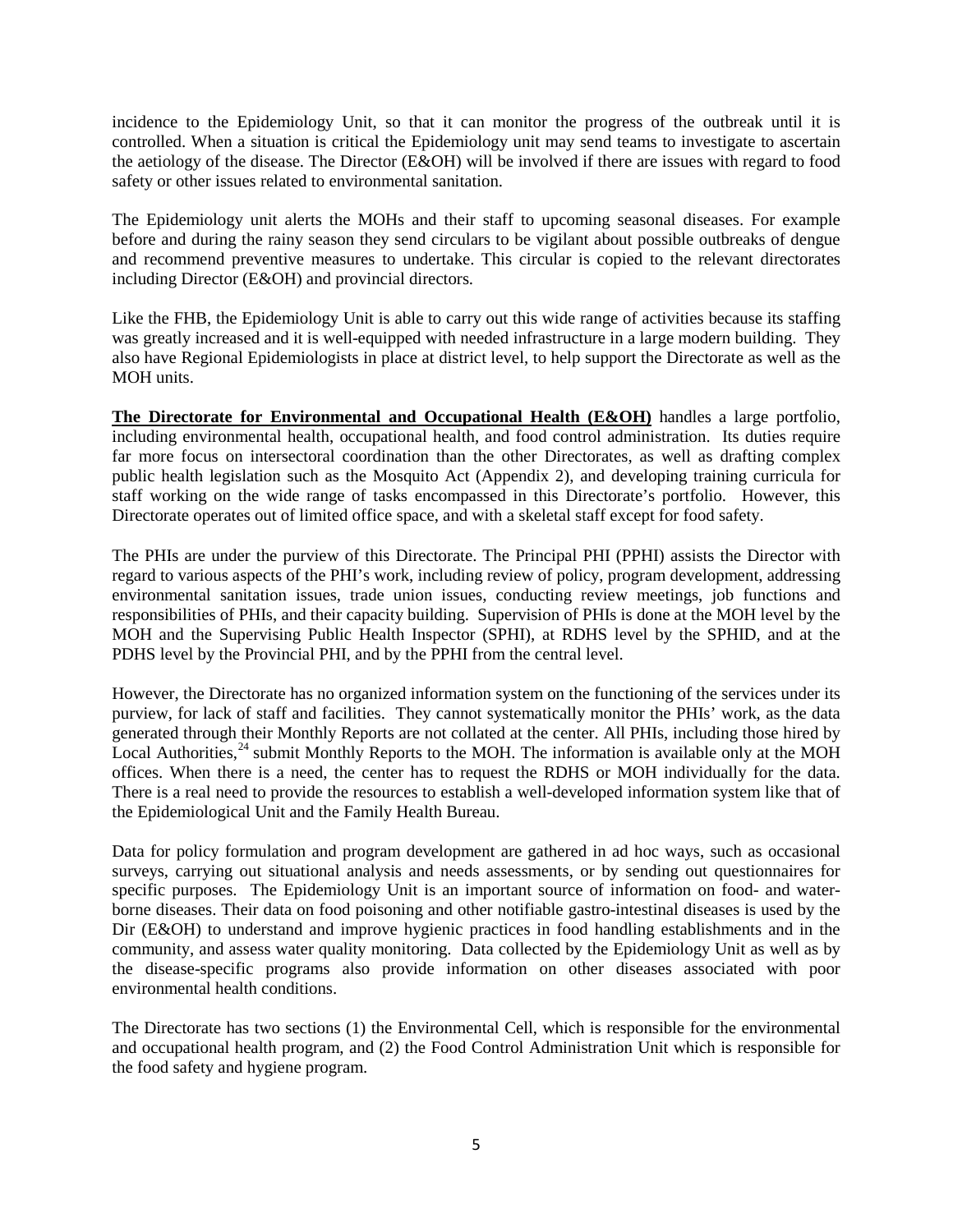• The Environmental Cell is severely understaffed, despite the wide range of activities it is expected to cover. The Ministry of Environment has loaned the Cell one Environmental Management Officer with a degree in Environmental Science. In addition one or two medical officers work on a temporary basis on rotation for short periods.

Urbanization and industrialization have increased the environmental health challenges facing MOHs and PHIs, and they needed additional training to address these challenges. The Director (E&OH) in consultation with several experts developed a curriculum for a certificate course in environmental health.

With donor help, services have been strengthened in indoor air pollution and healthcare waste management (HCWM). The latter involved work on policy and planning, and on training programs. HCWM treatment facilities were installed for the Colombo Group of Hospitals, which account for half the health care waste in the country. Regulatory mechanisms for enforcement and monitoring of HCWM have been developed along with the Central Environmental Authority.

• The Food Control Administration Unit (FCAU) is responsible for the implementation of the food safety program, and develops standards and guidelines under the Food Act. Better staffed than the Environmental Unit, it has two assistant directors who are senior Food and Drugs Inspectors (F&DI), supported by fifteen F&DI. The CODEX/SPS enquiry point under the food safety program is directly under the Director (E&OH) and has three officers who have graduated in Food Science.

The FCAU works with PHIs in various ways, for the enforcement of the Food Act and its regulations. It offers an advanced 3-month training course to build Public Health Inspectors' (PHIs) capacity to handle more complex issues. This certification is required for applying for the post of F&DI, offering career growth for PHIs. It also conducts regular in-service training on food safety and hygiene for PHIs (5-day training) and MOHs (3-day training). It also assists the PHIs if a case they have filed becomes complicated, for example by obtaining legal assistance from the Attorney General.

In comparison with the E&OH program, the food safety program has better coordination and communication between the center and periphery because of the presence of F&DI at the majority of RDHS offices (Govt of Sri Lanka 2007: Table 21). The Directorate has a well-developed system for assuring food safety, including inspection and regulation of the food processing industry (for both food exports and for domestic consumption), using a combination of having independent certification agencies ascertain that the producers meet specified standards, and checks by the Food Inspectors. Food vendors are checked by the PHIs and sometimes also by the F&DIs. The food safety system will be detailed elsewhere.  $25$ 

The Directorate has clear guidelines for inspecting meat safety by checking animals before slaughter, and by inspecting slaughterhouse and meat vendor hygiene before these are licensed. The Colombo Municipal Council has its own Veterinary Department for such inspections. The PHIs assist the local authority in checking meat safety in Pradeshiya Sabhas and in urban Local Authorities without a veterinary department. However, there are considerable gaps in the implementation of these measures, arising from shortfalls in local government interest and inadequate supervision of PHIs (section 3.3).

**The Health Education Bureau** (Directorate of Health Education) plays an important role in supporting the work of all the public health Directorates. It is the focal point at national level responsible for health promotion, preparation of IEC materials, mass media communication and advocacy. It also provides the technical know-how to all Health Ministry Directorates and other institutions for preparing health education materials and to identify communication strategies in promoting and strengthening the relevant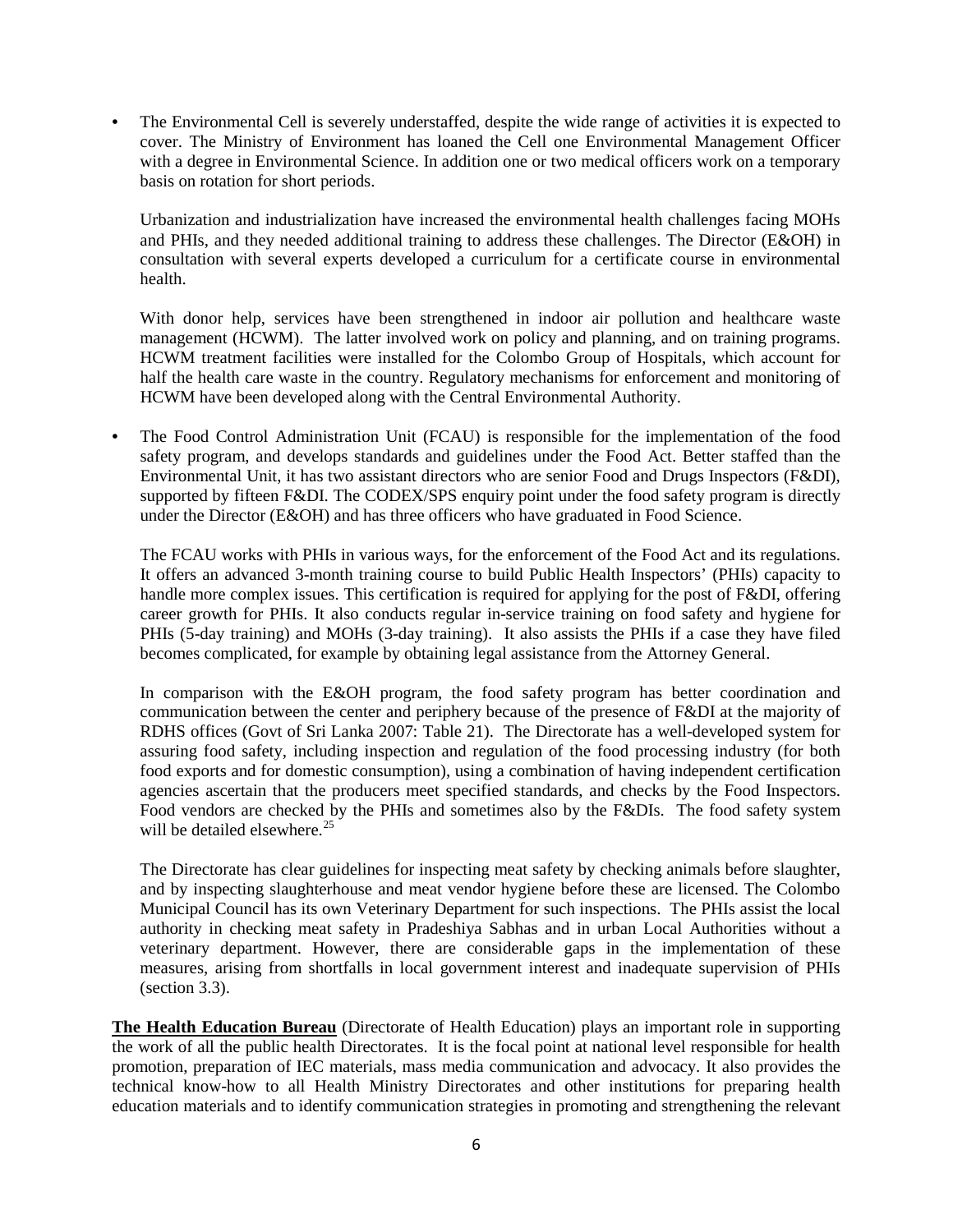programs. This covers all kinds of health education, ranging across the spectrum of communicable and non-communicable diseases.

**The Directorates for controlling specific communicable diseases** provide technical guidance, supplies, oversight, and monitoring of the programs for malaria, filaria, TB and other respiratory diseases, leprosy, STD/AIDS, and rabies. On the ground, these campaigns are managed by the Medical Officers of Health and their staff, and by Public Health Inspectors. For a few disease-specific programs, PHIs are specially trained and assigned to work in them. In the Anti-Leprosy Campaign the Public Health Inspectors are fully in charge, responsible for the management of all active cases and providing drugs to them, as well as conducting educational programs and other preventive activities in the field.

Given the high level of reporting required by donors for these disease-specific programs, records of activities are maintained and regularly transmitted to the heads of the special programs through the district and provincial level administration. There is good coordination between these programs and the district-level staff.

It is not necessarily optimal to have these separate programs. For example, the Directorates for Malaria and Filaria are assisted by provincial Entomological Assistants, who conduct entomological surveillance, monitor breeding sites, collect data for the mosquito-biting index, and undertake some control activities such as introducing larvivorous fish in breeding sites. The Ministry is now considering using them also for dengue, but it would be simpler to have a vector-borne disease control program, with a single reporting system and staff. It would also be more efficient not to have separate laboratories for different disease-specific programs, such as malaria.

#### *1.4 Multisectoral collaboration for assuring public health*

The Directorate of Environmental and Occupational Health (E&OH) has established some good intersectoral collaboration mechanisms. For example, it works with the Agriculture Ministry to test pesticide residues in selected vegetables. It collaborates with the Chambers of Commerce to dialog with food producers and food processors on the formulation and enforcement of food safety regulations. It works with independent certification agencies for assuring the safety of processed food and bottled water.

It collaborates at various levels with the Department of Animal Production and Health (DAPH) of the Livestock Ministry, to ensure food safety and protect against outbreaks of zoonotic diseases. To screen imported food for safety, the Directorate posts Food and Drug Inspectors in the Customs Department to inspect food before it is cleared by Customs. For imported meat, poultry and frozen fish, these F&DI conduct inspections jointly with the animal quarantine division of the DAPH, to ensure food safety and animal health safety respectively. This helps prevent the import of zoonotic diseases.

For information on zoonotic disease threats within the country or from trans-border migration, a collaborative mechanism is in place with the DAPH, whereby the DAPH alerts them if there is a problem that might affect human health. The DAPH has a veterinary surveillance system, which monitors animal and bird populations, including livestock, poultry, and wild birds. Wild animals that may pose a threat are monitored, such as monkeys for rabies. The veterinary surveillance system has been expanded since 2006, and district Veterinary Investigation Centres (equipped with laboratory diagnostic facilities) operate directly under the DAPH.<sup>[26](#page-38-25)</sup> These district VICs have already been established in the majority of districts. They conduct veterinary surveillance, laboratory analysis and disease investigation services, and also support the divisional veterinary offices in the district. They pass information about potential zoonotic diseases on to the provincial health staff, as well as to the central Health Ministry's Epidemiological Unit.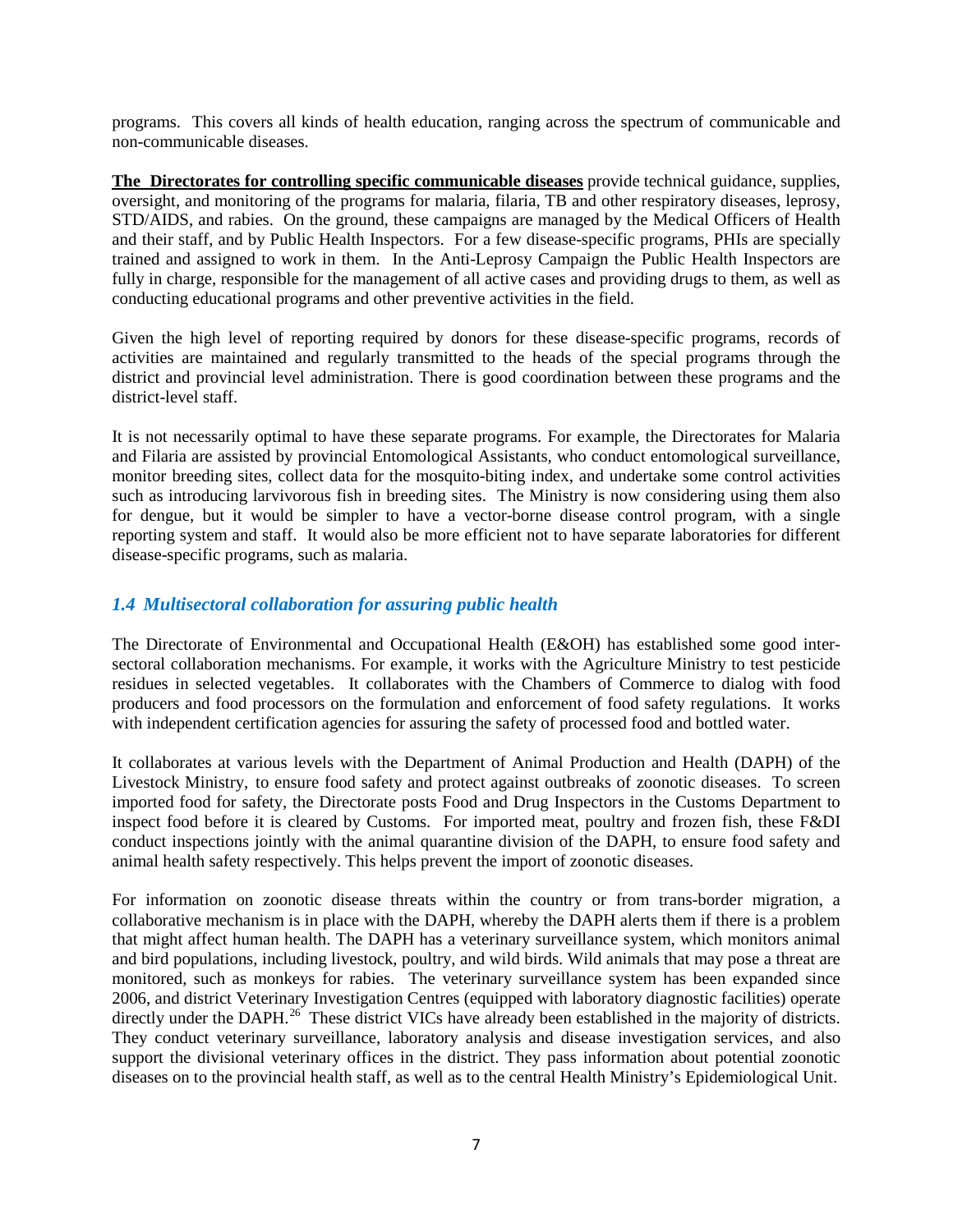The Directorate also collaborates with other agencies such as the National Water Supply and Drainage Board. There is a Collaborative Council on water and sanitation, which includes government and nongovernment agencies working in this sector.

The Directorate also has good inter-sectoral collaboration with several other Ministries. It collaborates with the Central Environmental Authority, of the Environment Ministry. The Committee on Environmental Policy and Management (a committee of the Environment Ministry), has a standing committee co-chaired by the Health Secretary and the Environment Secretary, to facilitate collaboration on health issues. Given the multiplicity of environmental health issues that need to be jointly addressed with Local Authorities, the Directorate also collaborates with the Department of Local Government, and the Director is a member of various committees of the Ministry of Provincial Councils and Local Government. They collaborate on issues such as solid waste management in local authority jurisdictions.

Occupational health services have been neglected and need strengthening in training, service provision, and monitoring and enforcement mechanisms. The Directorate has collaborated on this with the Labor Ministry, which is responsible for the enforcement of the Factories Ordinance. In collaboration with the Faculty of Medicine, Colombo, the Directorate conducts a 5-day in-service training program in occupational health for PHIs and MOHs. It has also formed an interagency committee co-chaired by the Secretaries of Health and Labor; and prepared a national action plan based on a needs assessment.

With the rise in non-communicable diseases, recent efforts have been made for preventing and managing these diseases. Sometimes they are placed outside the direct purview of the Health Ministry. For example, following the Act passed in 2006 for controlling alcohol and tobacco, a National Tobacco and Alcohol Authority was established to oversee this. However, this Authority lacks ground-level reach. The Health Ministry was pro-active in collaborating with this Authority to set up District Tobacco Control Cells headed by the district health officer  $(RDHS)^{27}$  $(RDHS)^{27}$  $(RDHS)^{27}$ , with representatives from the police, excise officials, and others involved in implementing the Act. They have defined the tasks of these Cells, which include (1) active health education for behavioral change, efforts to prevent children from beginning to smoke, helping those who want to stop smoking, supporting civil society efforts to reduce smoking; (2) enforce bans on promoting tobacco products; and (3) monitor tobacco use, and enforce fines, prosecutions, and arrests if needed. PHIS are involved in these activities

# **2. Community-level service delivery**

## *2.1 The Medical Officer of Health (MOH) units*

The public health services are delivered through about 300 Health Units, headed by Medical Officers of Health (MOH). The government norm is for each MOH unit to cover a population of 80,000 to 100,000. Four of these are managed by Municipal Councils (Colombo, Kandy, Galle, and Jaffna) which have much larger populations and well-staffed public health units.

Each MOH heads a multidisciplinary public health team. The team is subdivided into a female team responsible for maternal and child health and family planning, and a male team of Public Health Inspectors (PHIs) responsible for disease prevention and control activities, including food safety. The composition of the team varies. The MCH staff typically includes 1-2 Public Health Nursing Sisters (PHNS), 1-3 Supervising Public Health Midwives (SPHM), and a team of Public Health Midwives (PHMs). The PHI team is much smaller, typically 1 Supervising Public Health Inspector (SPHI) and a small team of PHIs. The government norm is for PHIs to cover a population of about 10,000, while PHMs cover about 3,000. The number of PHIs have increased very slowly over time relative to PHMs (Govt of Sri Lanka 2007:Table 20). 11% of the health workforce in 2008 was in the public health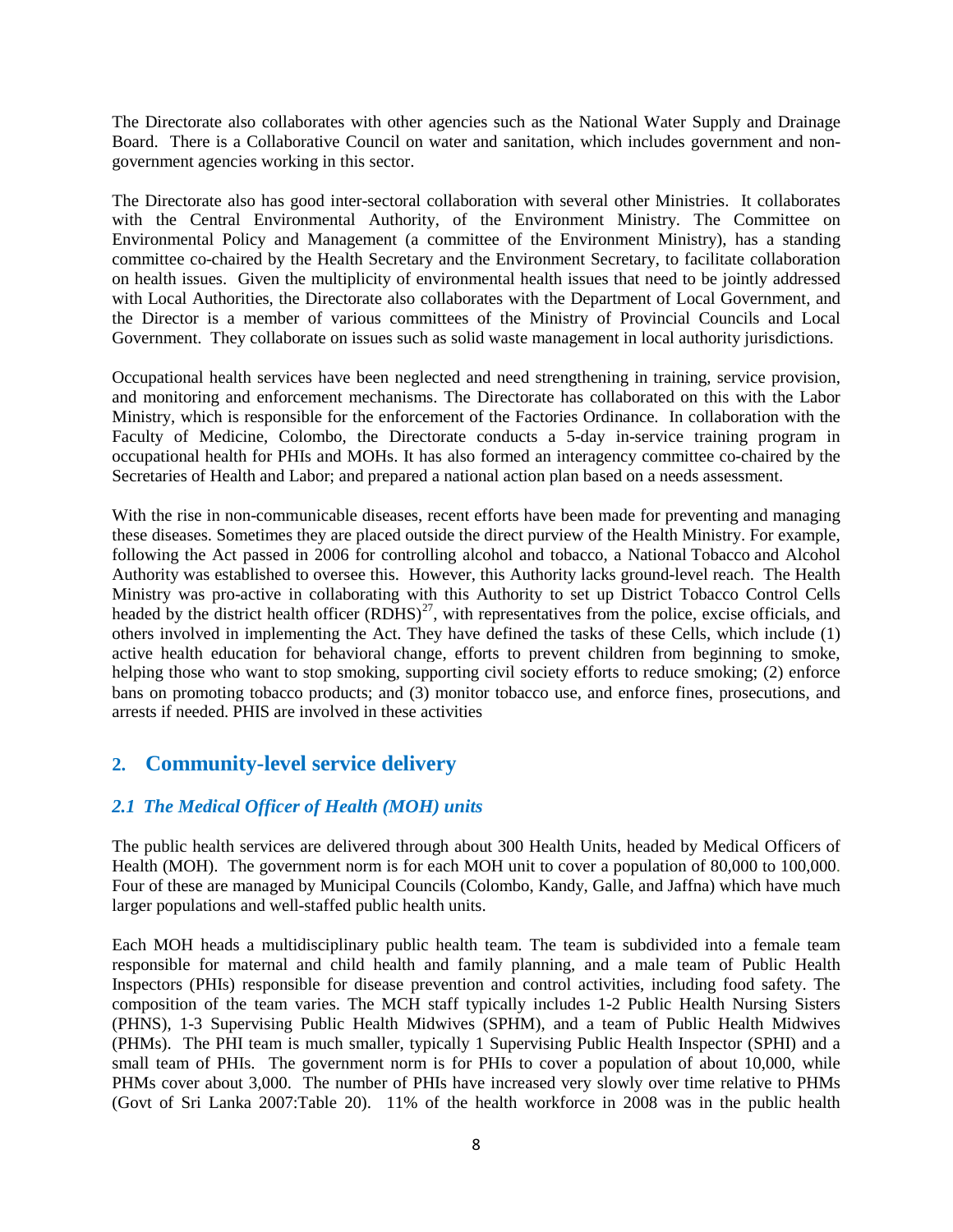services, of which 61% were PHMs, and 16.5% were PHIs or Food & Drug Inspectors (Engelgau et al 2010: Table 3.3, derived from official statistics).

The MOH supervises the work of both the MCH and the PHI teams. A key component of this supervision is the Monthly meeting of the whole team. This is an occasion for the whole team to interact with each other and discuss problems for which they may be able to find collaborative solutions. The MOH informs them of new initiatives and directives from the central public health Directorates and other parts of the line agency. They are given demonstrations of new techniques, such as a new kind of disposable syringe. They are given talks by a specialist on different issues each month, which serves to update their training. They may meet with others, such as holding a discussion with a doctor from a nearby hospital, where the MCH staff may raise questions about procedures for admitting women for delivery, or PHIs may raise questions about the medical services' speed of response in the event of a disaster or terrorist attack. The PHI and MCH groups will make a presentation on their work, and discuss how they can collaborate to solve a particular problem. PHIs may decide to team up with PHIs from a neighboring area to conduct a food raid, or address other common public health threats. In sum, the monthly meeting is an exceptional opportunity for teamwork and updated training.

The MOHs are responsible for data reporting up the line agency. They send the weekly epidemiological surveillance data collected by the PHIs to the Epidemiology Unit (Box 1), and the reporting on MCH activities to the Family Health Bureau. They have the PHIs' monthly reports aggregated and sent to the RDHS. They attend coordinating meetings held by the RDHS, where the RDHS staff and staff from the centre attend. At these meetings, program implementation is reviewed and new initiatives discussed, and strategies discussed for improving implementation and addressing obstacles to or shortfalls in implementation. It is mandatory to audit all maternal deaths, and this is then subject to a thorough investigation at MOH level.

The MOHs have many responsibilities on MCH work, which is given much priority given the scrutiny from above. They hold antenatal care clinics, assisted by one or more of the MCH staff, referring more difficult cases to the nearest hospital with an OB-GYN specialist. They hold well-baby clinics, immunizing the children, monitoring their growth, and writing prescriptions for medicine that parents can collect from the nearest hospital/dispensary. They also hold family planning clinics, e.g. inserting IUDs though sterilization is carried out by the medical services. Sometimes all these MCH clinics are combined in a polyclinic.

The MOHs support the PHIs' work in various ways, though they may overlook some issues that are not monitored from above (section 2.2.1). They are assiduous in having PHIs collect and validate information on cases of communicable disease, and send the data reports upwards. They are also responsible for organizing the management of any disease outbreak or disaster. They supervise the PHIs' role in tracking cases of communicable disease, and monitoring compliance with treatment for specific diseases such as TB. If a PHI has grounds for prosecuting a case under the Mosquito Act, he needs the MOH's sanction. For prosecuting cases under the Food Act, the PHI can proceed on his own. However, under the Nuisances Act, the PHI must recommend prosecution through the MOH to the chairman of the local authority for sanction. The MOHs interact with the Local Authorities on monitoring and supporting a wide range of public health tasks (Appendices 1 and 2), and managing outbreaks and disasters.

## *2.2 The Public Health Inspectors (PHIs): A nationally-standardized cadre working with communities to reduce exposure to disease*

Sri Lanka's PHIs carry out a very wide range of tasks to reduce exposure to disease. Their work is multisectoral in nature — involving interaction and collaboration with a multiplicity of other public sector agencies, the private sector, and Local Authorities — and close collaboration with communities.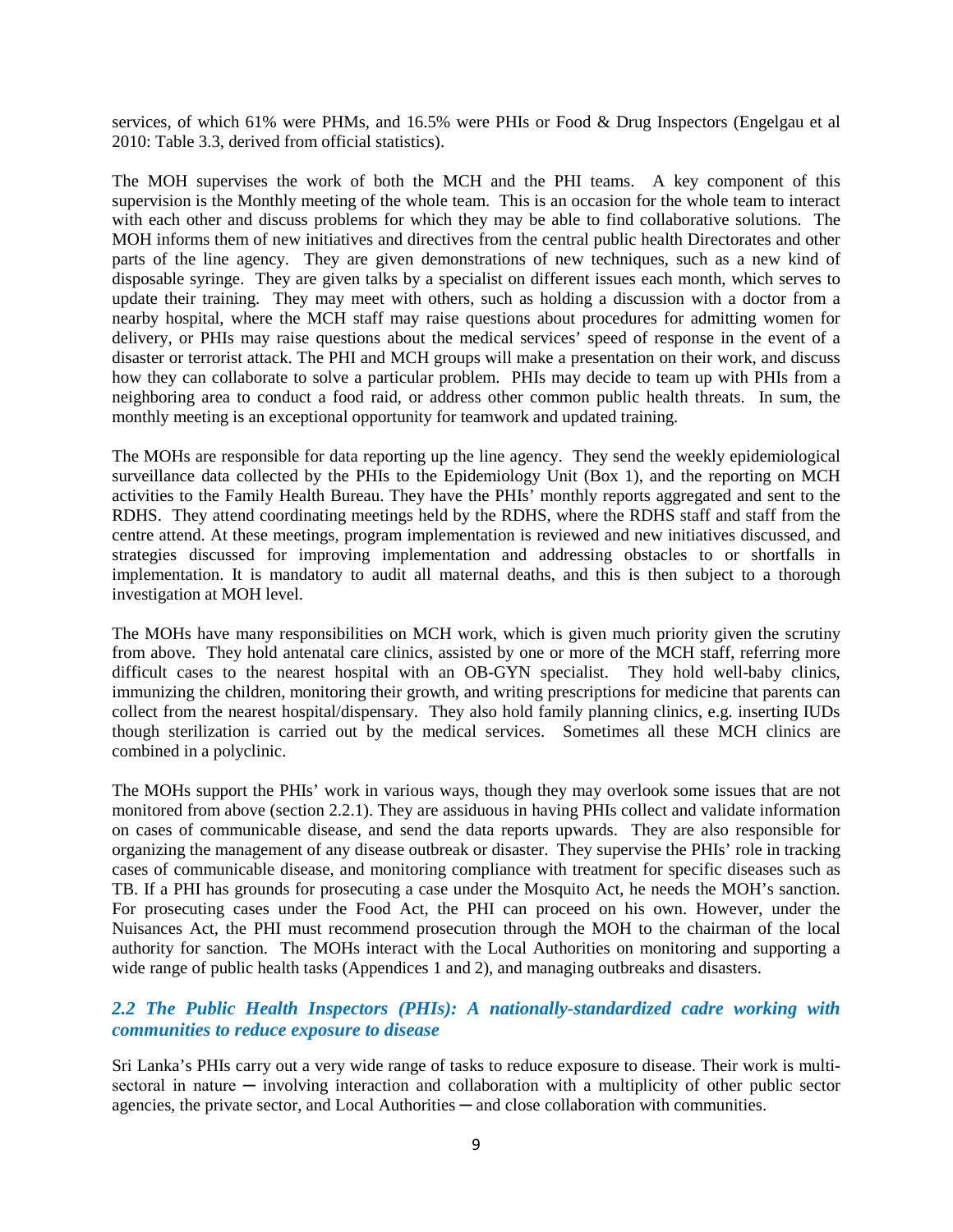PHIs work in many capacities. The majority work as "Range" PHIs, who are the grassroots workers that cover the whole population of the country. They are part of the public health team of either the Department (under an MOH), or of a local government body. They have the widest range of tasks (Box 2), as they are responsible along with their MOH for addressing any kind of public health threat facing the area they serve. They have to work closely with Local Authorities, public and private entities involved in activities that could constitute public health threats (such as drainage, water supply, food supply), regulation of several private sector activities, regulation of homes, unauthorized constructions, etc. This section focuses on the work of Range PHIs, but the other major types of PHIs are described briefly first.

Some PHIs are assigned to work in tertiary hospitals, tasked with overseeing hospital sanitation, and disease notification. Their duties are described in Box 3. They inform the MOH of communicable diseases, for follow-up in the population by the Range PHIs. They inform the Epidemiological Unit directly of specially notifiable diseases such as cholera (Box 1). They oversee the hospital's cleaning and waste management, identify health hazards, oversee the control of vectors and pests, and assure food safety and water safety — reporting lacunae to the head of the institution, who takes the necessary measures. In disasters and epidemics, they organize measures to prevent the spread of disease. They conduct health education, and maintain records of all their work. In the absence of such measures, hospitals can spread disease internally and also become epicenters of disease outbreaks for the outside world. Non-tertiary hospitals and dispensaries are visited by range PHIs, to check their sanitary conditions and collect disease notification data for follow-up, as described below.

Some PHIs are assigned to work for institutions such as ports, airports, blood transfusion services, the Medical Research Institute, and the Health Education Bureau. Yet others are assigned to specialized disease-control campaigns such as those for controlling leprosy, malaria, filariasis, STD/HIV, and rabies, though all range PHIs address cases of these diseases in the area they serve.

PHIs who take a special 3-month training course can apply when positions open up for Food and Drug Inspectors in the center or under the Regional Directorate of Health services, which offers an opportunity for career advancement. Other opportunities for career advancement include being promoted to Supervising PHI, to serve at Regional PHI, and Provincial PHI. The top position is that of Principal PHI, working in the office of the Director (E&OH) in the central Health Ministry.

The basic requirement for applicants for PHI training is to have passed the high school (GCE "A" level) examination in biological sciences. Earlier, a high school degree was the basic requirement. If admitted for training, they undergo an 18-month training course, with 12 months of classroom-and-practical teaching on a wide range of technical issues on public health, as well as on leadership, law enforcement, and management (Box 4). This is followed by 6 months of field practice with a range PHI.

All PHIs receive the intensive 18-month training, which is centrally standardized and financed. They are then recruited by the central Health Ministry, and assigned to their posts. This assures a nationallystandardized cadre, even when they are hired by Local Authorities, where they are not directly under line agency control. Specialized training for specific tasks and continuous training is also centrally standardized and funded. Range PHIs' training is continuously upgraded through presentations by technical specialists at monthly meetings, and other short training programs.

#### *2.2.1 "Range" PHIs*

Each of these PHIs has their own "range", a geographic sub-section of the area covered by the MOH unit or the local government. The central government norm specifies that a PHI should cover an average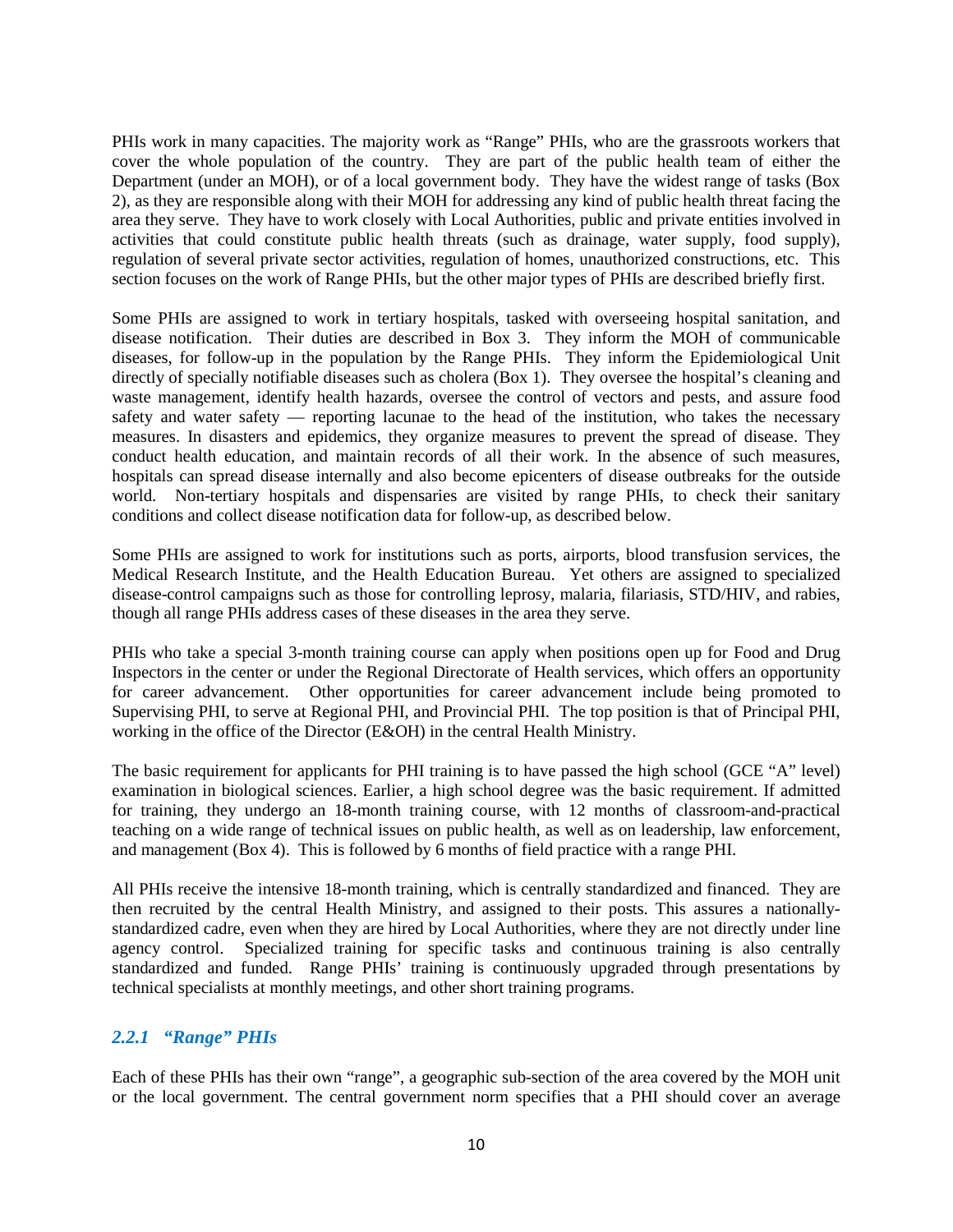population of 10,000. They are able to cover this area because they are issued with a motorbike. Also, they are supposed to live within the area they serve, although many live near the area.

#### Duties

Their duties encompass an impressive set of activities (Box 2), of which some are assuring food safety and water safety, school health, preventing the spread of disease, vector control, rabies control, assisting in epidemiological surveillance, and organizing disease prevention and control in disasters and epidemics. For example, PHIs carried out disease prevention and control activities after the 2004 tsunami (WHO 2005), and in the camps for the internally displaced after the civil war. They provide health education in a variety of formal and informal settings, to alter people's behaviors to help prevent and manage communicable and non-communicable diseases including anti-smoking efforts. They help Local Authorities with their environmental health and sanitation responsibilities (Appendix 1). Each of these tasks involves several activities (Box 2).

When cases of communicable diseases and food poisoning are reported  $-$  by hospitals, private doctors, communities, or from applications for medical certificates for sick leave — the PHI investigates the case, and reports whether it is genuine to the MOH. They then trace contacts and take measures to prevent the disease from spreading. They visit non-tertiary hospitals and dispensaries to check their sanitary conditions, and to check that all cases of notifiable diseases have been reported to the MOH.

They keep track of disease outbreaks by using color-coded pins on a wall-map of their "range" in their office. This classic and inexpensive epidemiological tool helps them identify possible factors underlying the outbreak. It also helps them with their task of tracking cases of TB, STDs, and leprosy, and checking that they complete their treatment. If there is a specialized disease control campaign, they help in the effort: for example, by checking their range for possible sources of mosquito breeding and following up to see that the breeding is controlled. They maintain a series of registers and records of the work they do.

Range PHIs play a key role in helping Local Authorities maintain environmental sanitation. This involves a wide range of tasks (Appendix 1), many of which require the sanction of the Local Authority (Appendix 2). These functions could be better reflected in the PHI's Monthly Report register, cutting down on lessneeded reporting and encompassing more fully their tasks in assisting Local Authorities.<sup>28</sup>

#### Collaboration with communities

Range PHIs are heavily dependent on community collaboration to perform their tasks, as it is not possible for them to be everywhere at the same time. Their training prepares them for this task. They learn how to behave respectfully towards the communities they serve, and elicit their trust and cooperation. This also helps them mobilize communities in health prevention activities, including periodic cleaning of the environment for example to prevent vector breeding. They learn how to identify respected people within communities (such as retirees) who have the time and capacity to work with the PHI. They treat these community volunteers with respect, so high-caliber people volunteer. Such people can assist PHIs in many crucial ways, for example by informing them of an outbreak, and chlorinating wells after a flood at the PHI's request and using supplies provided by him.

Importantly, the PHIs are taught to maintain strict confidentiality so that people with stigmatized diseases such as TB can be comfortable taking their help. When interviewed, PHIs report with pride that they try to avoid attracting attention by marching into TB patients' homes regularly, but instead contact them by cellphone to check that they are taking their medication.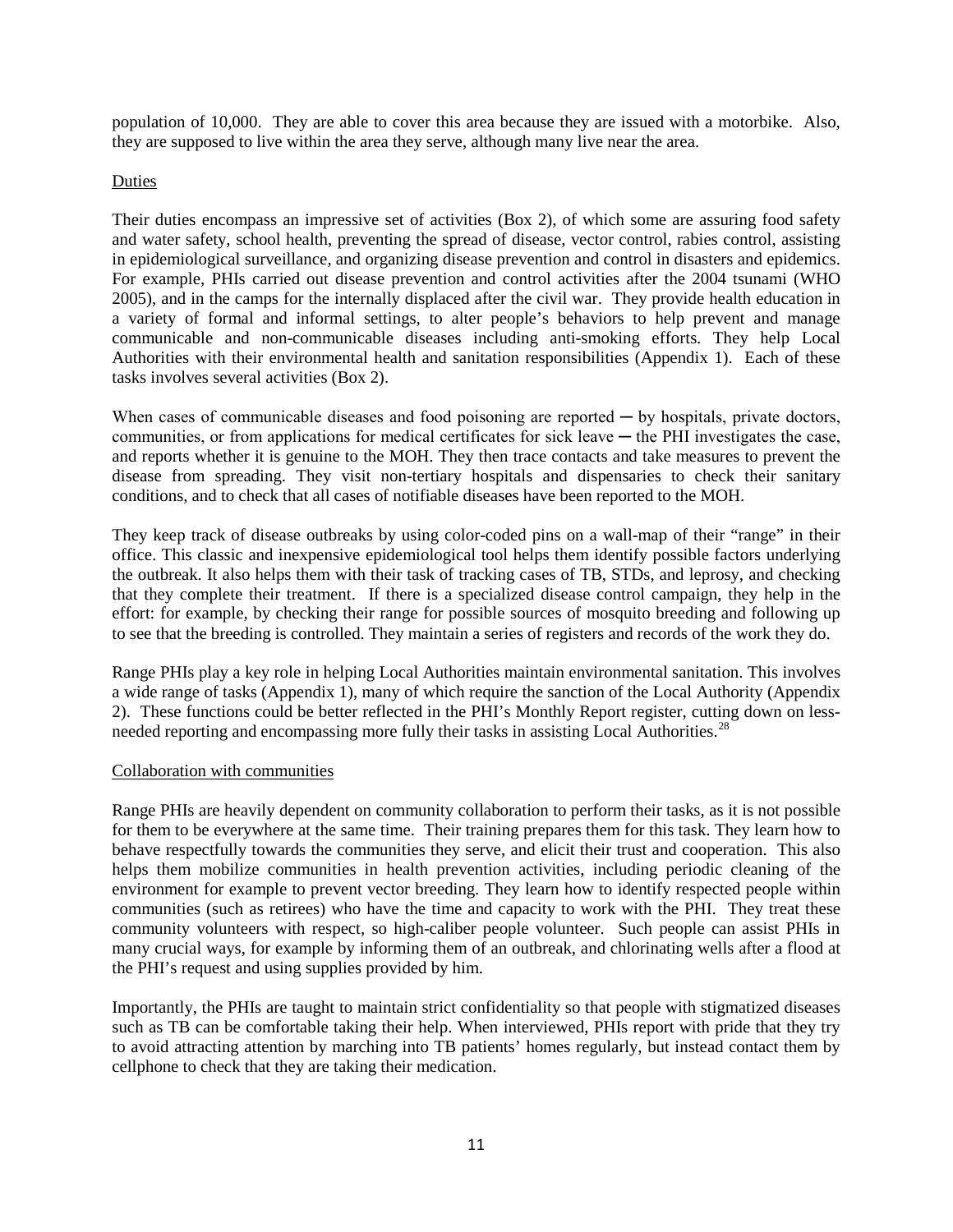Over the decades, communities have developed expectations of their PHIs. Their status in the community is reinforced by newspaper reports of special activities such as a food raid conducted by PHIs, or an announcement that if they have certain symptoms they should ask their PHI for treatment for leptospirosis. Newspapers also report cases of PHIs neglecting their duties, keeping up public pressure. Thus PHIs must answer not only to their superiors, but to their communities.

#### Use of prosecution powers

The way the PHI system was designed can be summarized in Roosevelt's phrase "Speak softly and carry a big stick". Their khaki uniforms convey the fact that they have considerable legal authority backing their work. Yet they are trained to work closely with the people they serve, to elicit their trust and compliance through persuasion, rather than resorting to threats. Field observation indicates that they maintain a low-key professional attitude when inspecting a grocery store or advising cooked food vendors on how to improve their hygiene. They place considerable emphasis on advising food vendors on how to improve food safety and hygiene, as the survey below indicates.

PHIs are trained to resort to legal action as a last resort, when their efforts to elicit compliance have failed. Should legal action be required, they are trained to conduct prosecutions on their own, helped by a system that is procedurally transparent and quick. Public health legislation is in place, backed by a court system that functions fairly smoothly to process cases quickly in a magistrate's court. Stakeholders have many channels through which they can learn about the regulations, and how to complain if needed.

Above all, there are clear procedures and independent pre-validation checks that must be met for a prosecution. Simple but clear procedures must be met for taking a food sample, after which it is tested in public health laboratories that function completely independently of the PHIs and local bodies. If the sample is found deficient the case is adjudicated in magistrates' courts which are also independent. The court will reject the case unless all the prescribed procedures have been followed.

#### Working conditions and supervision

PHIs' working conditions facilitate productivity and effectiveness. They have a clear job description. Their productivity is enhanced by being issued motorbikes and the use of simple tools such as wall charts and maps with color-coded pins as described above. Simple forms such as the rating forms for food safety make it easy for them to guide food vendors on improving hygiene.

They are treated with respect by their superiors, a simple but effective management principle that is not found applied to grassroots health workers in some countries. They participate in local intersectoral coordination committee meetings on environmental health and sanitation issues, and in inter-sectoral investigation teams. Respect is also shown in other ways. For example, when medical students do field projects during their community medicine training, the PHIs guide the medical students in the field under the supervision of an MOH, sharing their knowledge and experience with the medical students.

Their MOH and Supervising PHI (SPHI) supervise and support their work. The SPHI is expected to pay especial attention to supervising the poorer performers. In case of noncompliance or continued poor performance, they are supposed to initiate disciplinary procedures. However, many SPHIs have not been formally promoted to that position, which may somewhat limit their authority.

#### Survey of PHI performance

To obtain some idea of actual performance on the ground, a survey was conducted in 2008 in four districts. Three were from the Western Province (Colombo, Gampaha, and Kalutara) and one from the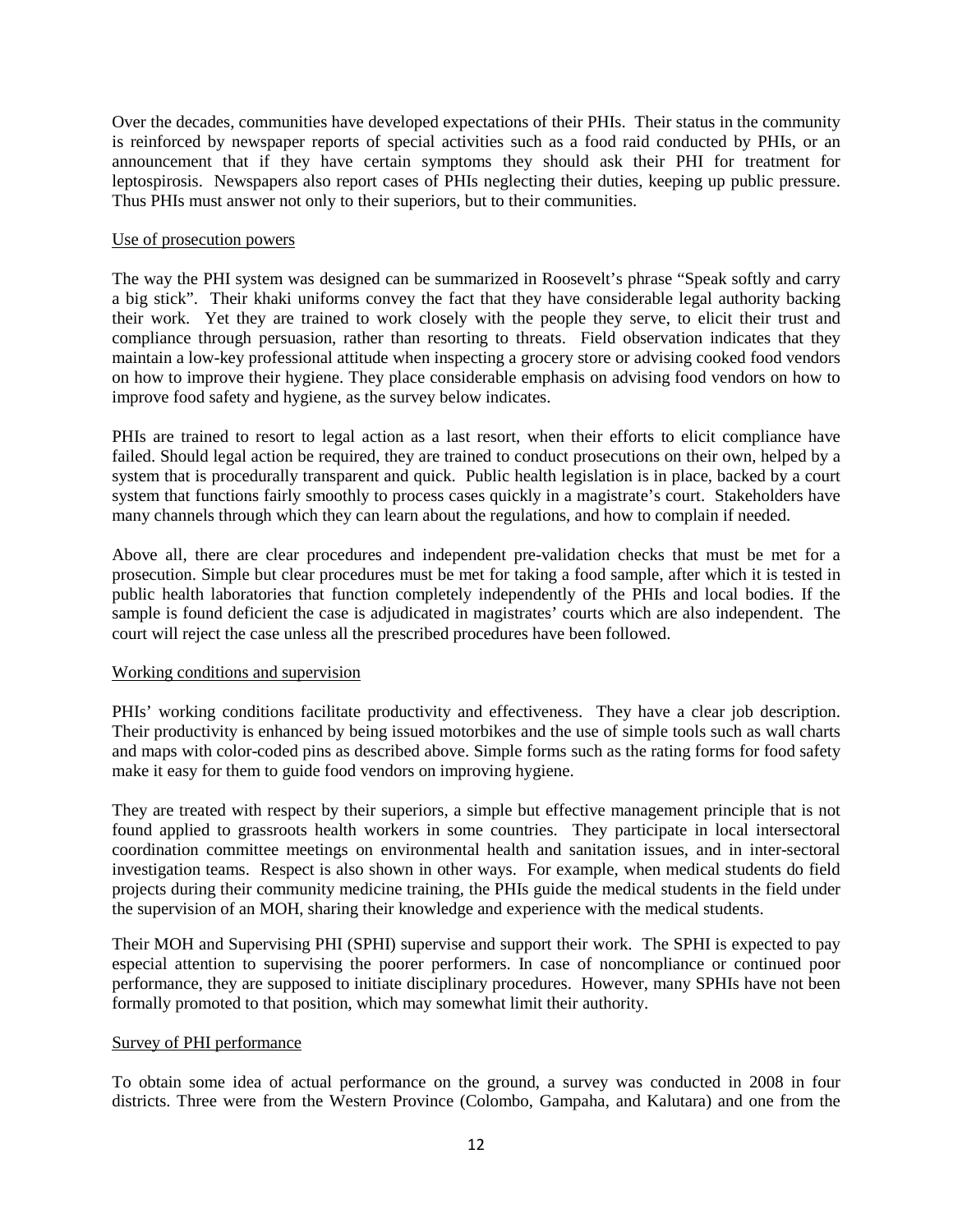Northwestern province (Kurunegala). This was a convenience sample of districts not too far from the capital city, given the conflict situation then in full spate. 165 PHIs were interviewed, of which 83% worked for the line agency. In a separate survey, interviews were conducted with 172 cooked food vendors who operate within the same range as the PHIs surveyed, of which 31% were restaurants and the remainder smaller outlets such as snack bars and tea/coffee shops. Roughly 60% of the sample was in rural areas and 40% urban.

Of the PHIs surveyed, 93% had motorbikes. They attend their monthly supervisory meetings regularly: on average 11 times during the past year. Their office notice boards were fairly well-maintained, with 91% having their area maps displayed, and 83% their schedule of activities for the month (Advance Program). 75% had updated maps and charts, but while 83% of those in the rural areas had these, only 60% of those in urban areas did. This suggests that the supervision of urban PHIs, where significant numbers are local authority hires, needs special attention.

The PHIs are well-supervised for certain communicable disease control tasks such as surveillance, validation of reported cases, and follow-up of the patient and their contacts and to ensure against spread of disease. Other tasks are less carefully supervised, and the survey results indicate that many of these are neglected. For example, only 64% had done a survey of their area as required when they start service in their range.

Impressively, several of the less supervised tasks are routinely performed. The survey found that PHIs pay considerable attention to several key areas, including food hygiene, school health, and mobilizing communities to protect their own health. This is aside from their routine work with communities and community volunteers to protect their health through reporting cases of illness, testing and chlorinating the water supply, etc., and supporting Local Authorities in their environmental health and sanitation responsibilities.

Of the PHIs, 89% had mobilized one or more community groups in the past year: 86% for dengue control, 62% for cleaning drains, and 73% for various special programs. And 77% had completed surveys of the schools in their area, with the lapses more for the small schools. Of the schools surveyed, all had safe drinking water, 90% had adequate sanitary facilities, and 82% had established school clubs (which the PHIs help establish). Of the schools surveyed, 78% had had a medical inspection of the children, which the PHIs assist the MOH to perform.

The PHIs are also active in assuring the safety of food sold by vendors, which is within their power unlike inspecting meat safety, which is subject to Local Authorities' powers. For example, 85% of the food vendors reported that they had been inspected prior to registration, though only 41% had received their annual inspection note the previous year. During the preceding year, 80% of the vendors had received guidance from PHIs on improving their hygiene, and 65% of them had received a rating form so they could keep track of changes in their rating. Respondents in rural and urban areas gave broadly similar reports.

The PHIs are active in making food vendors aware of the regulations. 90% were aware of them, and 84% reported that the PHI had told them about the regulations (16% also reported learning of them from the newspapers). The food vendors were also very aware of the powers of the PHI in implementing the regulations: 95% of them knew that PHIs are authorized to conduct inspections, 90% knew that PHIs can file cases if the regulations are not met, and 80% knew that their premises could be sealed. However, the emphasis is more on offering food hygiene guidance than on exercising legal powers: only 40% reported that food samples for testing had been taken from their establishments during the preceding year.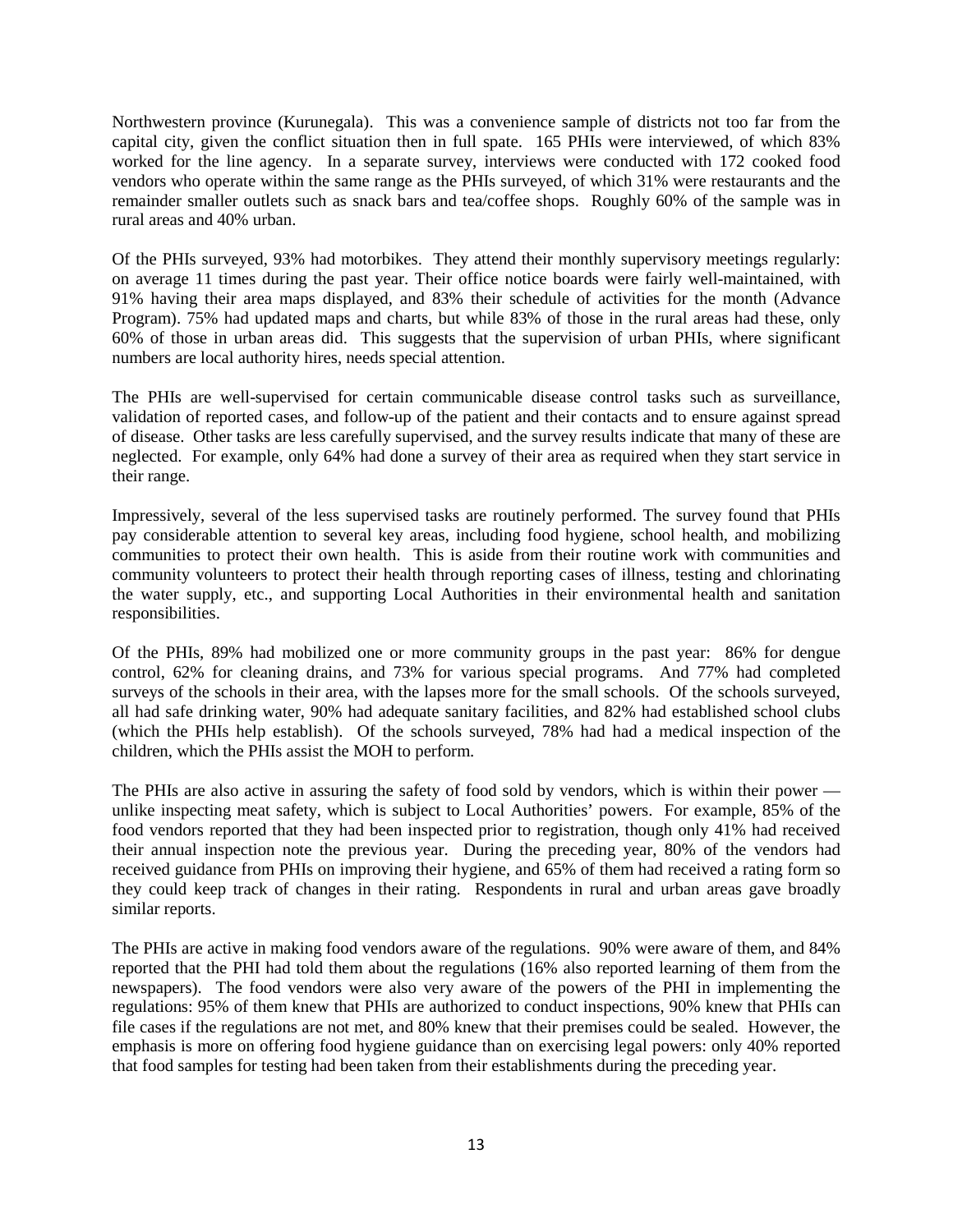There are major gaps in formal training in food handling. The MOHs are supposed to offer training courses along with the PHIs, but this was not reported by vendors. MOHs also do few medical checkups of food vendors. 87% of establishments reported that no staff had been medically checked, and only 3% reported that all their staff had been checked. Only 15% of vendors reported having been trained by PHIs. Some obtained training privately, but only 13% of establishments had all their staff trained. Moreover, either the quality of training or its retention is poor: of respondents who received training, 10% reported having learnt about the Food Act, 27% about hygiene standards, 32% about personal hygiene, and 27% about safe food handling & storage.

The PHIs reported being motivated primarily by community appreciation (reported by 48%), and the sense of performing a needed public service (39%). This was also evident in interviews where PHIs recalled with pride how hard they worked to help people affected by the tsunami. The demotivating factors reported largely reflected perceived impediments to their work: inadequate fuel allowance (66%), lack of authority to implement regulations (38%), the need to update public health regulations and revise fines rendered meaningless by decades of inflation (36%). 10% of PHIs also reported being frustrated that citizens complain to them about issues that they are not empowered to resolve.

## *2.3 Collaboration with Local Authorities in assuring Environmental Health and Sanitation*

Local Authorities have clear responsibilities for assuring environmental health and sanitation, as detailed in their respective Acts. The provincial authorities provide them with funds to carry out these duties. They also have some sources of own revenue, varying greatly with the nature of the local authority.

There are three kinds of local authority: Municipal Councils, Urban Councils (for larger towns), and Pradeshiya Sabhas (for small towns and rural areas).<sup>[29](#page-38-28)</sup> The four large Municipal Councils (Colombo, Galle, Kandy, and Jaffna) have significant revenue sources of their own and have full-fledged public health departments of their own independent of the health line agency — though all their staff receive the centrally-standardized training.[30](#page-38-29) These Municipal Council health departments cooperate closely with the central Health Ministry as needed. Other Municipal Councils vary considerably in their own revenues, and depend to differing degrees on the MOH units and the health line agency. They may hire some PHIs of their own, and sometimes also an MOH with a full team. Pradeshiya Sabhas have very low revenue bases of their own, and typically rely on the line agency MOH unit.

Most of the country's local bodies depend on line agency MOH units to help them fulfil their environmental health and sanitation duties, which are multisectoral in nature. The multiplicity of ways in which MOHs and PHIs help local bodies are detailed in Appendix 1. Local bodies who can afford to hire some PHIs or an MOH are assigned staff who have been trained and recruited by the Health Ministry, and can collaborate easily with other MOH unit staff and line agency staff.

Detailed legal provisions for protecting public health are contained in various legislations (Appendix 2). Further legal provisions are also contained in the Municipal Council Ordinance, Urban Council Ordinance, Pradeshiya Sabha Act, which have quite similar provisions across the three types of local authority. The laws give extensive powers to the Local Authorities, including making it mandatory for the police to help them enforce their regulations.

All Local Authorities are designated as the general administrative authority for assuring public health conditions within its area. They are responsible for a wide range of functions, such as maintaining clean roads, drainage, solid waste management, latrines, conservancy, and scavenging, insanitary buildings, unauthorized building, public utility services, water supply, markets and food safety. They are responsible for maintaining common amenities within their area, such as public markets, parks, open spaces, gardens, canals, and public buildings. Most broadly defined, they are responsible for addressing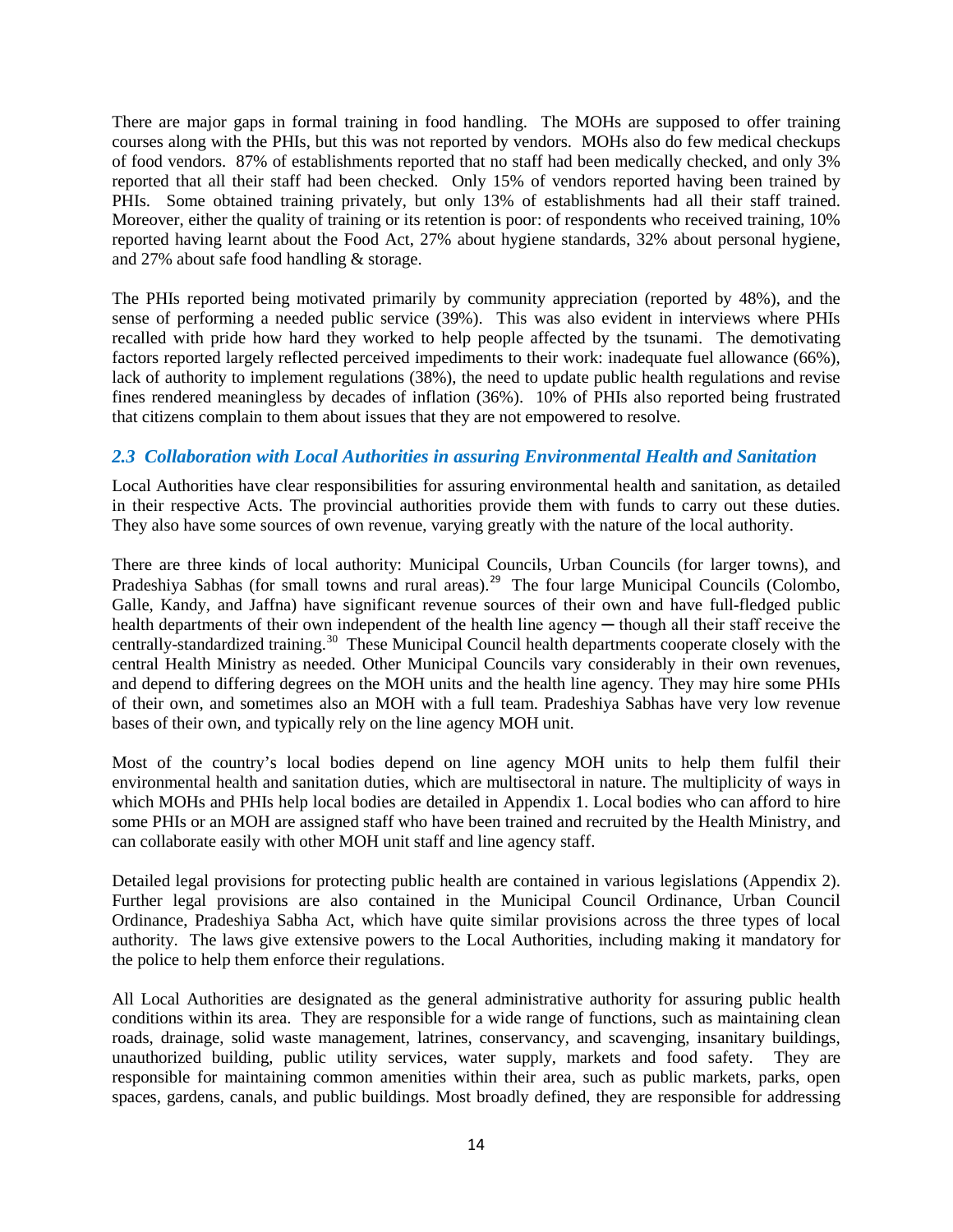any public health "nuisance" (potential threat). However, the different resource base of the local bodies means that they differ in their ability to address their public health responsibilities. The MOH and PHIs help Local Authorities with most of these tasks, as detailed in Appendix 1.

More recently, some of these functions have been taken over by other government agencies, such as the National Water Supply and Drainage Board, the National Housing Development Authority and the Urban Development Authority, making the Local Authorities dependent on those institutions to serve their administrative areas. The National Water Supply and Drainage Board conducts routine sampling and analysis of the water distribution network through their own monitoring mechanisms. PHIs can take independent water samples for testing, as a cross-check, and if a problem is found he will notify the Regional Engineer to take action.

Beside the Local Authority Acts, there are many other laws that empower Local Authorities to protect public health, such as the Food Act, Nuisances Ordinance (listed in Appendix 2). An important power is the power to demolish unauthorized constructions, which can create health hazards, for example by blocking drainage. However, these powers are not always exercised, partly because of local vested interests.

# **3. Improving the functioning of the public health system**

Sri Lanka's public health system is well-designed to protect population health at low cost. However, the context in which it was designed was changed, and these changes impede its functioning more effectively. The two major changes are the devolution of powers to the provinces and local bodies, and imbalances in the resourcing of different Directorates in the Health Ministry that hinders the functioning of the Directorate of E&OH. This section discusses some of the major impediments, and possible solutions. Compared with the institutional obstacles facing public health systems in most developing countries, those in Sri Lanka are relatively easy to address.

The system was designed such that the central government had direct administrative control of service delivery on the ground. However, this was altered by the Constitutional Amendment of 1987, which devolved powers to elected bodies in the provinces, including administrative authority over all health department staff in the province. The Health Ministry can no longer directly supervise the ground-level implementation of health policies and programs.

Moreover, most of the legislation supporting environmental health and sanitation empowers Local Authorities to protect health in their areas. This is true even of the Nuisances Act, which provides powers to address a very wide range of potential public health threats. As ESCAP (n.d.) points out, this system was designed at a time when the Local Authorities were directly supervised by the central government. However, when local government became a devolved subject under the Provincial Councils, these supervisory powers were transferred to the Provincial Councils. ESCAP (n.d.) notes that this injected politics into the decision-making process and degraded standards at the local level  $-$  and that politics intrude even further when people from a different political party are in power in a local authority.

Elected bodies have many concerns, and their members are not necessarily expert on public health issues. Assuring public health may not be a high priority for them, unless constituents demand these services, or there is an outbreak or other event that attracts public attention. Conflicts of interest arise, for example the desire to collect revenues through issuing licenses without proper public health scrutiny to food vendors or for construction. Other conflicts of interest may arise where public health action threatens the interests of influential people. Health department staff are affected by these concerns insofar as they under the administrative control and payroll of the elected bodies.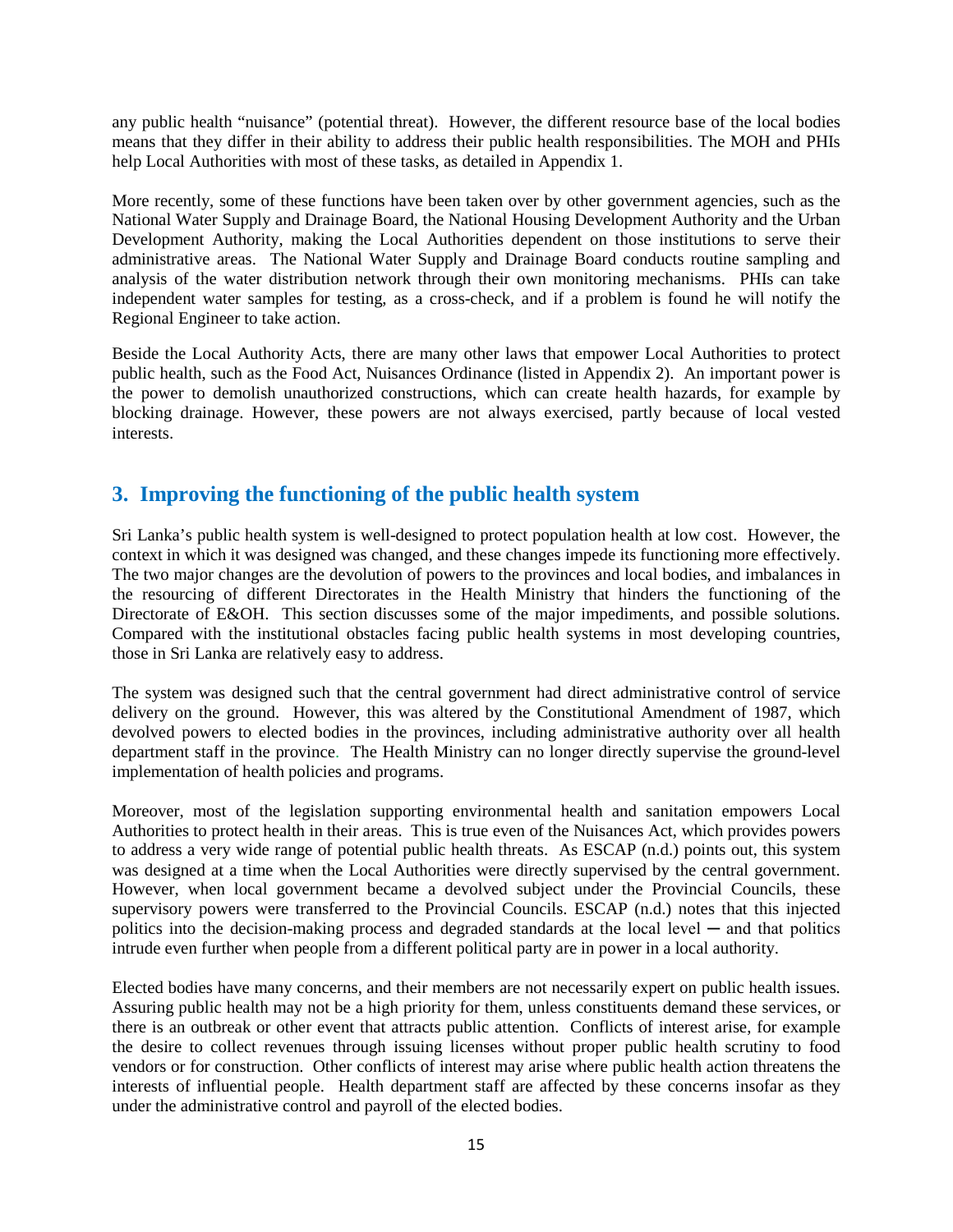That political factors have come to intrude on line agency functioning is has been noted by several agencies. For example, WHO (2007b:20, 43) notes serious issues with provincial level health stewardship, and that supervision need much strengthening.

With its very limited resources, the Directorate of E&OH lacks the resources to monitor service delivery on the ground. This is especially unfortunate since Local Authorities' public health responsibilities relate to environmental health and sanitation issues, and therefore the services under the purview of the Directorate od E&OH are the most affected by the devolution of powers. The under-resourcing of the Directorate of E&OH also threatens the quality of the PHIs work, as the MOH units focus more on delivering the services that are closely monitored by the centre.

#### *3.1 Need for more formal interface between the health line agency and Local Authorities*

Funds for public health services are now transferred directly by the Treasury to the provincial and local authorities, who can make budgetary decisions at the margin after covering the recurring costs which use the bulk of the funds. One way of increasing accountability might be to increase the Health Ministry's limited input into how the Treasury allocates its funds for the health sector. Given that the central government is the source of most of the health spending at ground level, some incentives could be devised for service quality. The WHO (2007b: 94) suggests that strengthening the capacity of the Ministry's planning unit (MDPU) might help in this process.

There is an increasing trend of Local Authorities building up their own health staff and decreasing reliance on the health department. They request the central government to allocate PHIs to them directly, so that they are under their administrative control and not that of the health department. These PHIs submit their monthly reports to the MOH, may seek technical support from the health department MOH, and attend the monthly supervisory meetings, but they are answerable to the Local Government. The Local Government pays their salary, though the funds originate largely from the centre. There is also a trend whereby some Urban Councils are upgraded to Municipal Councils, sometimes with the help of higher-level politicians from the area. This empowers them to collect more local revenues, but they have nothing like the technical and financial resources to run a strong health department of their own, like the Colombo Municipal Council.

A Presidential [Commission of Inquiry on Local Government Reforms](http://www.google.com/search?tbo=p&tbm=bks&q=inauthor:%22Sri+Lanka.+Commission+of+Inquiry+on+Local+Government+Reforms%22&source=gbs_metadata_r&cad=4) notes that few Local Authorities comply with circulars from their own central Ministry instructing them to facilitate the work of the health department:

"Although by circular instructions, the Local Governments (Local Authorities) are required to pass a resolution appointing the Medical Officers of Health as Executive Officers of the Local Authority and placing them in charge of activities under Public Health and Sanitation, they do not pass any such resolution generally and in fact what actually happens is that the technical recommendations of the Medical Officer of Health are sometimes unheeded, the Local Authority acting in the manner it thinks best normally having a political flavour." (Govt of Sri Lanka 1999: Section **8.1.2.1, parentheses ours)** 

This puts MOHs and their PHIs in a delicate situation. They must keep up good working relations with the Local Authorities, so they cannot be excessively zealous in trying to hold them accountable for their public health responsibilities. Those PHIs and MOHs hired by Local Authorities face an even more complex situation in discharging their duties, as they have to serve under their administrative jurisdiction for life.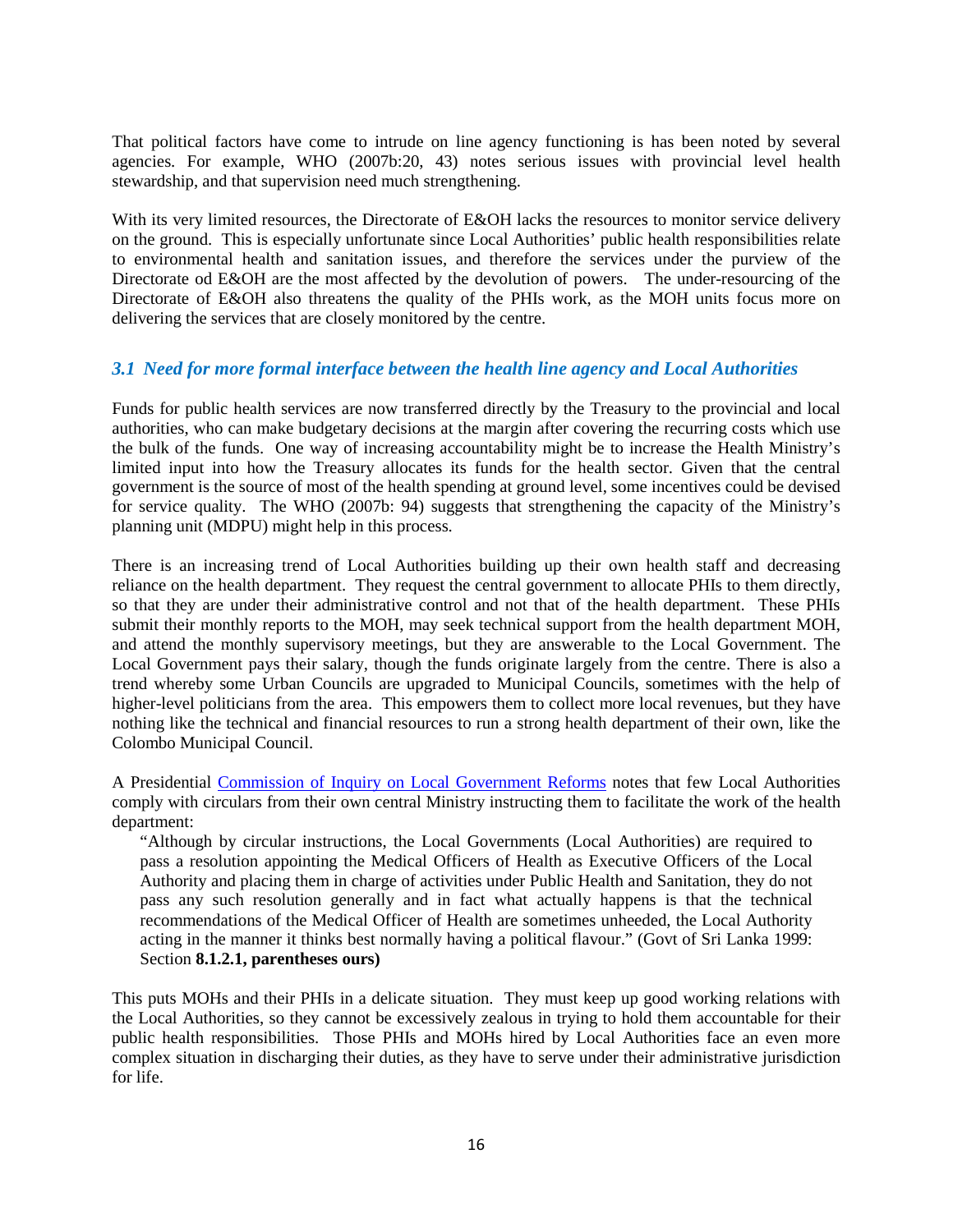There is clearly a need for a more formal interface to be established between the health department and Local Authorities. Mechanisms to enforce the requirement that Local Authorities pass this resolution to put the MOH in charge of public health would help, better still would be passing legislation that does away with this requirement for a resolution and puts the MOH officially in charge in public health activities.

The Health Ministry takes residual responsibility if there is a disease outbreak. The Epidemiological Unit learns of outbreaks through their surveillance system, and will instruct the MOH on the action to be taken. Health Ministry funds are used if needed. The cooperation of the Local Authority will be sought, and they cooperate. This offers some protection *after an outbreak has occurred*, if Local Authorities fail in their environmental health and sanitation responsibilities, whether due to lack of funds or neglect.

However, the Health Ministry could do more to avert outbreaks. For example, they could conduct independent audits of the public health conditions in Local Authorities, and publicize the results to raise citizen demand for better services. They could also require PHIs to report more fully on their work in supporting Local Authorities fulfill their public health responsibilities. The PHI report form used by the Colombo Municipal Council offers a concise form for this.

## *3.2 Responses to the changes arising from the devolution of powers to elected bodies*

The Health Ministry's public health Directorates have taken some important steps to devise alternative mechanisms to provide central stewardship and monitoring of service quality. In these efforts, the MCH and Epidemiological services have made the most progress, because their central units have been greatly strengthened with donor support. The disease-specific programs  $-$  also strongly supported by donors  $$ have strong mechanisms for monitoring program implementation and supporting it as needed. However, The Directorate of E&OH has low capacity to support and monitor service delivery, as it is highly underresourced (section 3.3).

One step is to collect data from the ground level, to monitor service delivery and increase the accountability of provincial, district, and MOH staff. The Family Health Bureau has the capacity to monitor grassroots service delivery and give feedback through meetings held with the RDHS and the MOHs. Their maternal death audits incentivize protection of maternal health to avoid this scrutiny, in particular by MOHs closely supervising Public Health Midwives' (PHM) work. This may also help explain the different trends in hiring of grassroots staff: between 1982 and 2007, the number of PHMs per 1000 population doubled, while that of PHIs rose by 38 percent (Govt of Sri Lanka 2007: Table 20).

The Epidemiological Unit also collects data from various ground-level sources, including weekly epidemiological reports from MOHs (Box 1). The data are analyzed at the centre and feedback sent to the periphery. The Regional Epidemiologist can investigate disease outbreaks. If needed, the Central Epidemiological Unit can also investigate, and special investigations are conducted for several diseases such as cholera (Box 1).

Another step is to place officers in the district (RDHS) office to oversee specific programs. For example, the RDHS office is designed to have a Medical Officer (MCH) supported by a Regional Supervising Public Health Nursing Officer, and a Regional Epidemiologist. Some disease-specific programs are also represented by staff in the RDHS office. However, the Directorate of (E&OH) has no representation for the tasks under its purview (except a Supervising PHI): this post needs strengthening. The food safety program is supposed to be represented by a Food and Drug Inspector in the RDHS office but as of December 2007 many did not have one (Govt of Sri Lanka 2007: Table 21).<sup>[31](#page-38-30)</sup>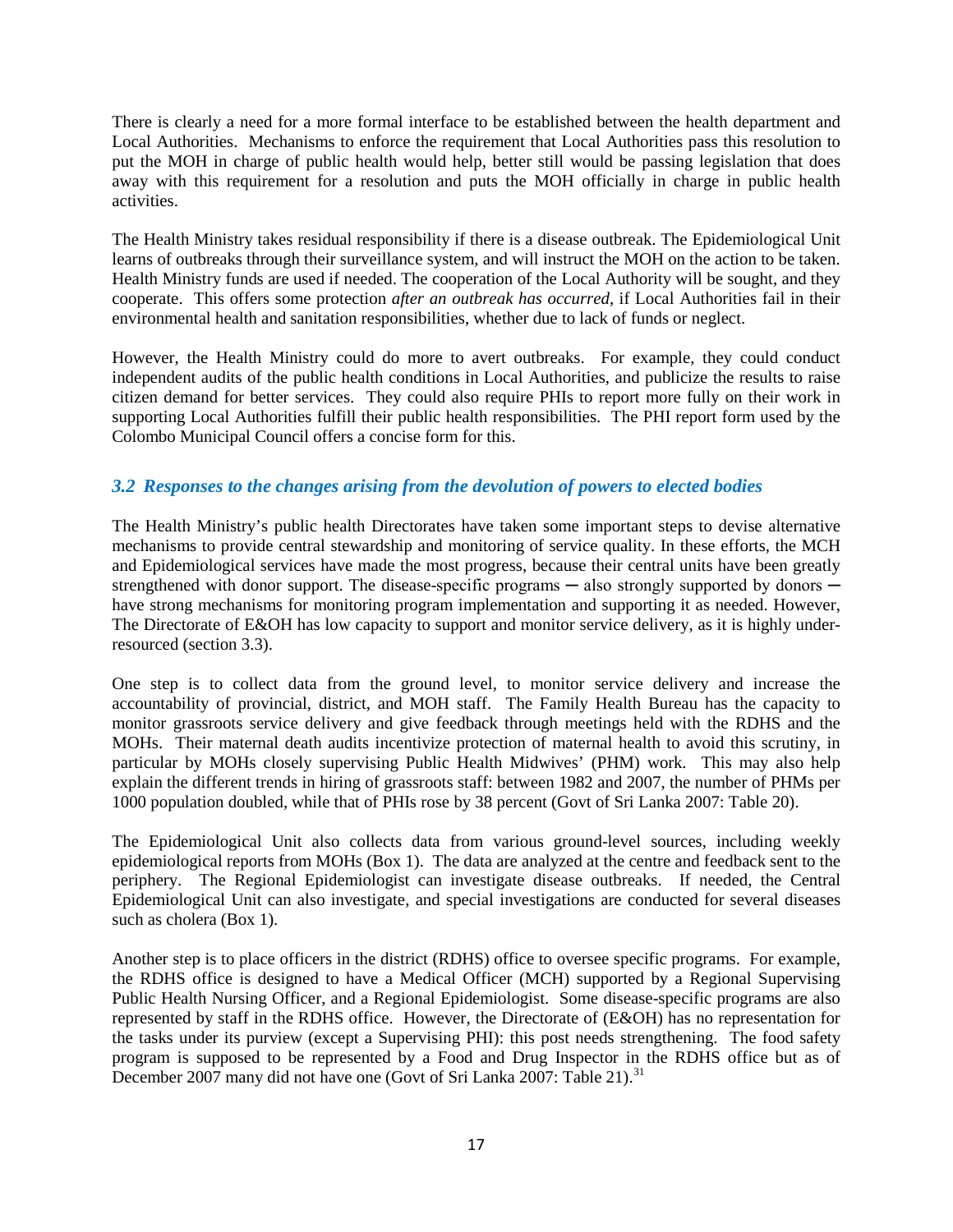The central Department of Animal Production and Health (DAPH) also notes that most of its field-level functions were devolved in 1988 to the provinces, supported by divisional offices.<sup>32</sup> The role of the central DAPH was to provide technical expertise and support services to the provincial departments. This may be one reason why they have established district Veterinary Investigation Centres (equipped with laboratory diagnostic facilities) operating directly under the DAPH.<sup>[33](#page-38-32)</sup> These Centres conduct veterinary surveillance, laboratory analysis, and disease investigation services, and also support the divisional veterinary offices in the district.

### *3.3 Severe under-resourcing of the Directorate of Environmental and Occupational Health*

The Directorate (E&OH) does not have the staff and facilities to analyze the data from the PHIs' Monthly Reports on their work, and therefore is not in a position to provide feedback on this. This lack of measurement reduces the incentives for MOHs to scrutinize much of the work that PHIs do, as well as the PHIs' work incentives. It would greatly help to strengthen the Directorate's resources to monitor field activities at the centre, and have Medical Officers (E&OH) in the RDHS office (helped by the Regional Supervising PHI) to provide regular technical support and supervision to lower levels, and coordinate with the centre.

The Director tries to compensate for the shortfalls in monitoring and feedback by personally interacting with peripheral staff during district-based review programs conducted periodically by the RDHSs, where the Director (E&OH) is invited to participate on EH and food safety activities. This gives peripheral staff an opportunity to interact directly with the central officer, provide feedback on issues they face and receive direct guidance on technical and administrative issues. Similarly, quarterly reviews for districtlevel SPHI(D)s and F&DI are held in the centre. The Director also chairs the board that selects PHIs and F&DIs to be sent on fellowships abroad, to ensure that the candidates are selected on merit alone. Such efforts help fill some of the gaps in the system and motivate field staff, but are no substitute for formal monitoring and feedback on service delivery.

The Directorate (E&OH)'s food safety program has better coordination between the center and regional levels, since its Food Control unit (FCAU) is much better-staffed at the center. The FCAU conducts quarterly review meetings for F&DI and SPHI (D) at national level. The presence of F&DIs in many RDHS offices strengthens program review and support, but some lack F&DIs (Govt of Sri Lanka 2007: Table 21).

The Directorate (E&OH) has been very creative in using its limited resources to offset Local Authority neglect of its environmental health and sanitation responsibilities, by strengthening the public health legislative powers of the health department vis-à-vis the Local Authorities. It made use of the Health Ministry's powers to pass regulations to prevent the spread of disease, and to specify the authority responsible for its implementation and prosecution as well as their powers. In consultation with many experts, it helped draft the Mosquito Act, which was passed in 2007. The Act provides for the control of breeding places in any place (private, public, commercial, religious, government agencies). The owner or occupier of any premises is held responsible for creating conditions favorable to mosquito breeding, and subject to fines or prosecution if they do not comply with requests to address the issue. No one is exempt, not even the chairman of the Local Authority. The powers for implementing this Act lie entirely with the health department staff (Appendix 2).

The Act defines breeding places very broadly, including for example garbage dumps and damaged or blocked drains. This covers a wide range of potential public health threats, protecting against many diseases other than mosquito-borne. It specifies that the Health Minister can publish regulations and directives with regard to breeding places and remedial measures, and guidelines on inspection and serving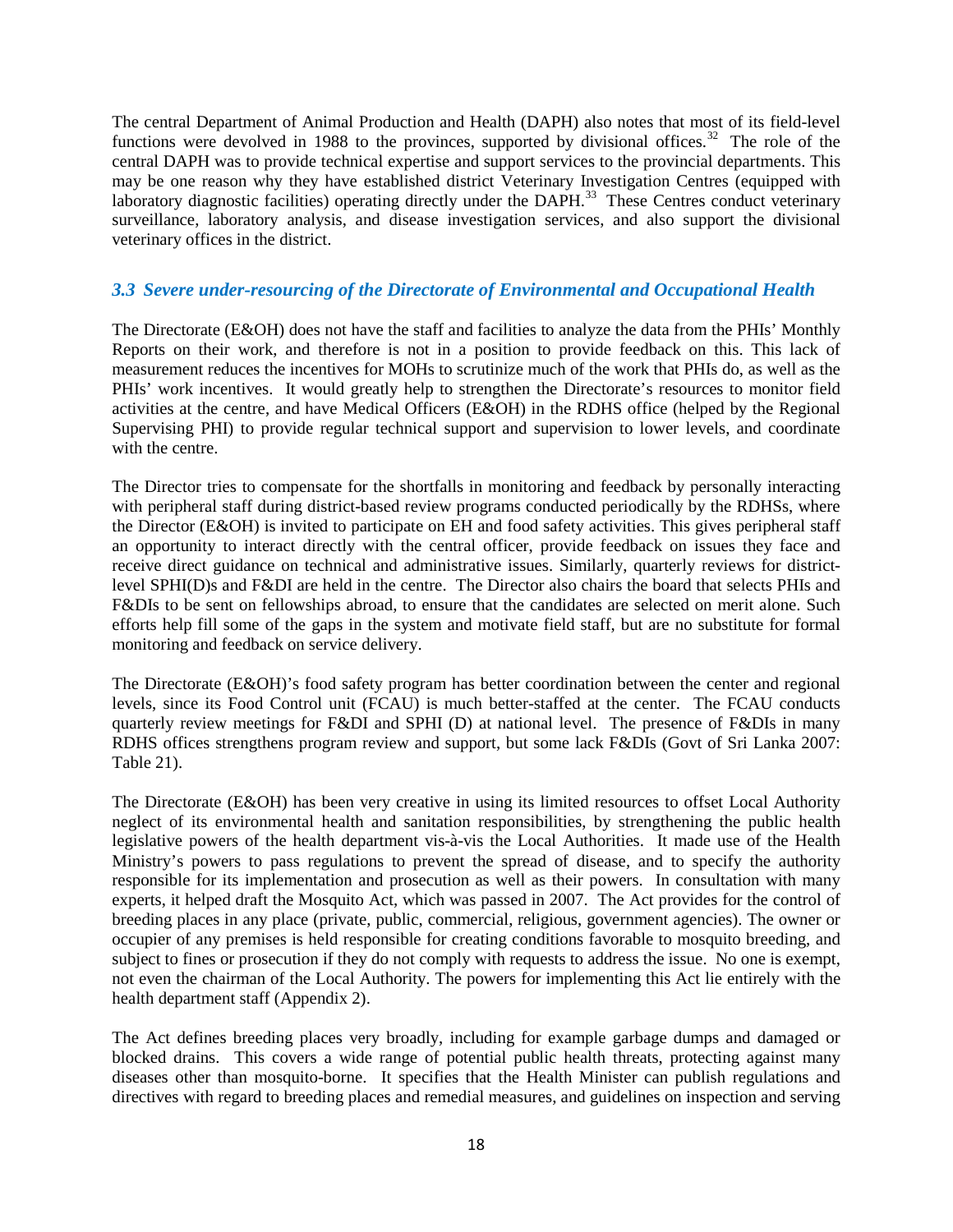notices. It thus tries to partly compensate for the fact that Local Authorities often neglect to implement the Nuisances Act, which empowers them to take action against a very wide range of potential health threats. The consequences of neglecting the Nuisances Act meant that the line agency had to control outbreaks which it was not empowered to prevent, and citizens often blamed them for the poor health conditions.

As originally passed, the Mosquito Act protected private home owners by requiring a magistrate's search warrant if they did not permit health officials to inspect their home. However, in view of the large dengue outbreaks of the past few years, the Health Minister is reportedly<sup>[34](#page-38-33)</sup> seeking to amend the Act to empower MOHs, PHIs, and microbiological assistants to investigate any location without permission from the owners. Moreover, MOHs will be empowered to impose spot fines of Rs. 2,000 against the offenders. Already, during the recent intensive campaigns against dengue, many people have been fined and prosecuted for non-compliance with notices to clear mosquito-breeding places.

The Food Act also permits the health department to override the powers of the Local Authorities if needed — for example, if they tend to issue trade licenses to food vendors without the PHIs' clearance. The Act appoints Local Authorities as the Food Authorities for their territory, but if they neglect their responsibilities, the DGHS can issue them directives in his capacity as the Chief Food Authority under the Food Act. If the Local Authorities do not comply, the DGHS can take over this responsibility and appoint the local MOH as the Food Authority. In the case of municipalities, such steps are not possible, but *in extremis* the MOH can walk into the area to inspect and prosecute cases.

#### *3.4 Public health leadership at sub-national levels*

There are few incentives for MOHs to dedicate themselves to the public health sector. They are not paid more than clinicians, which would help partially compensate them for the private practice they forego as non-clinicians. Doctors are now allowed to work privately after hours, and patients are more likely to go to the doctors who treat them in medical facilities, and who have easier access to hospital facilities. During the years they are posted as MOH, their medical practice is limited largely to preventive MCH services, depriving them of the opportunity to gain experience as regular clinicians. Many of them are just waiting to be posted to the medical services.<sup>35</sup> Over time, this could dry up the supply of seasoned public health officers for public health leadership at the centre.

This does not impact so much on the MOHs involvement in services that are tightly monitored by the center, such as MCH services, epidemiological surveillance, and disease-specific programs. However, it does impact on their supervision of most aspects of PHIs' work, and more broadly their attention to their other public health duties. For example, MOHs are minimally active in providing training courses for food vendors, and in conducting medical checks on them. They are more active in school health, but fall far short of requirements even there (section 2.2.1).

Nor is there a dedicated person to supervise and provide leadership for public health work below the central level. The RDHS is responsible for both public health and medical services, and the MOHs are answerable to him/her. It would be helpful if there was one point person to lead all public health work in the district, supported by the public health staff in the RDHS office, each of whom is responsible for specific services.

The presence of such a point person for public health at district level in Tamil Nadu (the DDHS, who belongs to the public health cadre) provides strong leadership for the whole public health team of the district. They conduct annual planning for disease control and for responding to potential disasters such as floods, tailoring their planning to the circumstances of the district, and having some funds to supplement public health activities as needed. This proved invaluable for leading teams for rapid response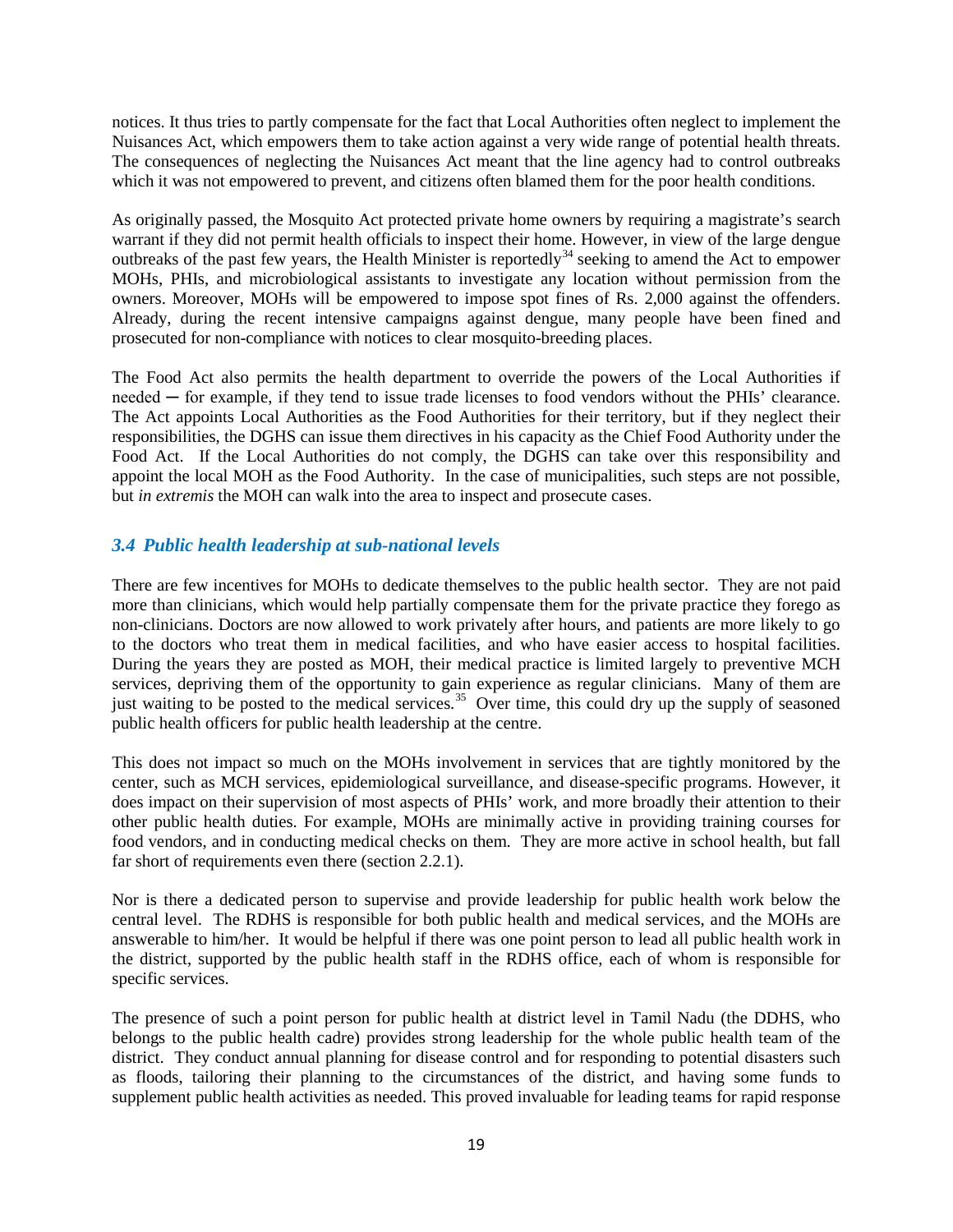to the tsunami (WHO 2006). Sri Lanka's public health system is highly responsive to disasters and emergencies, as shown most recently in its management of health services for the internally displaced after the end of the civil war, but having a single person in charge of the district public health team could strengthen this further, while also improving coordination with the centre.

Tamil Nadu's public health system has other potentially useful lessons. The public health cadre is relatively small and kept incentivized through higher salaries and more rapid promotion than the medical cadre. Their MOHs belong to the medical cadre, and head Primary Health Centres where they obtain wide clinical experience as well as public health exposure before they are posted to hospitals.

# **Conclusions**

The Sri Lankan system provides a model for other developing countries to emulate in strengthening their services for reducing exposure to disease. Critical are its strong central focal points for stewardship and support of public health services – including standardized training and recruitment – and its system of grassroots service delivery. The central funding for public health staff and services is also critical, and costs so little that this can be replicated in other countries.

Sri Lanka's public health services encompass a wide range of activities to reduce the population's exposure to disease, such as assuring disease surveillance and outbreak management, food safety, vector control, environmental sanitation, and health education. The Public Health Inspectors are well-trained to implement most of these services at community level with transparency and accountability (including supporting Local Authorities' with their environmental sanitation responsibilities). At the center, the Directorate (E&OH) is proactive in building multi-sectoral partnerships. While these services are commonplace in the developed world,<sup>36</sup> they are often neglected in the developing world.

The Directorate (E&OH) and the Public Health Inspectors are phenomenal resources by the standards of most developing countries, but they are unfortunately being neglected. A few adjustments will go far to maintain Sri Lanka as a model for other developing countries to emulate in designing their public health systems. Three suggestions follow.

First, there is a real need for establishing a full-fledged Bureau for the Directorate of E&OH — like the Family Health Bureau for MCH work, and the Epidemiological Unit — with facilities and resources for carrying out its multiplicity of tasks. It should be in a position to monitor the E&OH services performed by MOHs and their PHIs, and follow up at district level and below. PHIs and MOHs hired by Local Authorities should be included in this monitoring, to maintain full coverage of the country. Conducting audits of an infrequent event such as a death from food poisoning would keep field staff additionally vigilant, as do the maternal health audits done by the Family Health Bureau.

Second, the interface between Local Authorities and the health line agency needs to be streamlined such that the MOH is placed clearly in charge of public health activities. Local Authorities could be incentivized by having independent bodies conduct audits of environmental health and sanitary conditions in their areas, and publish the results of these audits for public review.

Third, public health leadership could be strengthened by having a point person under the RDHS, who would be responsible for overall public health planning and implementation in the district. Public health leadership could also be strengthened by creating clear incentives for some MOHs to pursue a career in public health, to assure a future stream of public health professionals for policy and planning in the central directorates.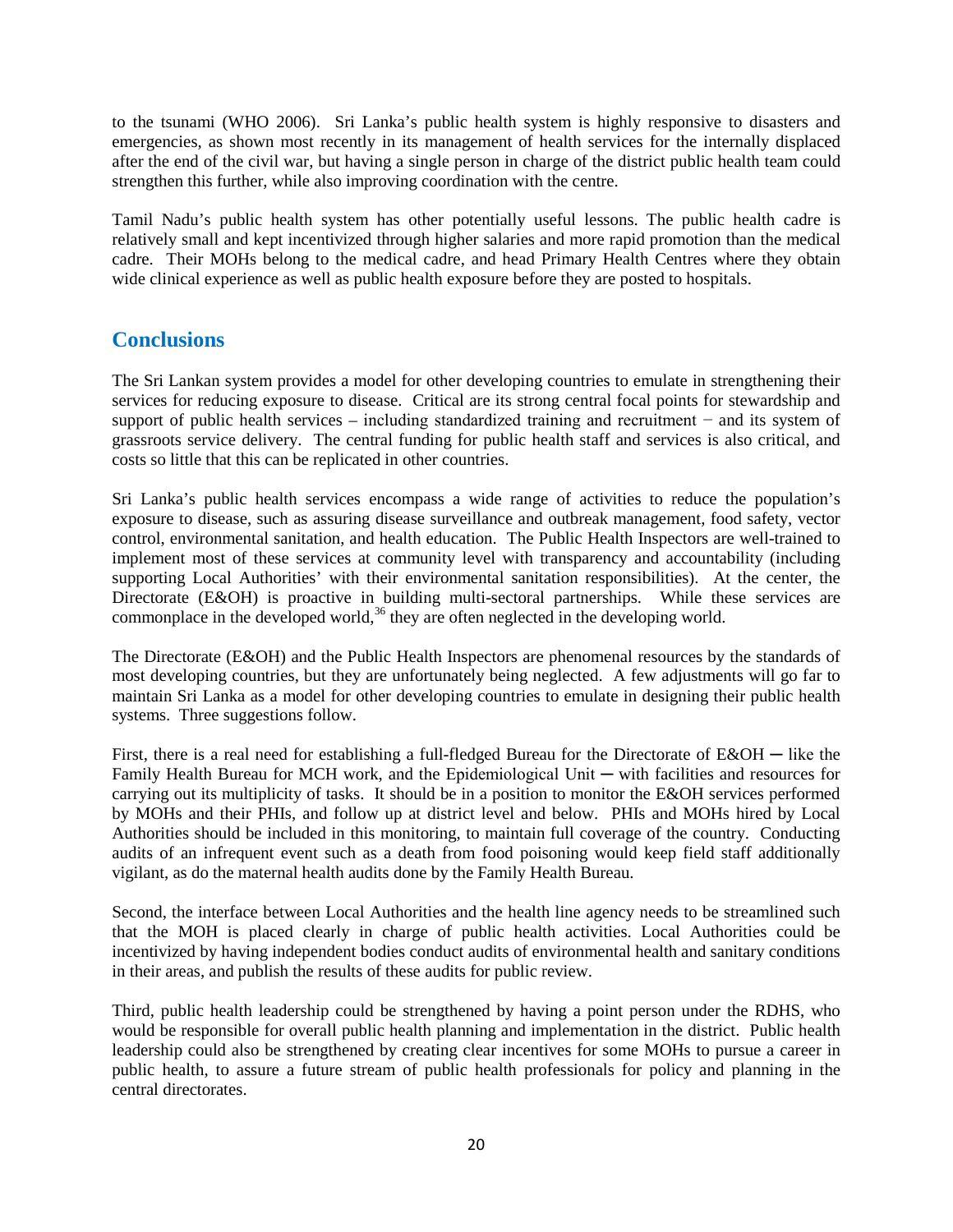Looking to the future, the burden of disease in Sri Lanka will shift to non-communicable diseases (NCDs), and efforts to manage these diseases may be added to the tasks of the MOH unit. Certain aspects of these efforts, such as disease surveillance and more health education on NCD prevention and management, could be assigned to Public Health Inspectors. For more direct interpersonal interventions, the Public Health Midwives (PHMs) are well-trained to work with people during home visits, and the large numbers of PHMs combine with low fertility to reduce their average workload to providing antenatal and postnatal services for only 5 births per month.<sup>37</sup> As in the developed world, good public health outcomes depend on health agencies' continuing vigilance to avert the resurgence of communicable diseases that were prevalent earlier, and the emergence of new ones. Sri Lanka is fortunate to have in its Public Health Inspectors the staff trained to perform this continued vigilance, and should foster their effectiveness.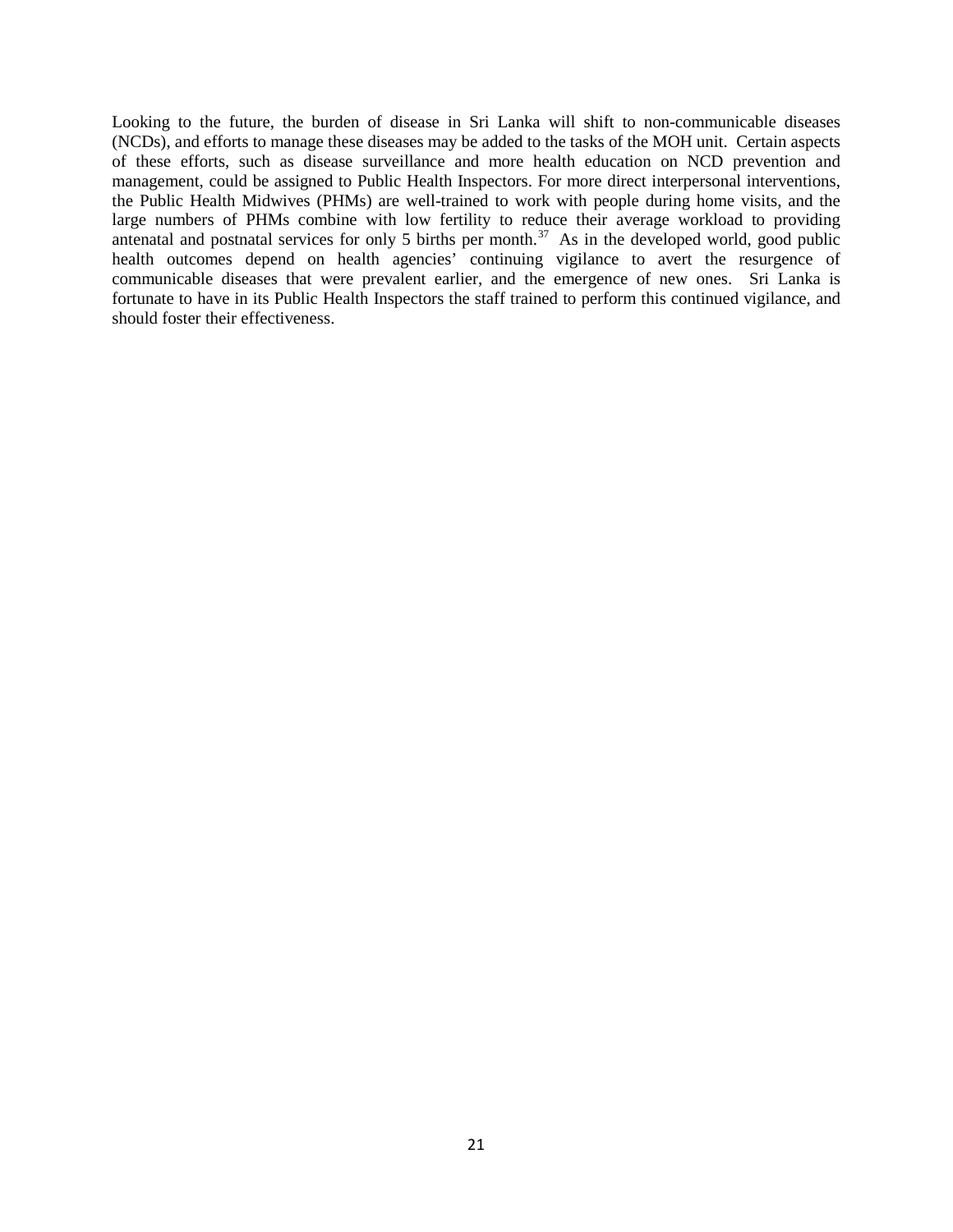#### **References**

Ashton, John, and Howard Seymour. 1988. *The New Public Health*. Philadelphia: Open University Press

- Barnett, Darryl, Joe Beck, Worley Johnson, and Steven Konkel. 2003. "Environmental Health in Public Health", ch 23 in Douglas Scutchfield and William Keck (eds.) *Principles of Public Health Practice*, Clifton Park NY: Delmar Learning  $(2<sup>nd</sup>$  edition).
- Dalpatadu K.C.S., C.K. Shanmugarajah, Monica Das Gupta, H.M.S.S.D. Herath, Reggie Perera, and Tharanga Fernando. 2008. *The organization of public health and environmental sanitation services in Sri Lanka, and the role of the Public Health Inspector in its service delivery*, Report prepared for the World Bank, Colombo, Sri Lanka: Institute of Health Policy.
- Das Gupta, Monica, B.R. Desikachari, T.V. Somanathan, and P. Padmanaban. 2009. "How to Improve Public Health Systems: Lessons from Tamil Nadu", Washington DC: The World Bank, Policy Research Working Paper # 5073
- De Alwis, S.S., Fernando, T and Rannan-Eliya, R. P. (2011) Sri Lanka Health Accounts: National Health Expenditure 1990-2008. Health Expenditure Series No.2. Colombo, Institute for Health Policy.
- De Silva D M Government Press (1956). *Health progress in Ceylon: a survey,* Colombo
- Easterlin, Richard.A. 1999. "How Beneficient is the Market? A Look at the Modern History of Mortality", *European Review of Economic History* 3:3:257-294.
- Engelgau, Michael, Kyoko Okamoto, Kumari Vinodhani Navaratne, and Sundarajan Gopalan. 2010. *Prevention and Control of Selected Chronic NCDs in Sri Lanka*, Washington DC: The World Bank, HNP Discussion Paper.
- ESCAP (no date) *Local Government in Asia and the Pacific: A Comparative Study, Country paper: Sri Lanka*. <http://www.unescap.org/huset/lgstudy/country/srilanka/srilanka.html#evolve> (accessed 4 Feb 2012)
- FAO/OIE/WHO Joint Scientific Consultation Writing Committee. 2011. *Influenza and other emerging zoonotic diseases at the human-animal interface.* Proceedings of the FAO/OIE/WHO Joint Scientific Consultation, 27-29 April 2010, Verona (Italy). Rome, Italy: FAO Animal Production and Health Proceedings, No. 13.
- Government of Sri Lanka, [Commission of Inquiry on Local Government Reforms.](http://www.google.com/search?tbo=p&tbm=bks&q=inauthor:%22Sri+Lanka.+Commission+of+Inquiry+on+Local+Government+Reforms%22&source=gbs_metadata_r&cad=4)1999. *Report of the Commission of Inquiry on Local Government Reforms*, Colombo: Department of Government Printing (available at http://www.localgovforum.lk/policydocs/ accessed 4 Feb 2012)
- Government of Sri Lanka.2007. *Annual Health Statistics Sri Lanka 2007*. Colombo: Ministry of Healthcare & Nutrition, Department of Health, Medical Statistics Unit
- Hsiao, William. 2000. *A Preliminary Assessment of Sri Lanka's Health Sector and Steps Forward*, Cambridge, MA

Herath, H M S S D. 1996. Progress of public health; the past quarter century; *Journal of the College of Community Physicians of Sri Lanka*, 1: 10–18.

Institute for Health Policy (IHP) 2008 Sri Lanka Health Accounts Draft Estimates

- Jamison, Dean T., Joel G Breman, Anthony R Measham, George Alleyne, Mariam Claeson, David B Evans, Prabhat Jha, Anne Mills, and Philip Musgrove (eds). 2006. Disease Control Priorities in Developing Countries, 2nd edition, Washington DC: The [World](http://www.dcp2.org/main/Home.html) Bank.
- Milne, Thomas L. 2003. "The Local Health Department", ch 8 in F.Douglas Scutchfield and C.William Keck (eds.) *Principles of Public Health Practice*, Clifton Park NY: Delmar Learning (2<sup>nd</sup> edition).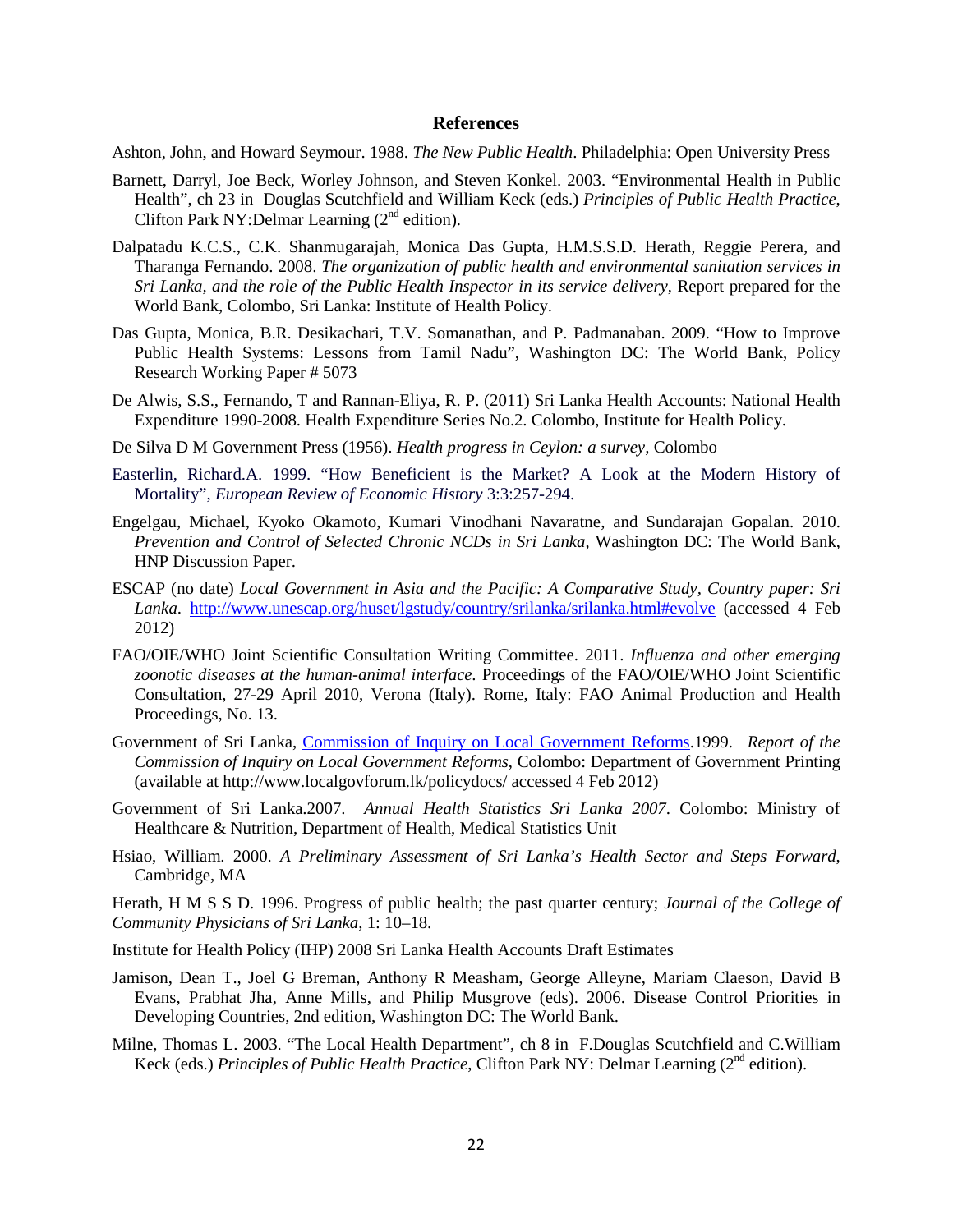- Mills, Anne, Fawzia Rasheed, and Stephen Tollman. 2006. "Strengthening Health Systems", Chapter 3 in Dean T. Jamison et al (eds) Disease Control Priorities in Developing Countries  $(2<sup>nd</sup> edition)$ , Washington (DC): World Bank
- Novick, Lloyd, and Cynthia Morrow. 2008. "A Framework for Public Health Administration and Practice", ch 2 in Lloyd Novick, Cynthia Morrow, and Glen Mays (eds) *Public Health Administration: Principles for Population-Based Management*, Sudbury MA: Jones and Bartlett Publishers.
- Rannan-Eliya, Ravi P. 2001. *Strategies for Improving the Health of the Poor the Sri Lankan Experience*, Colombo: Institute of Policy Studies of Sri Lanka
- Rannan-Eliya, Ravi P. 2008. Sri Lanka*:* "Good Practice" in Expanding Health Care Coverage, chapter 11 in *Pablo Gottret, George J. Schieber, and Hugh R. Waters* (eds) *Good Practice in Health Financing* : *lessons from reforms in low and middle-income countries*, Washington DC: The World Bank (pages 311-354)
- Robertson, Colin, Kate Sawford, Samson L.A. Daniel, Trisalyn A. Nelson, and Craig Stephen. 2010. "Mobile Phone–based Infectious Disease Surveillance System, Sri Lanka" *Emerging Infectious Diseases* 16 (10):1524-1531 [\(http://wwwnc.cdc.gov/eid/article/16/10/pdfs/10-0249.pdf\)](http://wwwnc.cdc.gov/eid/article/16/10/pdfs/10-0249.pdf) (accessed 4 February 2012)
- United States Centers for Disease Control. 1999. Control of Infectious Diseases, 1900-1999, *Journal of the American Medical Association* 282(11): 1029-1032
- United States, Tennessee Valley Authority n.d. *Vector Control*

[\(http://www.tva.gov/environment/reports/ros\\_eis/4-12\\_vector\\_control.pdf\)](http://www.tva.gov/environment/reports/ros_eis/4-12_vector_control.pdf) (accessed 10 April 2012)

- World Bank. 2007a. *Healthy Development: The World Bank Strategy for Health, Nutrition, and Population Results*, Washington DC: The World Bank
- World Bank 2007b. Sri Lanka Poverty Assessment: Engendering Growth with Equity, Washington DC: The World Bank

WHO (World Health Organisation). 1978. *Role, Functions and Training Requirements of Environmental Health Officers (Sanitarians) in Europe*, Copenhagen: WHO Regional Office for Europe

- WHO (World Health Organisation). 1978. *Role, Functions and Training Requirements of Environmental Health Officers (Sanitarians) in Europe*, Copenhagen: WHO Regional Office for Europe
- WHO (World Health Organisation). 2005. Sri Lanka: the Tsunami and after: WHO's role, New Delhi: World Health Organization SEARO

[http://www.searo.who.int/LinkFiles/Reports\\_Tsunami\\_and\\_after-srilanka.pdf](http://www.searo.who.int/LinkFiles/Reports_Tsunami_and_after-srilanka.pdf) (accessed 10 April 2012)

- WHO (World Health Organisation). 2006. *Responding to The Tsunami The Tamil Nadu Experience*, Delhi: WHO Country Office, India [\(http://www.whoindia.org/EN/Section2/Section407.htm\)](http://www.whoindia.org/EN/Section2/Section407.htm) (accessed 10 April 2012)
- WHO (World Health Organization). 2007a. *Everybody's Business: Strengthening Health Systems to Improve Health Outcomes, WHO's Framework for Action*. Geneva: World Health Organization
- WHO (World Health Organization). 2007b. *Report of the External Review of Maternal and Newborn Health in Sri Lanka*, Colombo: The World Health Organization. Report prepared in collaboration with the Government of Sri Lanka, Ministry of Healthcare and Nutrition.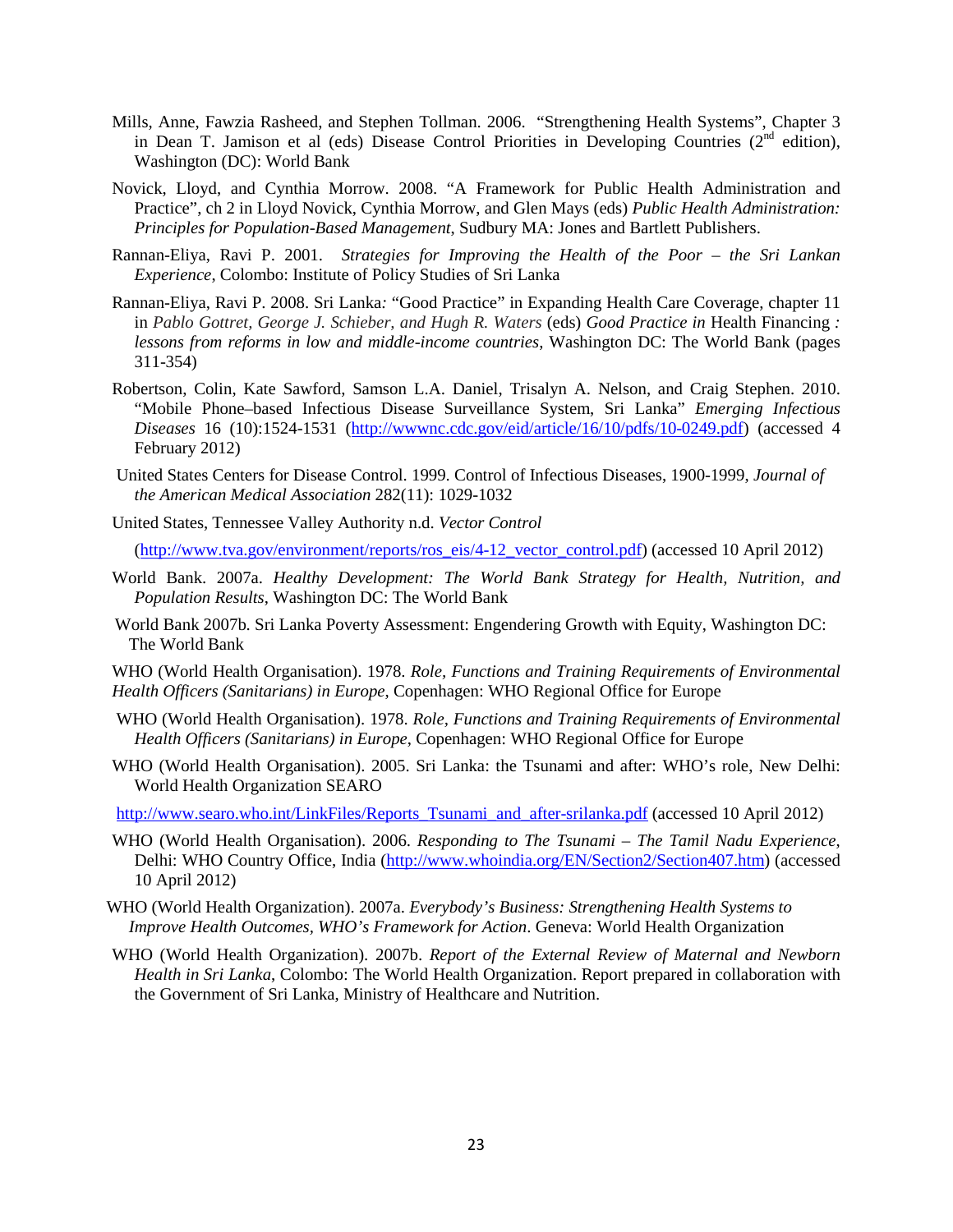## **Box 1 EPIDEMIOLOGICAL SURVEILLANCE: Mechanisms for Collecting Data**



*Source:* Epidemiological Unit (abbreviated from their diagrams)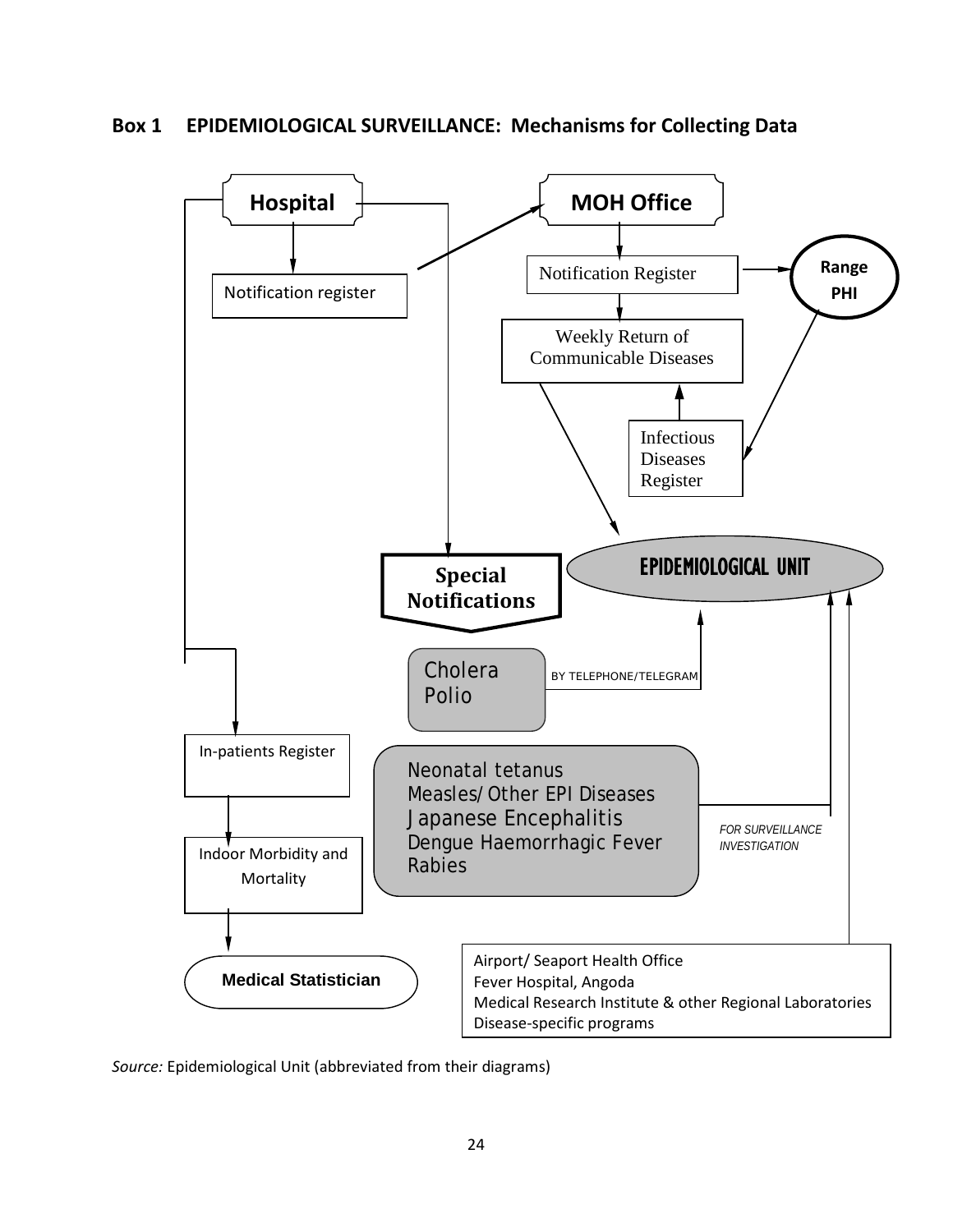# **Box 2: Duties of "Range" Public Health Inspectors**

(attached to MOH units or to Local Authorities)

- Investigate cases of communicable disease, actively from hospitals & clinics
	- act to prevent its spread, keep contacts under surveillance, trace treatment defaulters for cases of leprosy, TB, and STDs
- Food safety: inspect food vendors and advise on improving hygiene; inspect grocery stores; take samples for testing; enforce Food Act
- School health (e.g. immunization, de-worming, health education)
- Inspect homes and advise on improving health conditions (e.g. latrines, water, garbage, mosquito-breeding conditions)
- Vector control, pest control, anti-rabies measures and dog vaccination
- Specialized campaigns for disease control, when they arise
- Health education
- Disasters and epidemics: organize environmental sanitation and disease control
- Inspect factories: identify health hazards and advise on remedial measures
- Inspect plantations: advise on sanitation and control of communicable diseases
- Ensure community participation in health activities
- Maintain registers for compiling Monthly Reports of activities
- Assist Local Authorities in their environmental sanitation tasks (see Appendix 2):
	- Supervise refuse collection & disposal
	- Monitor water safety: send water samples for testing; supervise maintenance and disinfection of water supplies,
	- Monitor and improve food safety
	- Conduct inspections for building applications, trade licenses
	- Report and take action on unauthorized buildings
	- Check the sanitation of slaughterhouses, markets, fairs, medical institutions (except tertiary hospitals), burial grounds
	- Conduct general inspections of environmental sanitation (reduce "nuisances")

*Source:* NIHS Kalutara, the main training institution for PHIs (abbreviated from their list of duties).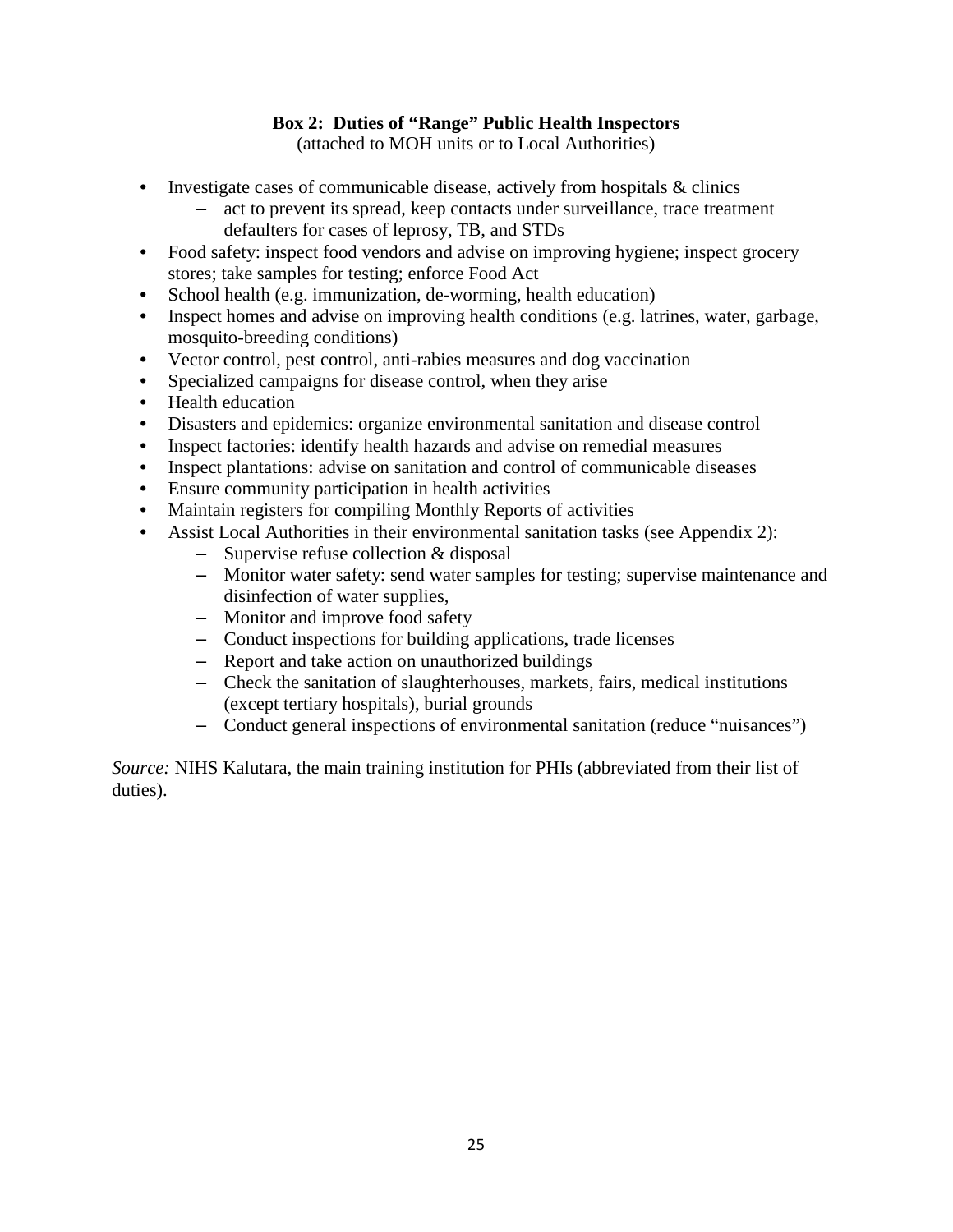# **Box 3: Duties of "Hospital" Public Health Inspectors (assigned to tertiary hospitals)**

- Disease surveillance and notification: inform MOH
	- For range PHIs to follow-up in community
	- Inform Epid Unit at centre (for specific notifiable diseases)
- Daily Sanitary Inspections of wards, all other areas
	- Supervise cleaning groups
	- Identify health hazards, advise remedial measures
- Infection control:
	- Check isolation and barriers to spread of disease
- Disasters & epidemics: organize measures to prevent disease spread
- Food safety: inspect hygiene of food, workers, sanitation of kitchen and other sources of food for patients and hospital staff; take samples and enforce Food Act
- Water safety: supervise cleaning water tank, take water samples for testing
- Supervise sewage system
- Waste management: supervise cleaning groups, manage disposal of all kinds of waste
- Control of vectors, pests, rabies
- Health education
- Maintain statistics and records for compiling reports on disease surveillance and all sanitary activities.

*Source:* NIHS Kalutara, the main training institution for PHIs (abbreviated from their list of duties).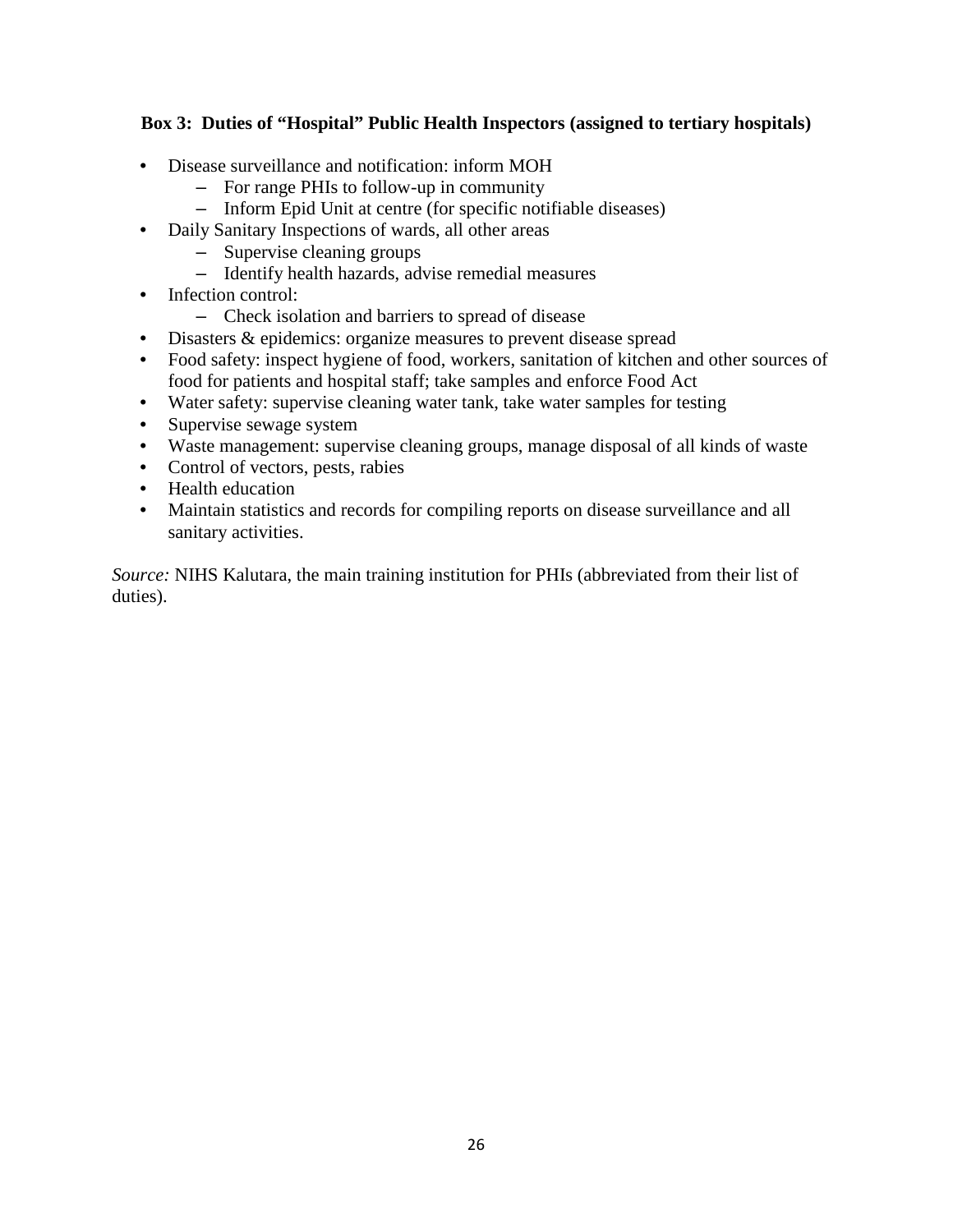|                       |                                                   | No of Days        |                 |
|-----------------------|---------------------------------------------------|-------------------|-----------------|
| <b>Session Titles</b> |                                                   | <b>Class Room</b> | Field/Practical |
|                       |                                                   | training          | training        |
| 1.                    | <b>General Administration</b>                     | 2.6               | 2.0             |
| 2.                    | Anatomy and Physiology                            | 3.8               |                 |
| $\overline{3}$ .      | Haematology                                       | $\overline{2.3}$  |                 |
| 4.                    | Microbiology                                      | 4.8               | 0.5             |
| 5.                    | Parasitology                                      | 3.5               | 1.0             |
| 6.                    | <b>Basic Bio Statistics</b>                       | 3.8               |                 |
| 7.                    | Sociology                                         | $\overline{3.1}$  | 4.5             |
| 8.                    | <b>Simple Map Reading</b>                         | 1.3               |                 |
| 9.                    | Oral Health                                       | 2.3               | 1.5             |
| 10.                   | <b>Educational Science</b>                        | 2.5               |                 |
| 11.                   | Medical Entomology                                | 4.3               | 1.5             |
| 12.                   | <b>Food Safety</b>                                | 18.3              | 8.0             |
| 13.                   | School Health                                     | 4.8               | 3.0             |
| 14.                   | <b>Community Mental Health</b>                    | 1.0               | 1.5             |
| 15.                   | Introduction to Environmental Health              | 0.5               |                 |
| 16.                   | Human Waste Disposal                              | 2.3               | 3.0             |
| 17.                   | Solid Waste Disposal                              | 2.8               | 2.5             |
| 18.                   | Sanitation of Fairs and Festivals                 | 2.8               | 2.5             |
| 19.                   | <b>Health Care of Refugee Camps</b>               | 1.0               | 1.0             |
| 20.                   | <b>Rodent Control</b>                             | 1.0               | 1.0             |
| 21.                   | Sanitation of natural disasters                   | 1.0               |                 |
| 22.                   | <b>Sanitation of Medical Care Institutions</b>    | 0.5               | 1.0             |
| 23                    | Housing Sanitation                                | 1.3               | 0.5             |
| 24.                   | Disposal of dead bodies                           | 1.0               | 1.0             |
| 25.                   | Sewage and Sewerage                               | 3.1               | 1.0             |
| 26.                   | Sanitation of Public Institutions                 | 0.3               | 1.0             |
| 27.                   | Dairy Sanitation                                  | 1.0               | 1.0             |
| 28.                   | Coordination with Central Environmental Authority | 4.7               | 2.0             |
| 29.                   | Water Supply                                      | $2.8\,$           | 2.5             |
| 30.                   | Drugs and Related Laws                            | 1.8               |                 |
| 31.                   | Occupational Health                               | 2.0               | 4.0             |
| 32.                   | Plan Drawing and Plan Interpretation              | 17.0              |                 |
| 33.                   | <b>Building Construction</b>                      | 6.7               |                 |
| 34                    | Epidemiology                                      | 17.8              | 18.5            |
| 35                    | <b>Maternal Care</b>                              | 2.8               | 3.0             |
| 36.                   | Child Care                                        | 2.0               | 1.0             |
| 37.                   | Adolescent Health                                 | 1.2               | 2.0             |
| 38.                   | <b>Elderly Care</b>                               | 0.5               |                 |

# **Box 4: Issues covered during the Public Health Inspectors' basic training course**

(After this 12-month course, trainees are attached for six months to range PHIs for their field practical training)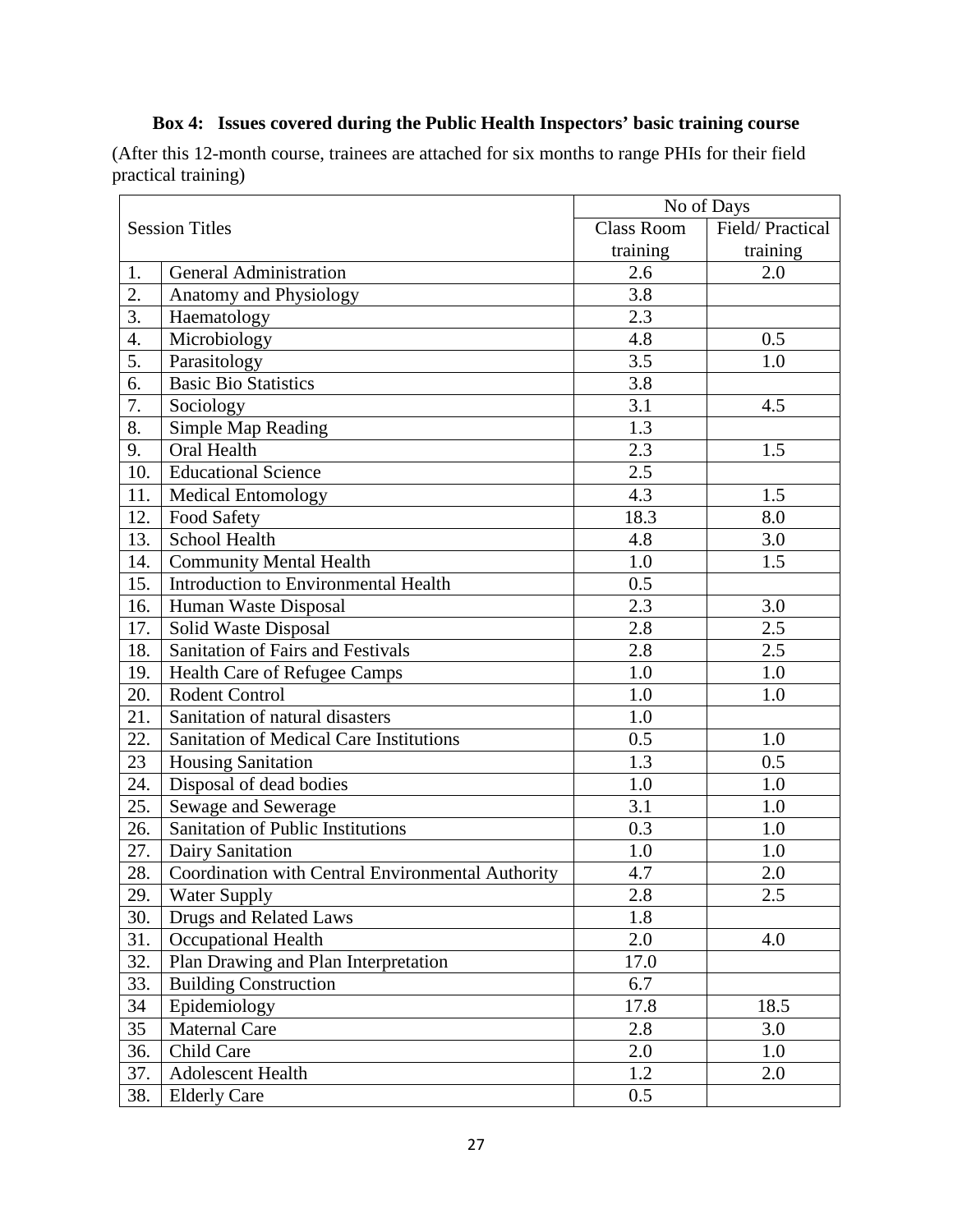| 39. | <b>Family Planning</b>                | 0.5 | 1.0  |
|-----|---------------------------------------|-----|------|
| 40. | Nutrition                             | 2.3 | 1.0  |
| 41. | <b>Health Promotion and Education</b> | 8.3 | 6.0  |
| 42. | <b>PHC</b> and Community Development  | 4.1 | 3.0  |
| 43. | <b>Health Planning and Management</b> | 5.5 | 21.0 |
| 44. | <b>Legal Measures</b>                 | 8.6 | 1.0  |
| 45. | National Health Information System    | 1.5 | 2.0  |
| 46. | <b>First Aid</b>                      | 2.8 | 1.0  |
| 47. | <b>Block Field Training*</b>          |     | 69.0 |
| 48. | Vaccination                           |     | 22.0 |
| 49. | Revision                              |     | 5.5  |
| 50. | Final Examination                     |     | 11.0 |
| 51. | <b>Quarterly Examinations (Five)</b>  |     | 5.0  |
| 52. | <b>Extra-Curricular Activities</b>    |     | 8.7  |

\* Block training is when the trainees work full time in the community along with PHI trainers, covering all the practical aspects of their training.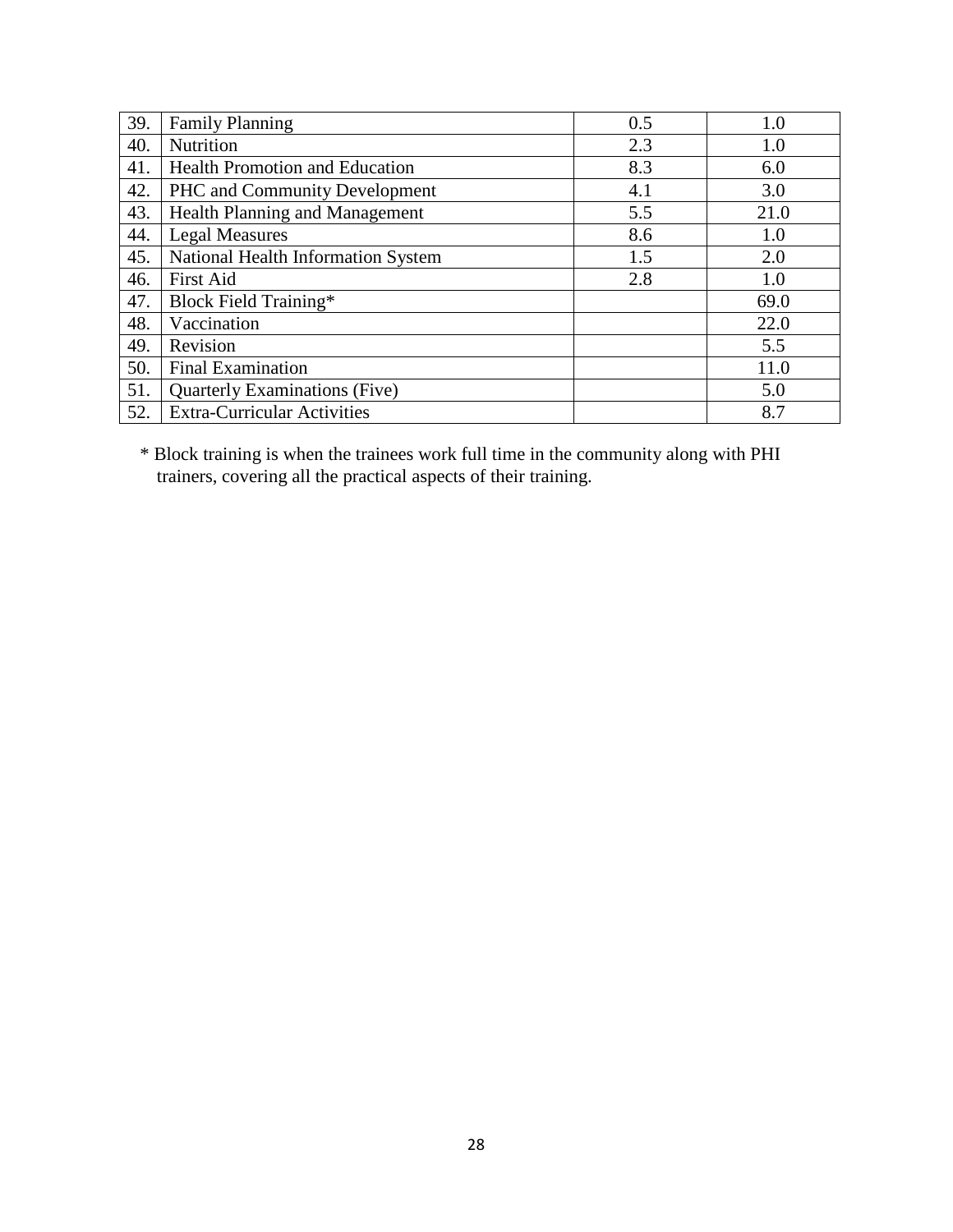#### **Appendix 1 Environmental Health Responsibilities of Local Authorities (LAs) in which Medical Officers of Health and "Range" Public Health Inspectors assist**

The first four duties listed below involve the PHIs supervising laborers who remove and dispose of garbage, clean streets, maintain toilets, clean drains, and clean the premises of markets and fairs. Better-resourced LAs (Urban Councils and Pradeshiya Sabhas) may hire a Technical Officer to supervise the laborers, instead of the PHIs.

The LAs recruit, pay, and exercise administrative control over the laborers. They specify their duties and obligations. The PHIs (or Technical Officers, where these are in place) supervise the laborers, and report to the administrative authority. However, the Chairman/Mayor of the LA is very powerful and can divert them for other official work. Municipalities have their own staff for all their environmental sanitation functions, and line agency MOHs and PHIs play no role in this.

#### **a. Markets and Fairs**

LAs are responsible for maintaining sanitary conditions and cleanliness in markets and fairs (public or private). There are weekly fairs in most of the Urban Councils and Pradeshiya Sabha areas, and the vendors are taxed by the LA. The PHIs supervise the sanitary conditions, and the laborers who do the cleaning.

#### **b. Toilets**

LAs are responsible for ensuring that there are sufficient toilets in all houses and buildings within their areas, and to provide public toilet facilities at all public places, particularly in towns. They must also ensure that both private and public toilets are properly maintained and their septic tanks emptied when they are full (public sewerage systems are available only in Colombo). Where the LA does not have the equipment (called "gully bowzers") for emptying septic tanks, they hire them from adjacent areas. PHIs oversee the laborers who conduct the toilet maintenance to keep them clean and functional.

#### **c. Surface Water Drainage**

LAs are responsible for the proper maintenance of the drainage system in their area, to prevent water stagnation with its resultant public health nuisances, particularly mosquito breeding. They have a duty by law, not only to construct and maintain drains along thoroughfares belonging to them, but also to clean the drains managed by the Road Development Authority, and to supervise the condition of private drains. The PHIS supervise the laborers who maintain and clean the drains.

#### **d. Street cleaning, garbage collection, and solid waste management**

LAs are responsible for these activities. The PHIs supervise the laborers who do the cleaning and garbage disposal, except in municipalities which have separate engineering departments for this. The PHIs may be assisted by a sanitary overseer where funds are available for hiring them.

Few LAs have a proper waste management system. Waste is dumped in specified locations, often in low-lying areas, usually away from residential areas. The Colombo Municipal Council has the technical information for proper waste management (including segregating waste, recycling,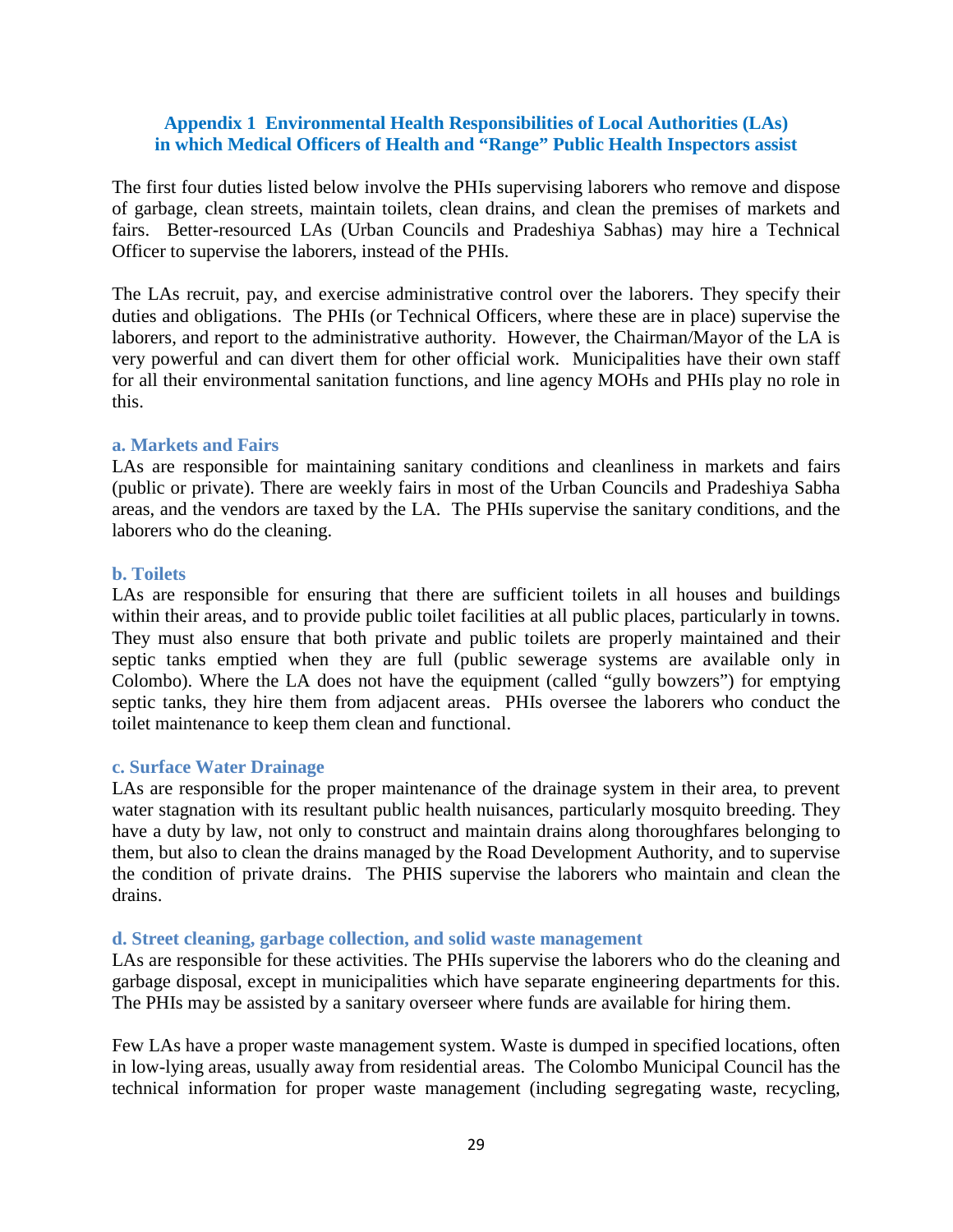reuse, biofuel and safe disposal of collected garbage), but few LAs have this know-how. Pressed for space for disposing garbage, many LAs are now attempting to recycle solid waste and composting organic matter, especially in more densely built-up areas where more waste is generated. PHIs do not have a role in designing waste management.

#### **e. Nuisances**

Under the Nuisances Ordinance, the LAs are responsible for having their area periodically inspected by the PHIs, to identify potential threats to public health. The LA has the power to redress these nuisances. For example, they can ask the owner of any private land to clean up tanks, marshy ground, waste or stagnant water, which would appear injurious to health. Should they fail to do so, the LA can have the clean-up work done by its own employees and recover the cost from the owner. The PHI can also make independent inspections, as described in Appendix 1 along with the procedures for follow-up action.

The LA is also responsible for preventing bathing or washing of animals, vehicles or clothes in any public place which is not set apart for that purpose. This also applies to pollution of streams caused by factories.

#### **f. Insanitary Buildings and Building Plans**

LAs are responsible for having dilapidated buildings removed or repaired, through the occupiers or owners. If they fail to comply, the LA can have it done and recover the cost from the occupier/ owner. Action can also be taken to prevent overcrowding in houses and persons responsible for overcrowding can be prosecuted.

In smaller towns and rural areas that come under the Housing and Town Improvement Ordinance, the MOHs and PHIs are involved in recommending approval for buildings applications submitted to the LA. Building plans are reviewed by the Planning Committee and the decisions submitted to the Chairman for final approval. PHIs also report unauthorized constructions to the LA.

LAs under the Urban Development Authority Act have their own staff to take care of housing and town planning, and the participation of the MOH/PHI is minimal.

#### **g. Slaughter Houses and Meat Safety**

LAs are responsible for ensuring that meat is safe for human consumption, under the Butchers Ordinance, which the LA implements through the PHIs. Only premises approved and licensed by the LA are allowed to be used as slaughter houses, and butchers must be licensed. Meat is allowed to be sold only in meat stalls approved by the LA. Meat vendors have to comply with conditions stipulated in the by-laws regarding maintaining a meat stall.

The Colombo Municipal Council has a separate veterinary department responsible for such inspection. In Pradeshiya Sabhas and urban Local Authorities without a veterinary department, PHIs are responsible for checking slaughterhouses and meat inspection. PHIs can inspect meat at the point of sale, and also check whether the meat is from animals approved for slaughter. If meat is transported from elsewhere, they can check whether is correctly transported to maintain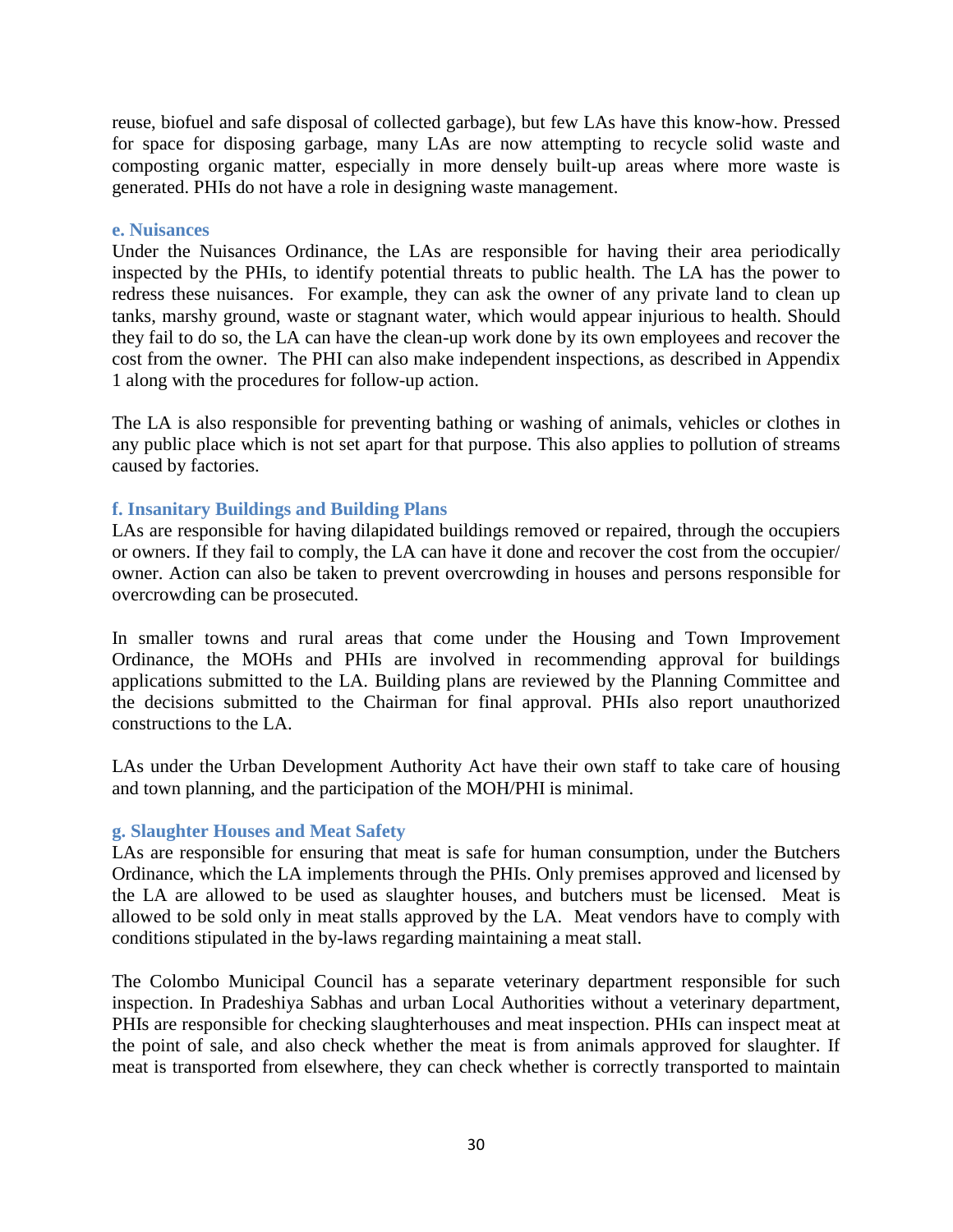its safety for consumption. It is illegal to transport meat without proper documentation. However, there are major gaps in the inspection of meat and slaughterhouse maintenance.

#### **h. Trade licenses:**

LAs issue trade licenses for a fee, renewable yearly. Surveys are carried out to assess the number and status of trade premises. Applications for renewing licenses are sent to the PHI for inspection and recommendation, and they are expected to complete inspections within two weeks. When lapses are pointed out, some trade premises may disregard them and fail to take remedial action, but nevertheless be granted the license. This indicates that LAs are sometimes more interested in collecting the fees than in ensuring safe trade practices.

#### **i. Food safety and water safety**

The PHIs guide the food vendors in improving their hygiene, and sometimes take food samples for testing. The cost of food sampling (paying for the food sample taken) is borne by the LA. If the sample is found by the public health laboratory to be unsafe, the PHI will prosecute the case himself.

PHIs are also involved in assuring water safety, and take water samples for testing from all sources of drinking water. However, different Acts apply depending on the source of water. In the case of bottled water, the PHI can have samples tested and prosecute under the Food Act if the sample was found to be unsafe.

In the case of wells, PHIs check that wells are protected, and ensure that they are chlorinated if needed (for example after a flood or if there is an outbreak of gastro-enteric disease). If community wells are found to be contaminated, the PHI can seek to address the source of contamination under the Nuisances Ordinance.

In the case of pipe-borne public water supply, the provider (the National Water Supply and Drainage Board) does routine sampling and analysis. PHIs can take independent water samples for testing, as a cross-check, and if a problem is found he will notify the Regional Engineer of the NWSDB to take action. He cannot prosecute.

#### **j. Other activities**

The PHIs play an active role in helping LAs implement other environmental health and disease control activities, such as the Rabies Ordinance, and the Cemeteries and Burial Grounds Ordinance.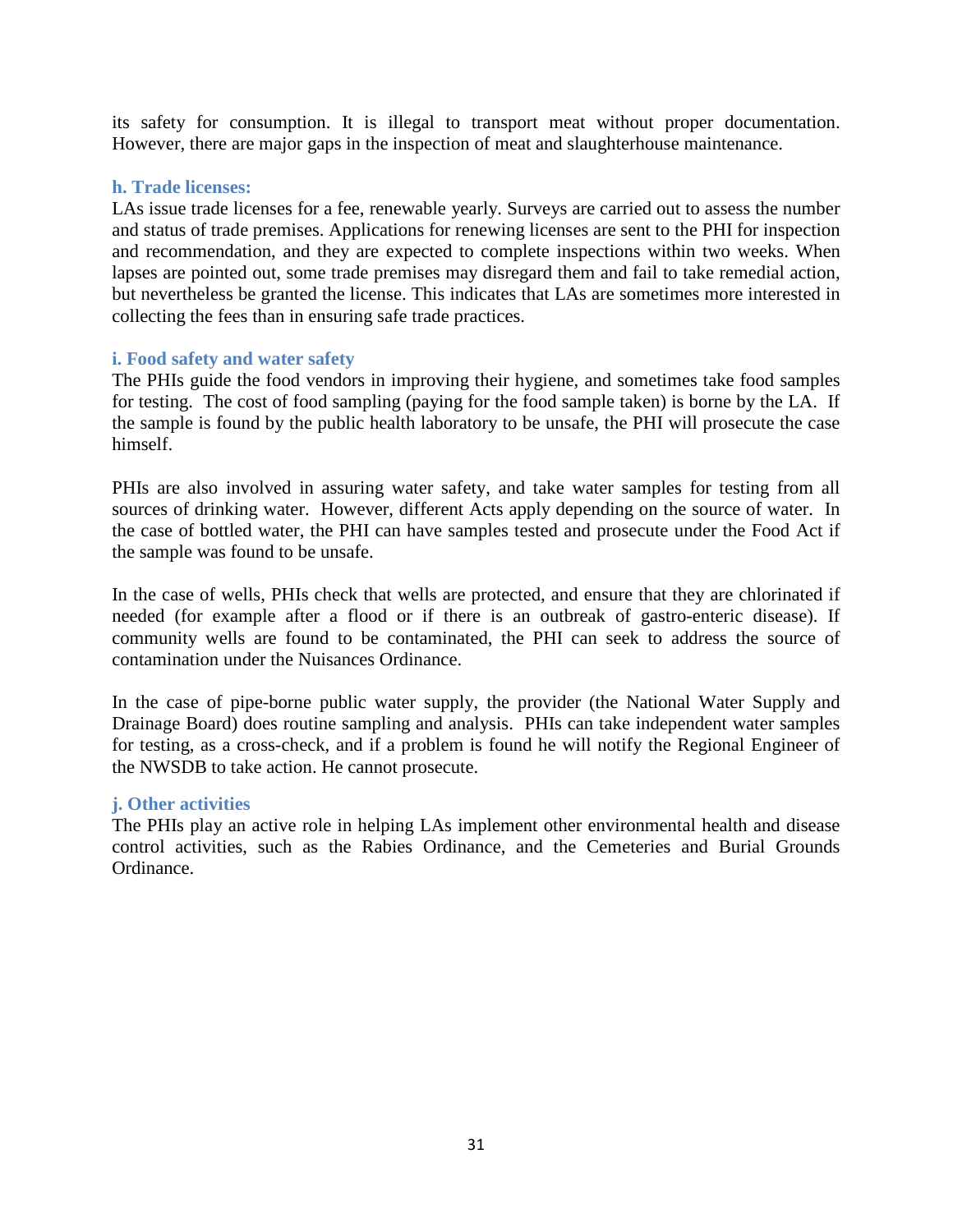#### **Appendix 2: Public health legislation**

Beside the Local Authority (LA) Acts, there are many laws to protect public health and environmental sanitation. The key ones pertaining to communicable disease control are listed here.

The LAs have power over the enforcement of many of these laws, including:

- The Nuisances Ordinance, which permits the regulation of virtually any activity/issue that could affect public health. If there is a public complaint or the PHI notices a nuisance, he can investigate it and if remedial measures are needed can notify the offender to carry them out. In case of noncompliance he can recommend prosecution through the MOH to the LA Chairman, whose sanction is mandatory for prosecution. If given the sanction, the PHI prepares the charge sheets, appearing in court as a prosecuting officer without the support of a lawyer.
- The Food Act, which regulates food quality and specifies food standards, safety and hygiene. The Director General of Health Services is the competent authority for its implementation. The authorized officers are Medical Officers of Health, Food and Drug Inspectors, Public Health Inspectors, and Food Inspectors of a Municipal Council. The LAs are the appointed Food Authorities for their respective areas of administration, but PHIs can prosecute independently under the Food Act.
- The Rabies Ordinance, which provides powers for dealing with stray dogs, and requires owners to report if they are aware that their dog is diseased. The implementation authority is the local government, and enforcement is by Public Health Inspectors, police officers and Village Headman.
- The Butchers Ordinance, which regulates slaughterhouses, licensing of butchers, and the fitness of meat for human consumption. The LA delegates implementation powers in writing to the Public Health Inspector.
- The Housing and Town Improvement Ordinance, which regulates habitable dwelling in Pradeshiya Sabhas. The Ordinance addresses building approvals, issue of certificate of conformity, unauthorized buildings, insanitary dwellings, streets and street lines, standards for the buildings, rooms and streets. The PHI has to be authorized by the chairman of the Pradeshiya Sabha to carry out his duties under this Ordinance.

In areas under the Urban Development Authority Act, the LA has its own officers for implementing housing and town planning, so the participation of the MOH and PHIs is minimal.

- The Cemeteries and Burial Grounds Ordinance, which specifies standards and the penal provisions and powers of courts. The proper authority for implementation is the LA, while the PHI is responsible for inspecting the areas.
- Municipal/ Suburban Dairies and Laundries Ordinance, which sets standards for regulating these. If the PHI identifies potential health threats, he reports it to the MOH, to relay to the Mayor, who is the Competent Authority.

The health authorities are the designated authority for few laws. These include:

The Quarantine and Prevention of Diseases Ordinance, which gives the Health Minister the power to pass regulations as needed to prevent the spread of disease, and to specify the authority responsible for its implementation and prosecution as well as their powers. Regulations made under this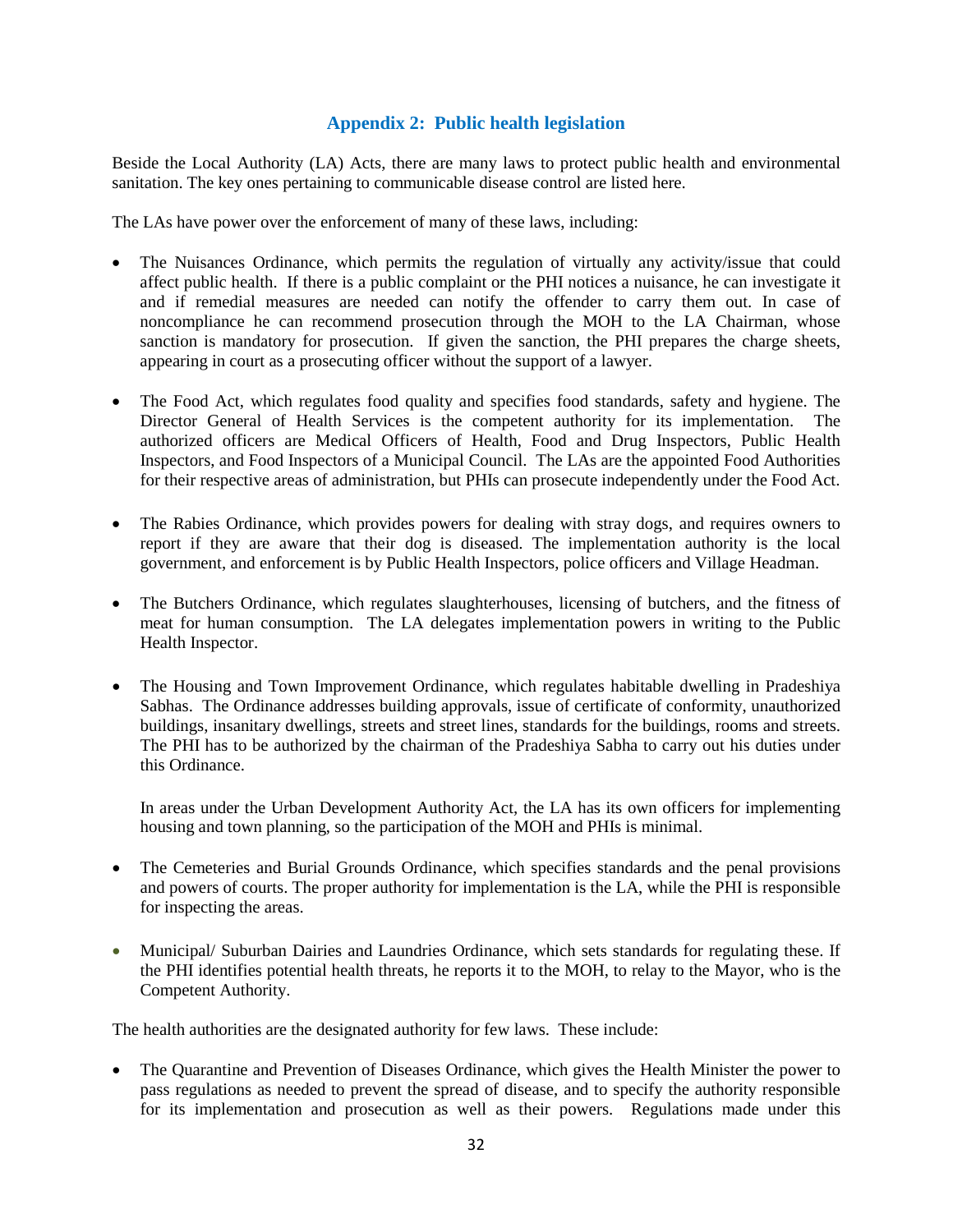Ordinance include those on notifiable diseases, quarantine, the storage of grain, hookworm, and the recent Mosquito Act of 2007.

- The Contagious Diseases Ordinance empowers the Health Minister to specify which contagious diseases are notifiable (in addition to smallpox and cholera) and to publish this list. Failure to report these diseases is subject to fine in a magistrate's court. The Local Authorities are the main designated authority for implementing this Ordinance.
- The Prevention of Mosquito Breeding Act, which provides for the control of breeding places, covering not only private residences, trade premises and construction sites but also public institutions, religious institutions and public places (which include markets and roadsides with garbage dumps and damaged or blocked drains). This covers a wide range of potential threats to environmental sanitation, and thereby protects against many diseases other than mosquito-borne.

The Act places the onus of responsibility on the owner or occupier of any premises, not to create conditions favourable to the breeding of mosquitoes. The term "owner" is so broadly defined as to include the chairman of the LA and hold them liable for prosecution. The Act specifies that the Health Minister can publish regulations and directives with regard to breeding places and remedial measures, and guidelines on inspection and serving notices.

The competent authority responsible for implementation is the Director General of Health Services (DGHS). The DGHS can delegate his authority to a Medical Officer of Health (MOH) or Public Health Inspectors (PHI) in any MOH area. The PHI is the inspecting officer and prosecuting officer, but requires the sanction of the MOH to prosecute. The DGHS is involved only if the MOH disagrees with the PHI's recommendation for prosecution. The Act stipulates penal provisions for noncompliance or obstruction of duty. However, the PHIs are expected to rely heavily on health education to alter people's behaviors, and mobilize communities to cleaning the environment when needed. The Act is intended to be a measure of last resort.

Another Act that helps protect environmental health is the National Environmental Act. This provides for creating authorities down to district level for protecting and managing the environment, which include representation from many sectors including the Health Ministry. Regulations can be framed by the Environment Minister. This Act has been in operation since 1980, and covers a wide range of issues including air, soil, and water pollution.

Most of the legislation pertaining to communicable disease prevention and control was originally passed during the colonial era, and has been updated since. Meanwhile, legislation pertaining to the control of non-communicable diseases is being gradually extended. For example, an Act was passed in 2006 for controlling alcohol and tobacco, and a National Tobacco and Alcohol Authority established to oversee this. However, the Health Ministry has been proactive in establishing District Tobacco Control Cells under its leadership, as described in section 1.4.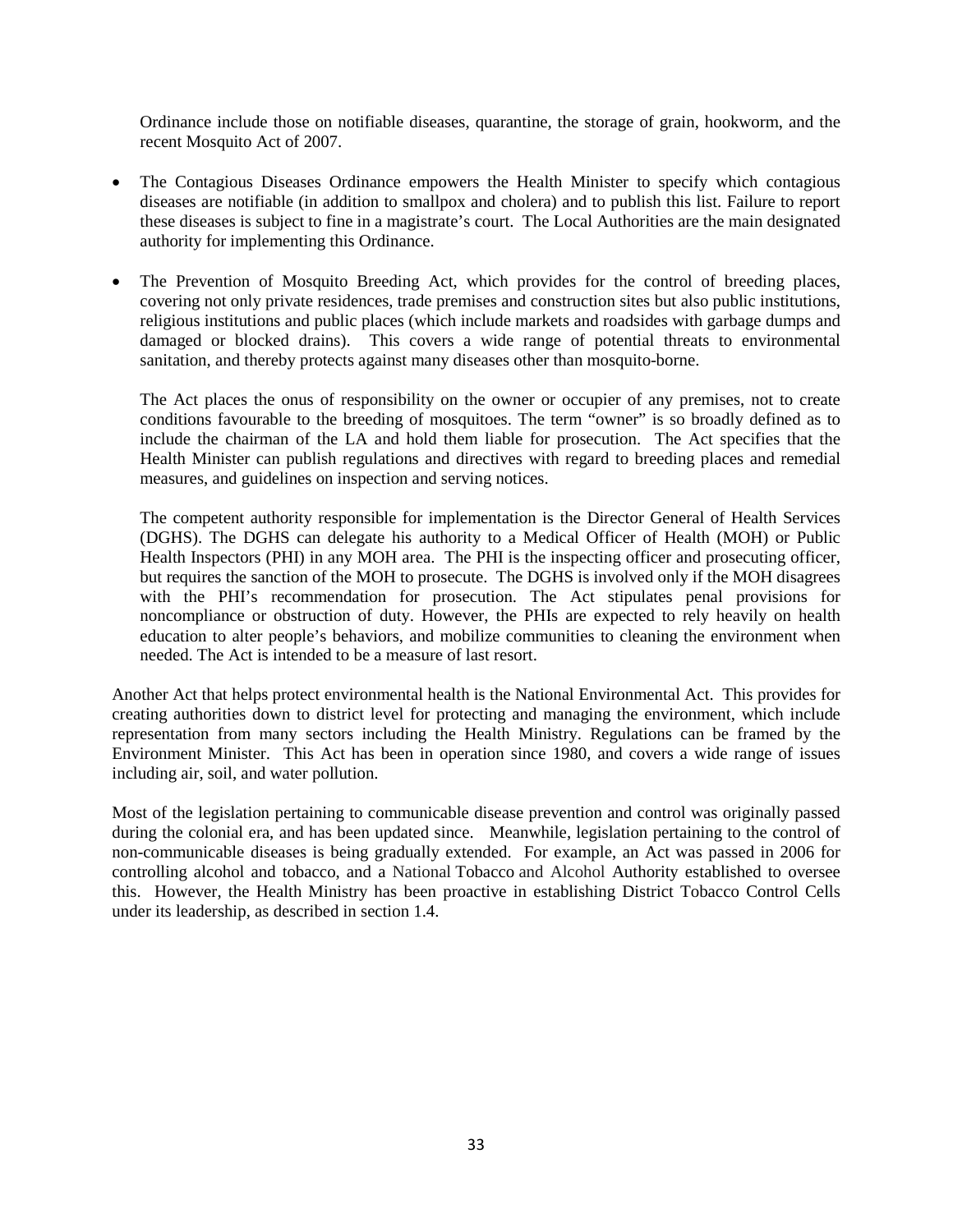#### **Endnotes**

l

<sup>1</sup> *Disclaimer*: These are the authors' views and should not be attributed to the World Bank or any affiliated organization or member country.

 *Acknowledgements:* This study was funded by the World Bank's Governance and Anti-Corruption Trust Fund and Knowledge for Change Fund. It draws on the report prepared by Dalpatadu et al (2008), subsequent fieldwork and secondary source materials. We thank Sundarajan Gopalan and Kumari Navaratne for very helpful feedback for revising the paper. We gratefully acknowledge the support extended by the former Secretary of Sri Lanka's Ministry of Healthcare and Nutrition Dr Athula Kahandaliyanage and the Director General of Health Services Dr Ajith Mendis for conducting this study. We are very grateful for the support and inputs of Dr Palitha Mahipala, Additional Secretary, Health Ministry − and former Deputy Director General in charge of the public health services discussed in this report. He and several members of his Public Health Directorates gave us valuable insights throughout the study.

We are also very grateful for helpful insights and feedback from Provincial and Regional Directors of Health Services as well as MOHs and PHIs in several provinces; the NIHS training institute at Kalutara and from participants at a workshop organized by the College of Community Physicians of Sri Lanka. The individuals who helped us are too numerous to acknowledge individually, but we specially thank Dr. Pradeep Kariyawasam, Chief Medical Officer of Health, Public Health Department of the Colombo Municipal Council; Sunil Fernando**,**  Advisor, Ministry of Local Government and Provincial Councils; and Reggie Perera (Health Secretary, retired) for their generosity in making time repeatedly to share their deep knowledge.

Dr P. Mahipala, Additional Secretary, Health Ministry, Prof A.R.Wickremasinghe, Professor of Public Health and the Dean of the Faculty of Medicine, University of Kelaniya and Past President of the College of Community Physicians, and Ravi Rannan-Eliya, Executive Director of the Institute for Health Policy, Colombo, generously made the time to review the penultimate version of this paper.

- $2$  World Bank 2007a, WHO 2007a
- 3 FAO/OIE/WHO 2011, World Bank 2007a
- <sup>4</sup> Barnett et al 2003, Milne 2003, Novick and Morrow 2008, WHO 1978.
- <sup>5</sup> See for example Easterlin 1999, Ashton and Seymour 1988, and United States Centers for Disease Control 1999. Until the therapeutic advances of the mid-twentieth century, these were the most effective way for elites to protect themselves from diseases spreading from neglected groups or areas.
- <sup>6</sup> United States, Tennessee Valley Authority n.d.
- <sup>7</sup> See for example Jamison et al (eds) 2006, World Bank 2007a, and WHO 2007a.
- <sup>8</sup> In \$ terms or when adjusted for purchasing power parity in 2005.
- 9 [http://databank.worldbank.org,](http://databank.worldbank.org/) accessed 2 August 2012
- <sup>10</sup> Total health expenditure was estimated to be 4% of GDP in 2007-11 (World Bank Databank [http://data.worldbank.org/indicator/SH.XPD.TOTL.ZS,](http://data.worldbank.org/indicator/SH.XPD.TOTL.ZS) accessed 15 April 2012). In 2008, 5.12% of this budget was estimated to be spent on public health services (De Alwis, Fernando, and Rannan-Eliya 2001: Table 8).
- <sup>11</sup> World Bank 2007b, World Bank Databan[k http://data.worldbank.org/country/sri-lanka,](http://data.worldbank.org/country/sri-lanka) (accessed 15 April 2012).
- <sup>12</sup> These include Dental Services, Biomedical Services, Management Development and Planning (MDPU), Education, Training & Research (ET&R), Finance & Accounting, and various aspects of general administration.
- 13 Dental surgeons and those from the veterinary services can also apply for administrative posts.
- Up to 1988, the administration of the state services was managed directly by the center through a three-tiered, decentralized system (central, district, and divisional levels). Then a Constitutional Amendment devolved many central-level powers to the provinces. This gave the provincial authorities some influence in health policy implementation, as they control the funds allocated for public health services and have direct administrative control over the key public health staff — though the latter are line agency staff who may eventually be promoted to the centre. This includes the provincial and regional (district) Directors of Health Services (PDHS and RDHS)